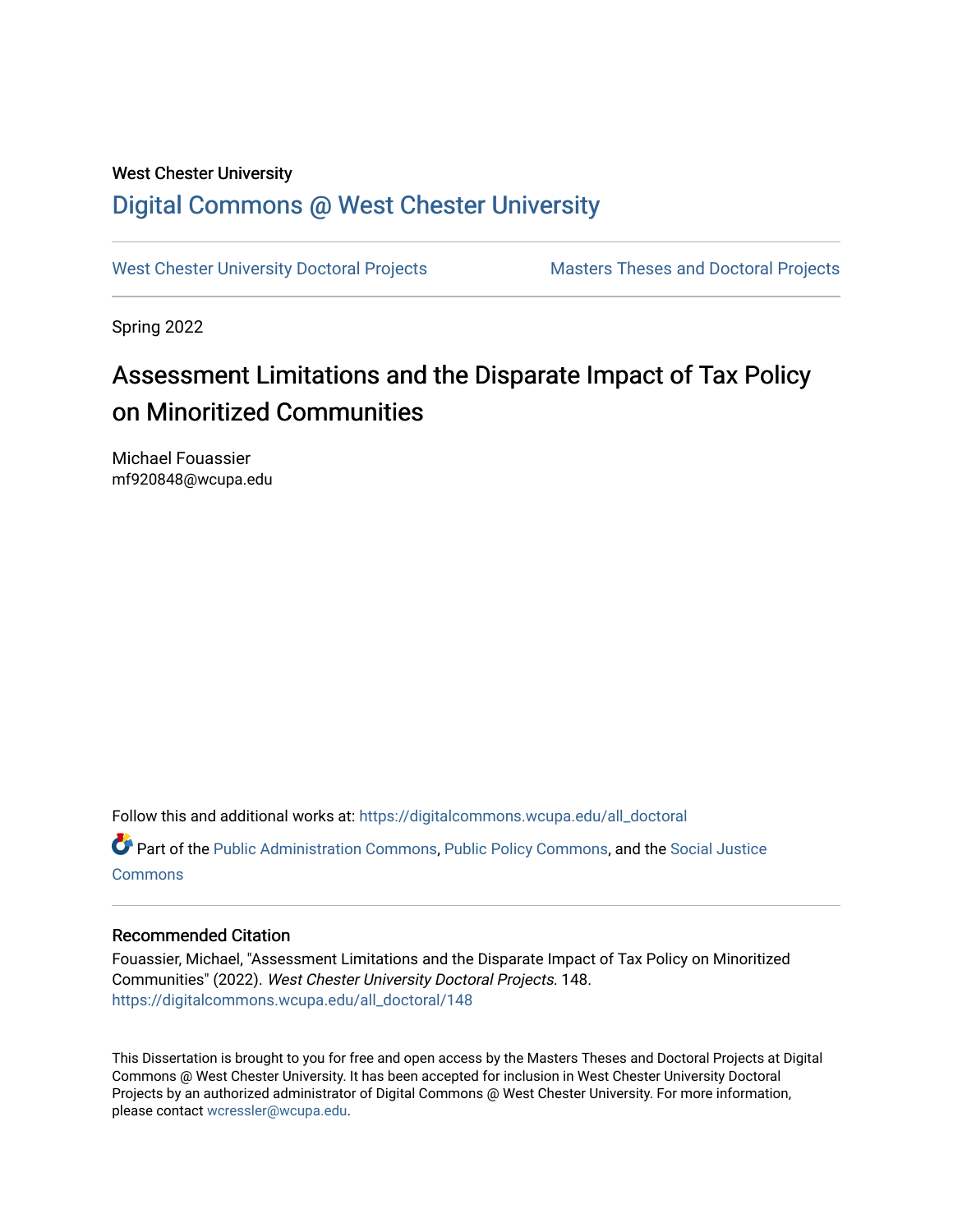Assessment Limitations and the Disparate Impact of

Tax Policy on Minoritized Communities

A Dissertation

Presented to the Faculty of the

College of Business & Public Management

West Chester University

West Chester, Pennsylvania

In Partial Fulfillment of the Requirements for the Degree of

Doctor of Public Administration

By

Michael J Fouassier

May 2022

© Copyright 2022 Michael J Fouassier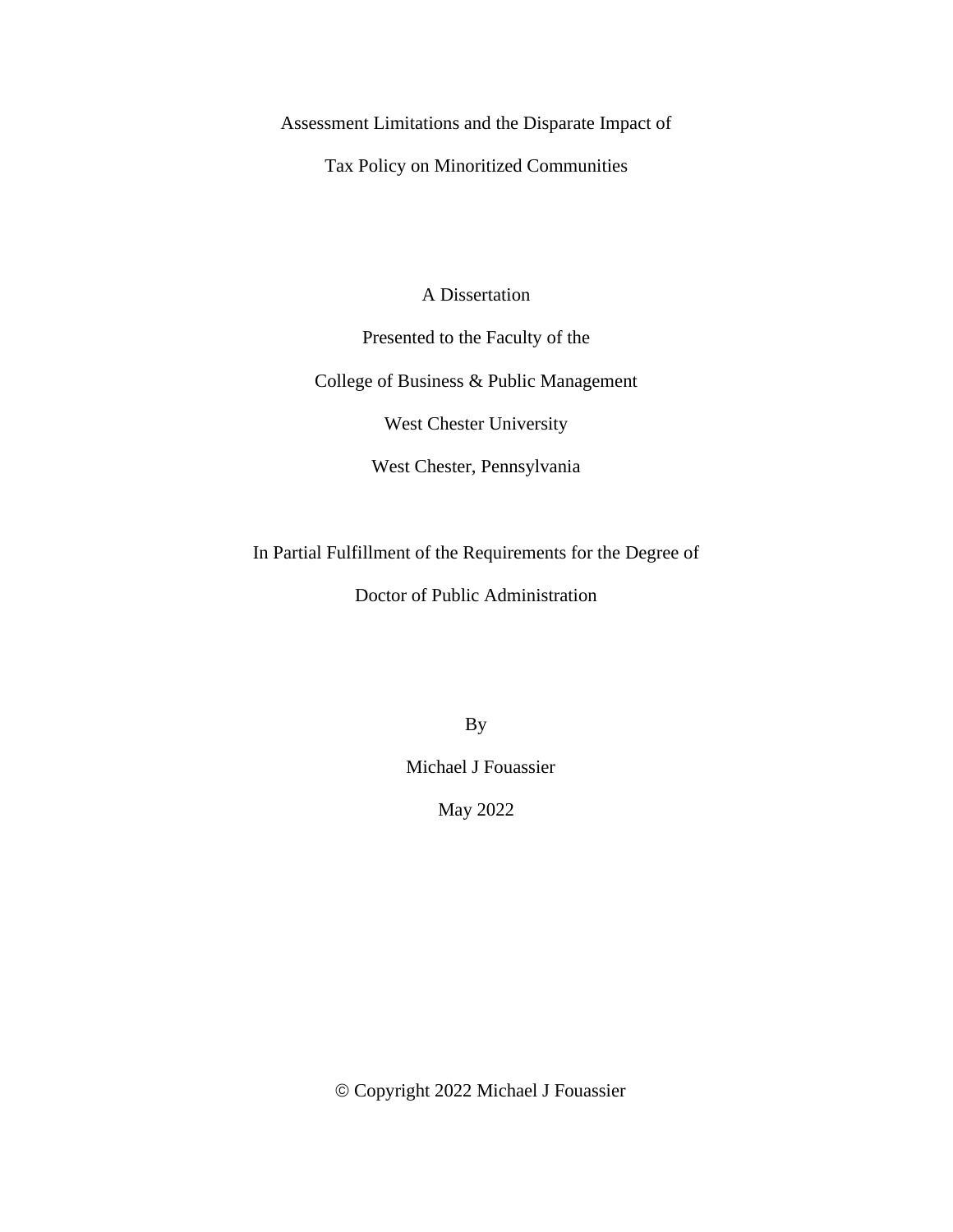#### Dedication

This dissertation is dedicated to my wife Joy Cavallaro-Stramaglia, without whom none of my doctoral pursuits would have been possible. Her love and support throughout years of coursework and the dissertation writing process have been the driving force behind my success. Thank you for believing in me and standing by my side.

I also dedicate this work to my son, Mathew C-S Fouassier, who motivates me every day to be better than I am. During the final year of dissertation seminars, when you were just in your first few months with us, you reminded me why I was working so hard to achieve my goals. I cannot wait to see you realize yours.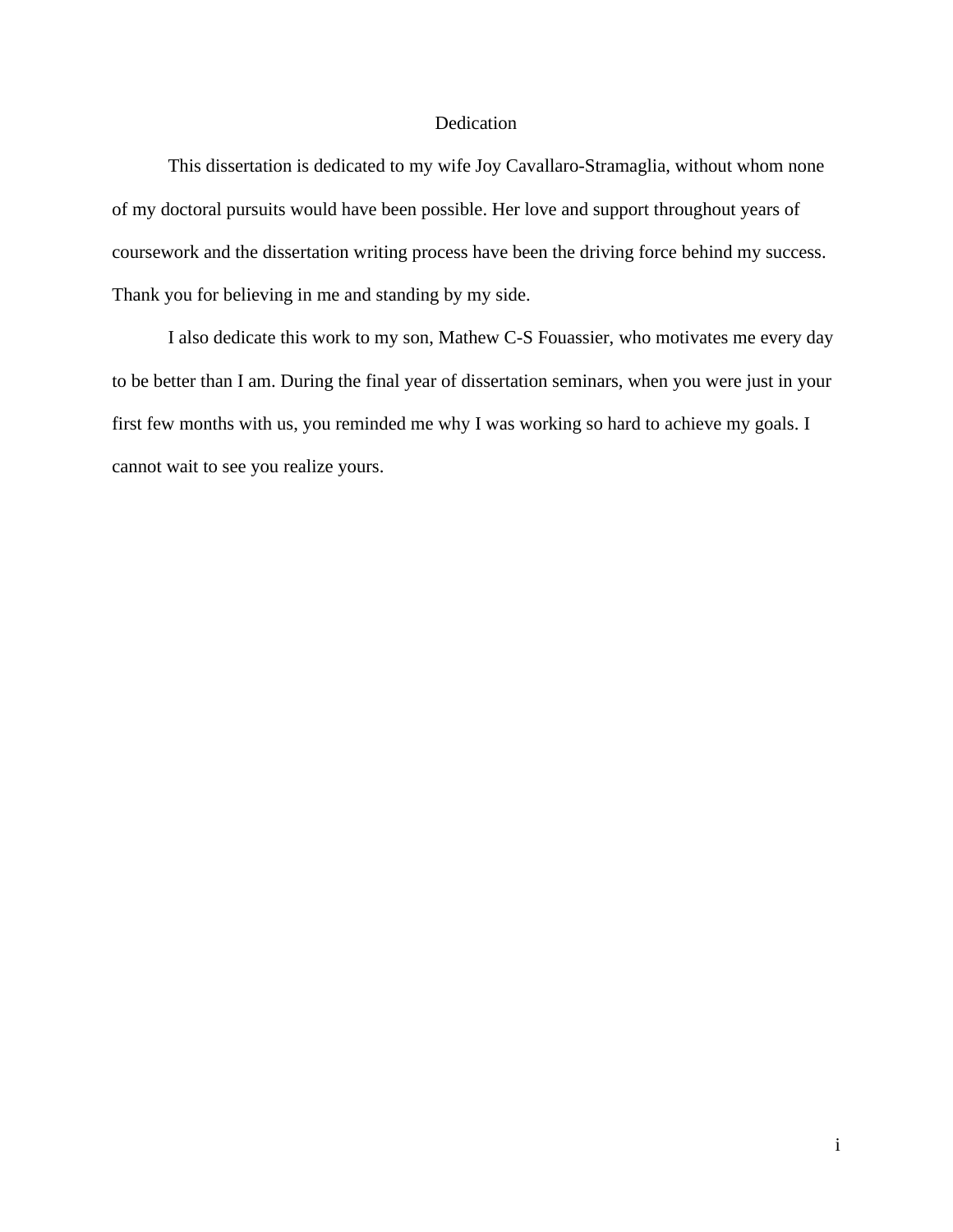### Acknowledgements

I would like to acknowledge Kristen Crossney, PhD for being so generous with her time throughout the dissertation writing process as committee chairperson. Her expertise, encouragement, and thoughtful guidance were particularly important in the successful completion of the dissertation. A special thanks as well to Jeremy N. Phillips, PhD and Michelle Wade, PhD for agreeing to serve on the committee and for their contributions to improving my academic work.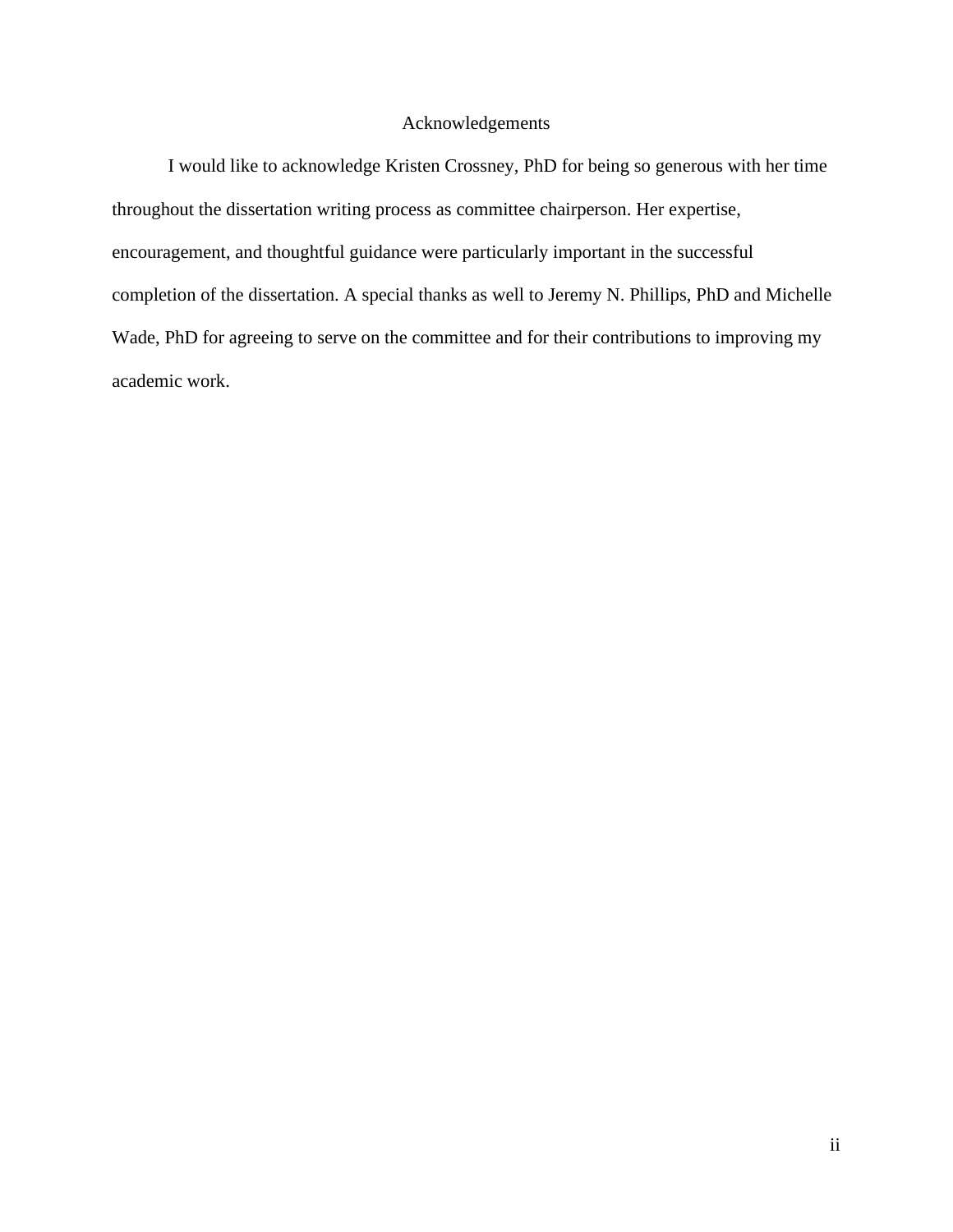#### **Abstract**

Public policies that limit assessment increases have created a system where more valuable homes are taxed at lower rates than less valuable homes. This tax regressivity is found not only between neighborhoods but also within neighborhoods such that lower-value homes in wealthier areas are also taxed at higher rates. The research presented in this dissertation, just one line of inquiry that adds to the ongoing discussion of tax equity, provides evidence that minoritized communities will not experience the greatest benefits of assessment caps. The legislative intent of New York State Senate Bill S7000A was to protect homeowners. What has occurred, quite to the contrary, is a long-term effect that shields wealthier homeowners from paying their fair share at the expense of lower-income communities of color. This is yet another reinforcing and systemic system of bias that limits the opportunities of minoritized groups. The research below presents existing literature on the pervasiveness of assessment bias, as well as an analysis of variance that identifies a statistically significant difference in the effective tax rates between wealthier communities and those that are predominantly minoritized.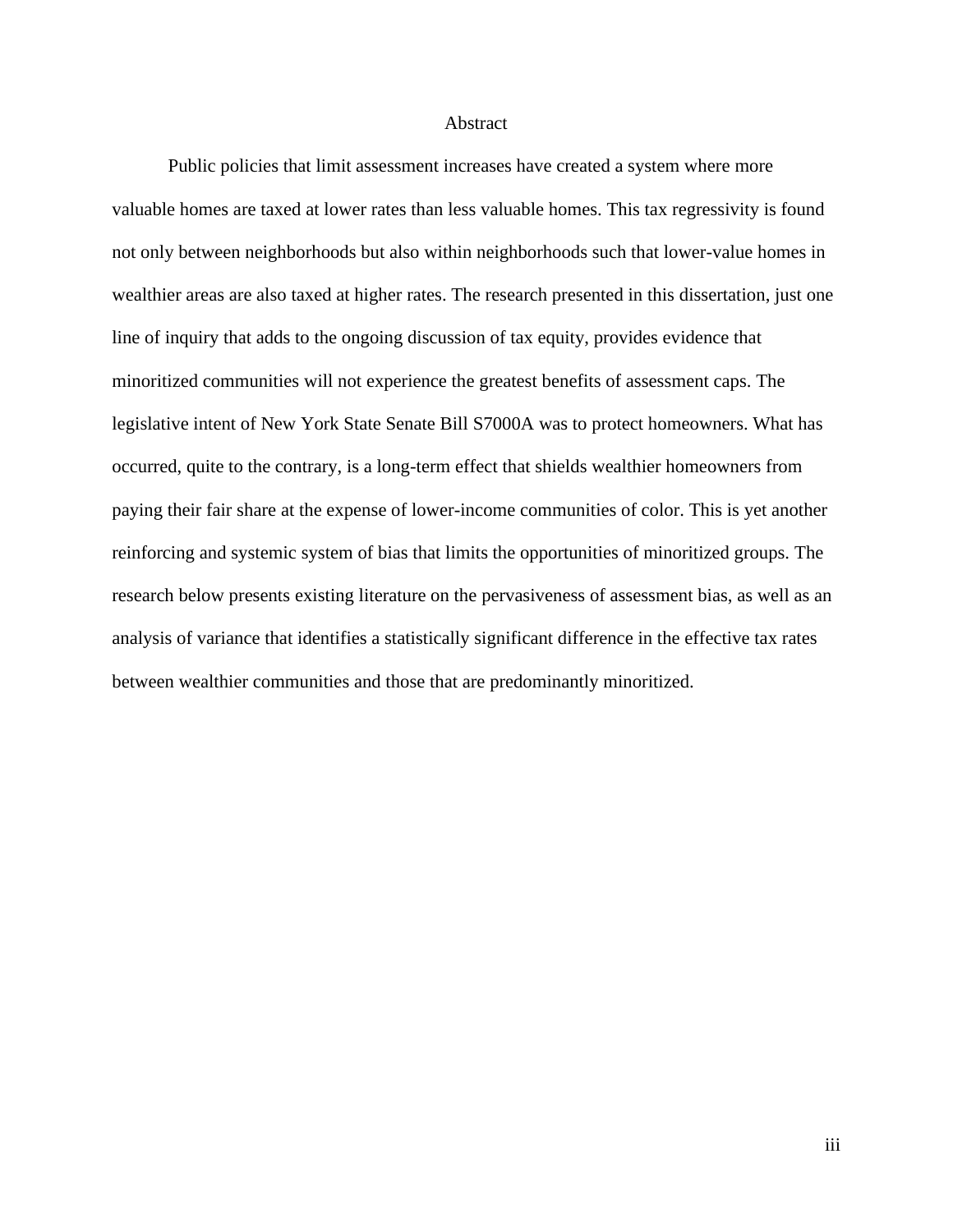## Table of Contents

| Housing and How Discrimination has Created Social/Racial Disparities 19    |  |
|----------------------------------------------------------------------------|--|
|                                                                            |  |
|                                                                            |  |
|                                                                            |  |
| Data Collection and Mining a Primary Source of Parcel-Level Information 35 |  |
|                                                                            |  |
|                                                                            |  |
|                                                                            |  |
|                                                                            |  |
|                                                                            |  |
| Ancillary Analysis: Correlation of Market Value to Effective Tax Rate 43   |  |
|                                                                            |  |
|                                                                            |  |
|                                                                            |  |
|                                                                            |  |
|                                                                            |  |
|                                                                            |  |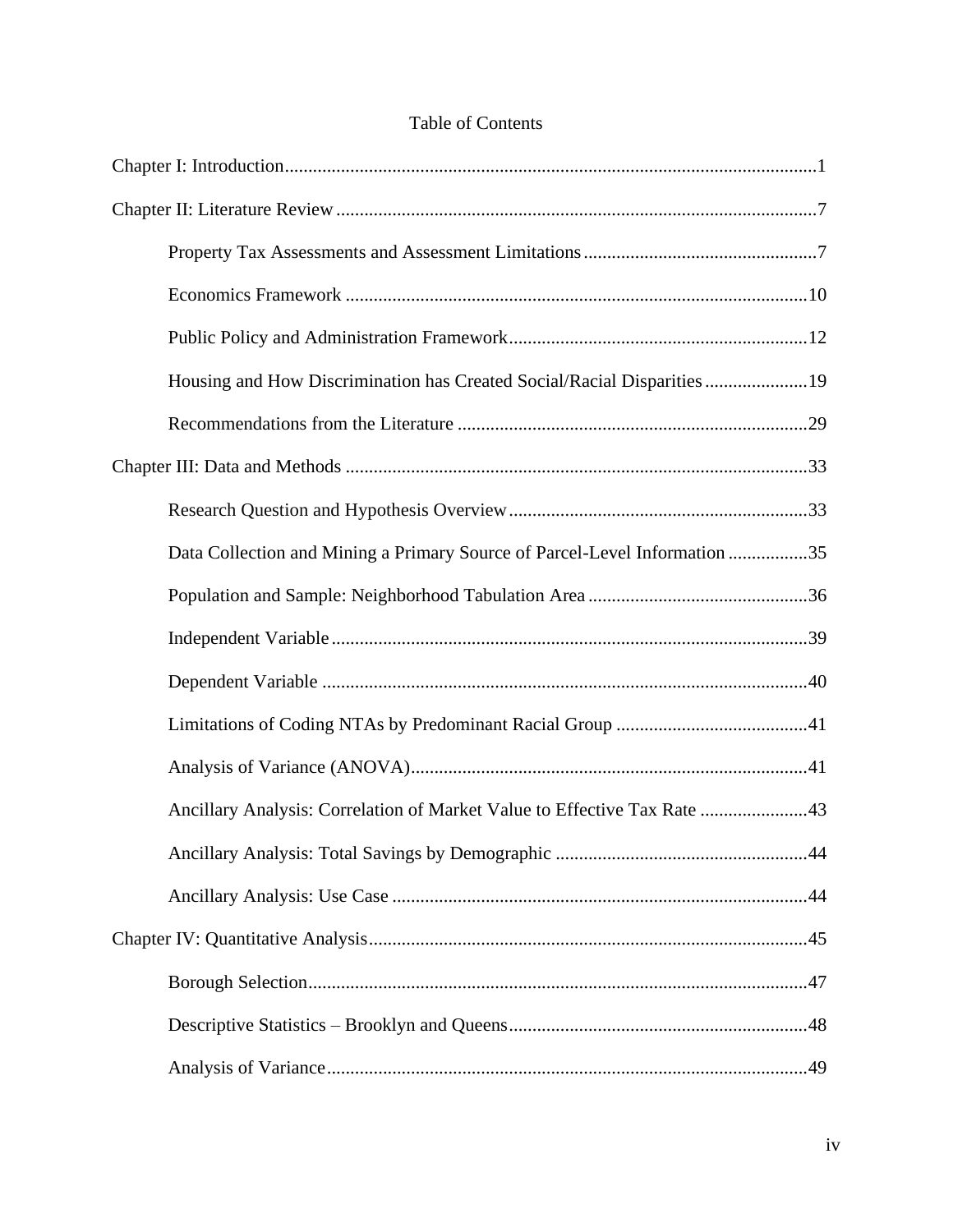| Ancillary Analysis - Correlation of Market Value to Effective Tax Rate 55 |  |
|---------------------------------------------------------------------------|--|
|                                                                           |  |
|                                                                           |  |
|                                                                           |  |
|                                                                           |  |
|                                                                           |  |
|                                                                           |  |
|                                                                           |  |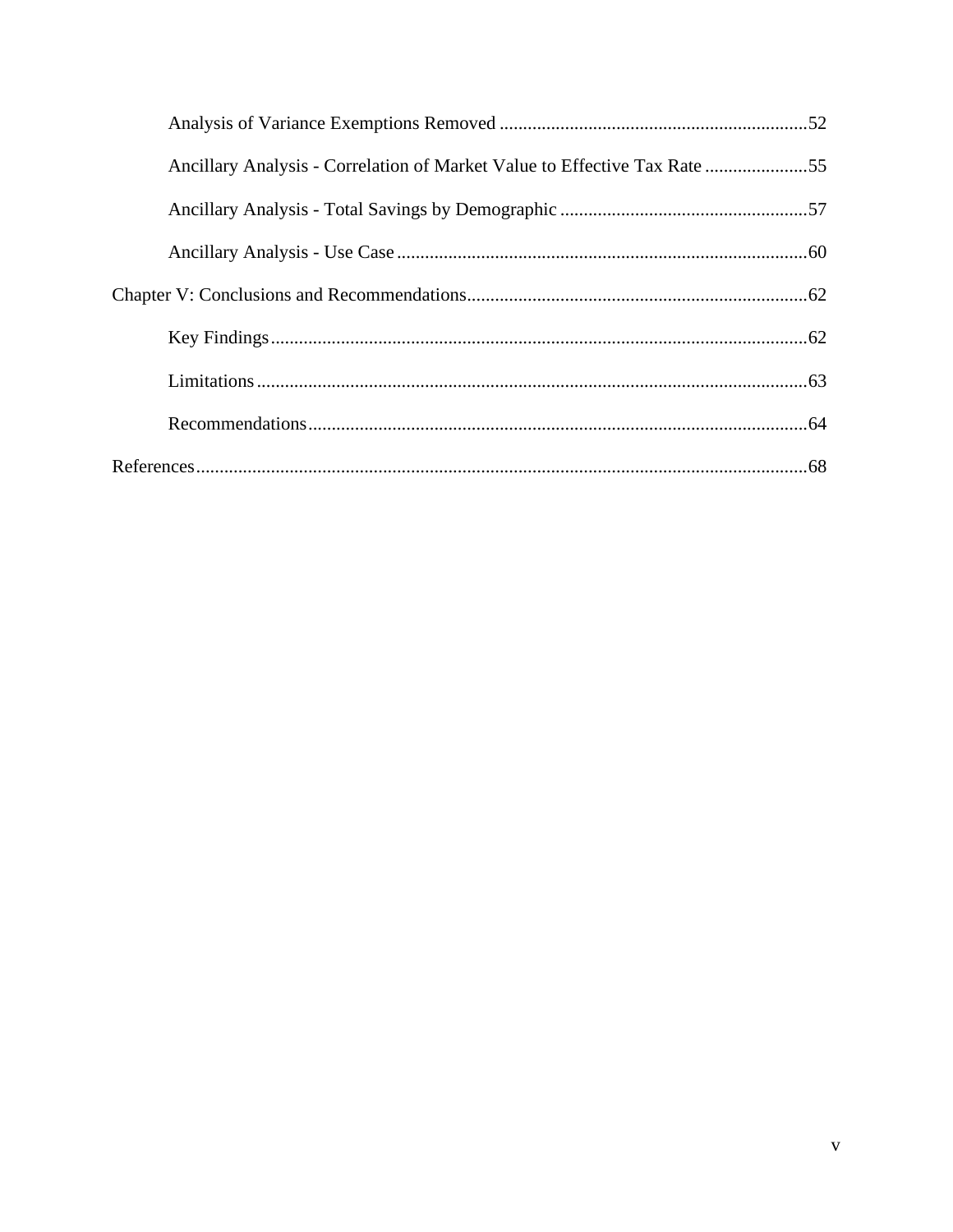#### **CHAPTER I: INTRODUCTION**

Once the domain of the federal government, the shift towards local property taxation has a long and transformative history in the United States. As the most stable form of local government revenue (Carlson, 2004), the property tax provides a measurable, tangible, assetbased paradigm of tax liability that cannot be easily hidden or sheltered. In keeping with the founders' beliefs that state and local governments ought to be empowered to raise revenue (Fisher, 1996), and as governments became more complex and specialized throughout the 19<sup>th</sup> and  $20<sup>th</sup>$  centuries (Goodnow, 2017), local assessment became the standard in property tax administration.

Property assessors understand their local markets and apply mass appraisal and other valuation techniques to equitably apportion the tax burden to property owners (International Association of Assessing Officers, 2013). A tax based on value, *ad valorem* presupposes that one's property is an indication of wealth and the ability to pay for local government services. Assessment is done at village, town, city, and county levels depending on the state. In New York State there are many hundreds of assessment authorities with legal and professional guidelines assessors must adhere to when performing their duties. The result of the assessor's work is an assessment roll, a comprehensive listing of all real property, its classification, value, and exemptions granted. The assessment roll serves not as a tax levy, something that is developed by elected officials and offices of management and budget, but rather as a way to allocate the levy to those who own taxable real property in the assessment jurisdiction. Owners with assets of higher value pay more, while owners with smaller and less valuable property pay less, proportionally. However, despite the best efforts of the property tax administrator, law and policy have greatly impacted the ability of the assessment office to apportion tax liability in a fair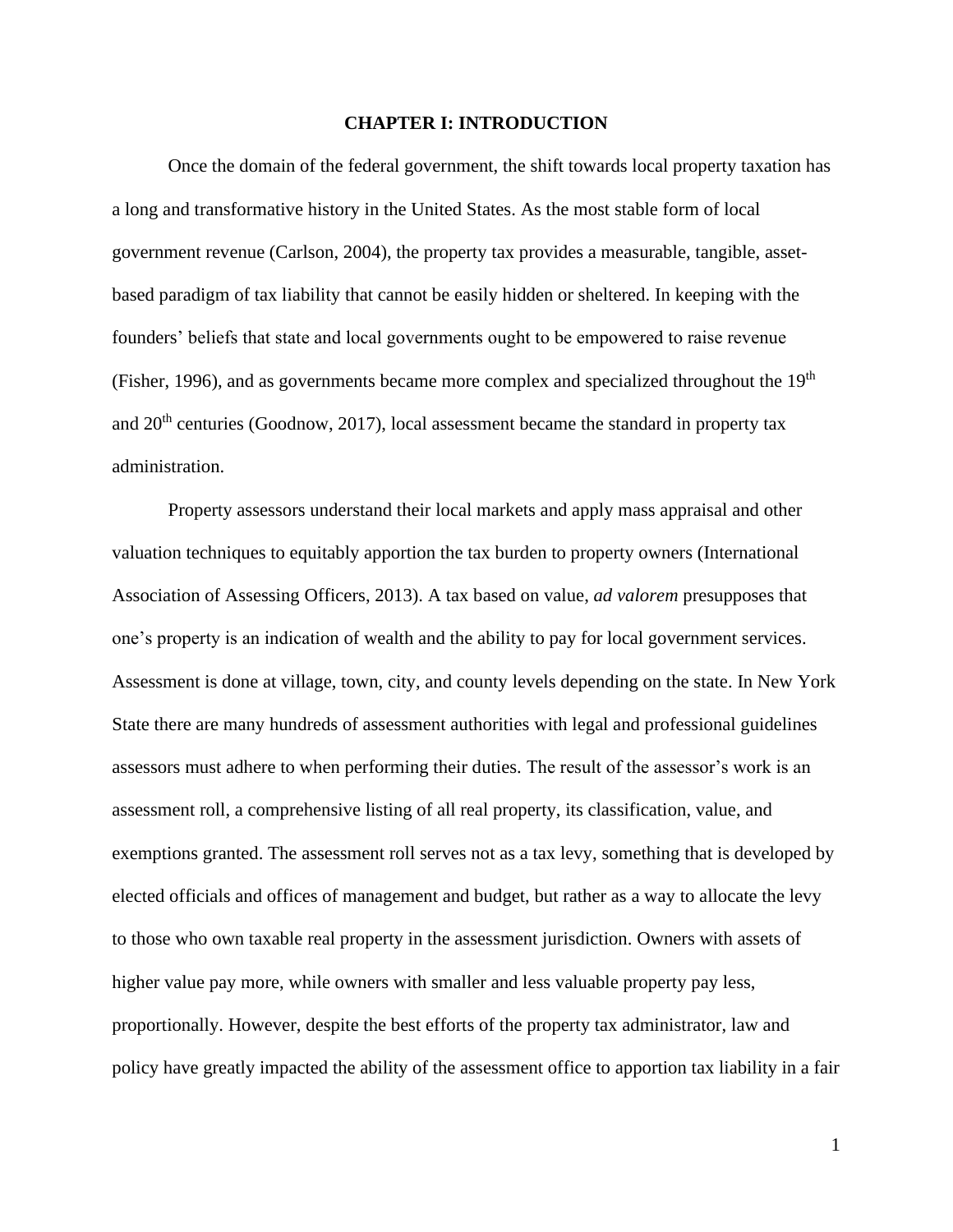and equitable manner. Contrary to the aspirational Wilsonian perspective, whereby politics is separate from administration (Kettl, 2015), the history of New York City's property tax system has been primarily driven by politics over the past 40 years.

Although the politicization of the property tax is not a new phenomenon, it has been ubiquitous since the tax revolts of the 1970s (Fisher, 1996; Haveman & Sexton, 2008). The fear of rapidly-escalating property taxes, coupled with movements in property tax law from other parts of the country, New York City sought policy solutions in the late 1970s and early 1980s that would satisfy concerns and restore what had been perceived to be an inequitable system. In an effort to fix the old assessment system and prevent large increases, however, a new statutory framework would serve as the foundation for an even less equitable system than the one it replaced (Independent Budget Office, 2006; New York City Advisory Commission on Property Tax Reform, 2020).

According to the latest U.S. Decennial Census (U.S. Census Bureau, 2022), New York City is home to 8.8 million people. Although the majority of residents are renters, approximately 32% own their own homes (NYU Furman Center et al., 2016). As will be detailed in Chapter III, there are more than 630,000 1, 2, and 3-family homes in Tax Class 1 (New York City Department of Finance, 2022) that pay, along with various other property types, a real property tax on a quarterly or semi-annual basis. Property taxes are an essential source of revenue for New York City and can be levied even during the worst of economic crises. In fact, despite the COVID-19 pandemic's unprecedented impact on New York City's economy, taxable assessed value declined just 5.21% according to the New York City Department of Finance (2022).

In terms of transparency, taxpayers in Tax Class 1 have access to information about their values and the general methodology used by the New York City Department of Finance to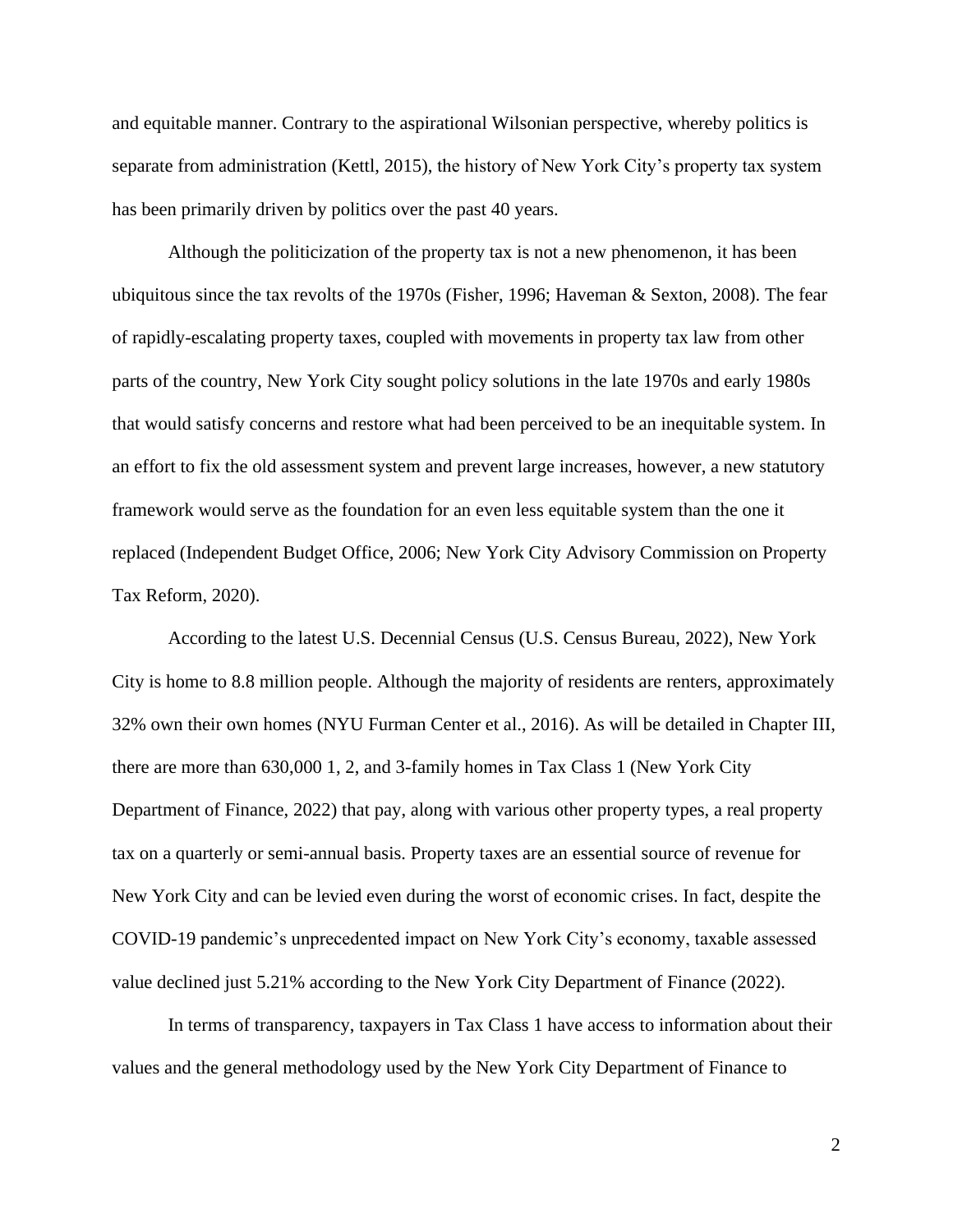establish them. While the Department of Finance may employ the income approach to value that captures the investment value of real estate for income-producing properties, market value for residential property with fewer than four units is derived by applying market comparable sales to subject properties. In a large assessing jurisdiction such as New York City, there are many thousands of arm's length sales, or market transactions, that are useable for the purposes of valuation each year. The Department of Finance publishes a file of sales on the public-facing website and provides an interactive GIS web-based tool so owners can find their own home and comparable sales in the surrounding neighborhood.

In addition to sales lists and other online tools, homeowners can enter their address or unique Borough, Block, and Lot ID into the Department of Finance Notice of Property Value site and retrieve information about the descriptive and locational characteristics of their property. These attributes include square foot of living area, number of stories, style of home, acreage, and number of residential units. If a homeowner alters the physical condition of a home, the Department of Finance will provide an indication that value increased as a result of an alteration. With all this information available online, the Department of Finance provides a level of transparency that is consistent with the move in recent years to open data and sharing agency information. However, despite the wealth of information about the sales market, descriptive details for every property, and web-based GIS tools and story maps, the market value is not the value being used to tax these 630,000 parcels. The assessed value, a figure calculated behind the scenes using complex logic mandated by law, is the value on which New York City issues a tax bill.

In many annual reassessment jurisdictions, the market and assessed values are the same. The New York State Department of Taxation and Finance (2022) refers to this as being at full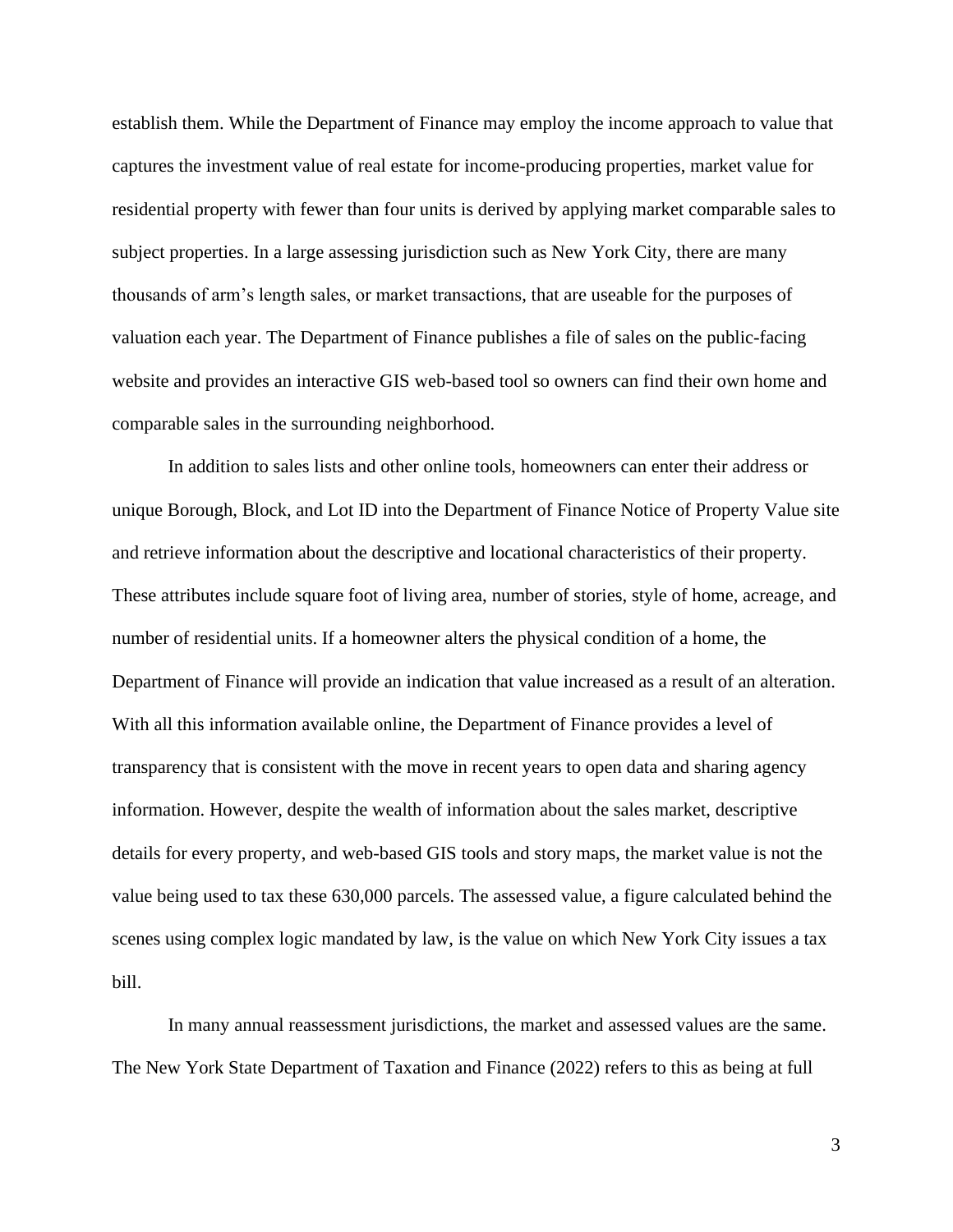value. A single number, where an assessment equals what a homeowner could sell their property for, provides a simplicity that taxpayers can understand. Moreover, when taxpayers review their values on the tentative assessment roll, they have a basis of comparison and can feel confident that they are being taxed commensurate with their home's value. In New York City, however, assessments may be as much as 6% of market value or as low as a fraction of 1%. While the market value published on the Notice of Property Value demonstrates that the Department of Finance understands the sales value of a single-family home, homes of equal market value may be assessed at vastly different rates. Real Property Tax Law (RPTL) in New York State, while on the one hand provides a legal requirement for properties to be assessed at a uniform percent of value, has also allowed for a rather damaging system of assessment limitations. In other words, while assessment professionals work hard to maintain fair market values at 100% of sales price, the legal restrictions on how much assessed value can increase from year to year creates a great inequity within the tax assessment system.

In the research presented below there is an examination of the extent to which tax policy has created a crisis of social and racial equity within the property tax system. However wellintentioned, policy that interferes with the fundamental tenets of *ad valorem* taxation has conferred a greater financial benefit to some at the expense of others. While intended to be a progressive system that levies a greater tax from those who own higher-valued assets, the opposite has become true in many neighborhoods across the city as will be demonstrated in Chapter IV. It is common in New York City for a homeowner of a \$2 million brownstone in Brooklyn to be paying half the property tax of an owner of a \$600,000 raised ranch in Queens. Although the study in this dissertation is quantitative, for the purposes of triangulation there are parcel-specific examples in Chapter IV to illustrate the effect. Regressivity, where higher-valued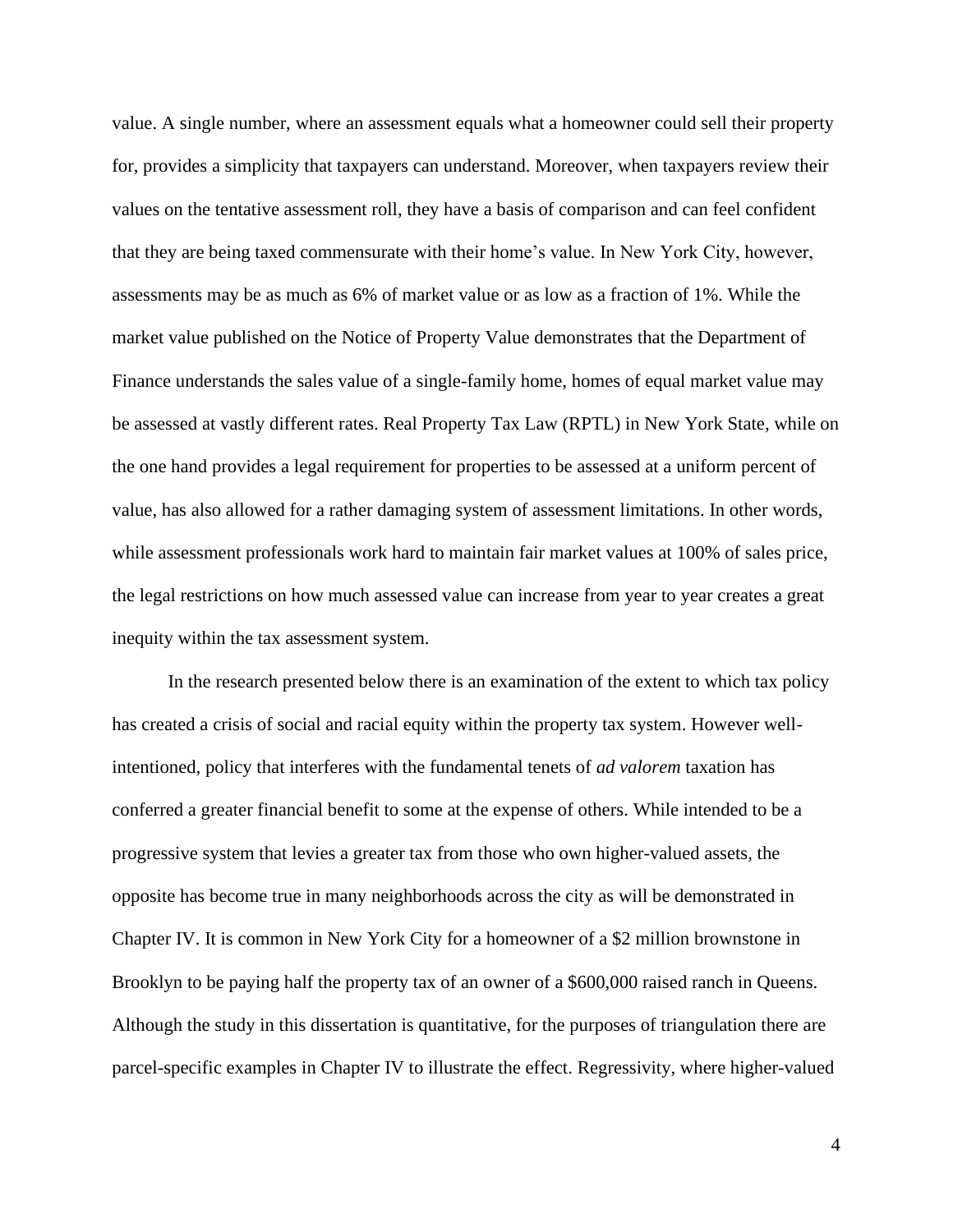homes pay taxes at lower effective tax rates than more modest homes, is pervasive in a system that limits assessed values. This is explored in greater depth in Chapter II.

The research presents an analysis of variance to determine if there is a statistically significant difference in the effective tax rates between communities that are either predominantly whiter and wealthier, and those that are predominantly minoritized. Effective tax rate is a reliable metric to measure equity as it operationalizes fairness. Essentially, tax liability divided by home value to demonstrate the percent of value on which homeowners are paying. Although scholars such as Hayashi (2021) analyze tax equity at a NYC Council or Community District level, an advantage of this research design is the use of Neighborhood Tabulation Areas (NTAs) as the geographic unit of measurement. Council and Community Districts are useful in political engagement and service delivery, however, at these geographic levels there are often too many dissimilar neighborhoods combined into a single district to make meaningful comparisons when coding neighborhoods by predominant racial group. There are just 51 Council Districts, 59 Community Districts, and 55 Public Use Microdata Areas (PUMAs). NTAs, by contrast, aggregate census tracts into 195 groups that offer more geographic granularity.

While critics argue that regressive taxation is more a function of socioeconomic phenomena, movements in markets and valuation techniques, some researchers argue that socioeconomics and race are inextricably linked. It is not the objective of this dissertation to examine all aspects of racial and social equity, however, a study of tax equity cannot ignore that much like other government operations, property taxation has provided an upper hand to the wealthy at the expense of low-income and middle-class groups. Tax systems that limit assessments without income circuit breakers or resetting the assessment upon sale, offer benefits to a group of taxpayers for whom tax relief was never intended. This is the reason scholars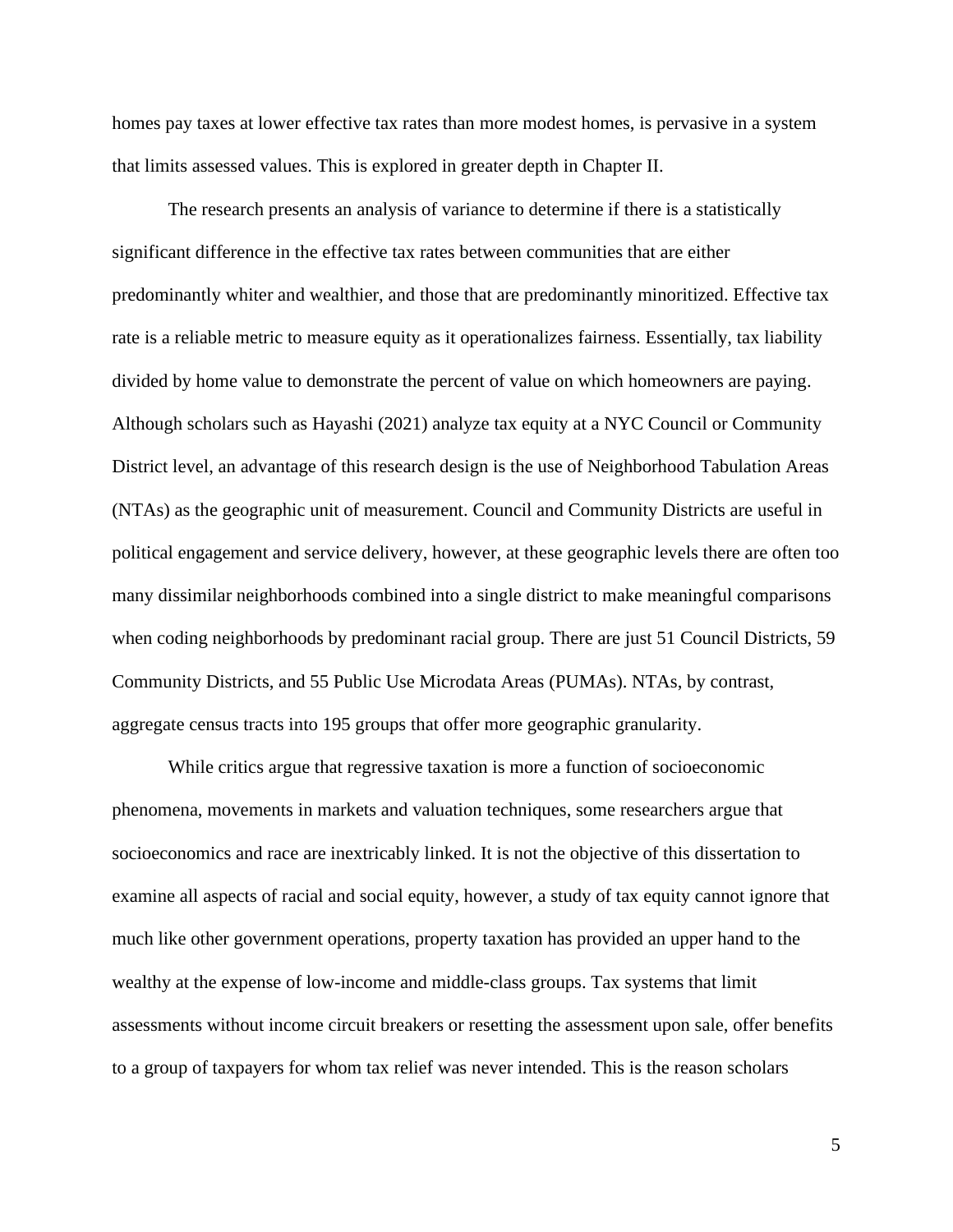suggest that even systems that are not explicitly bias can still harm less affluent communities and those of color. These harms are cumulative and reinforcing (Gooden, 2015) and require legislation to reverse. Unfortunately, when assessment limitations schemes have been in place for decades, homeowners who benefit most are largely unwilling to see those benefits removed.

In Chapter II, a comprehensive review of the relevant literature will be presented to provide context to the research question. The property tax has a long history and impacts health and safety, levels of crime and poverty, education, and local service delivery. The property tax represents, in most jurisdictions, the single largest source of revenue and is highly visible (Fisher, 1996). While much of the scholarship mentioned below focuses on economic modeling and the accuracy of estimating value for taxation purposes, there are other branches of research that bring a social and racial equity argument to bear. This scholarship provides the foundation for further research on how well-intentioned tax policy may lead to quantifiable, disparate impacts on vulnerable groups.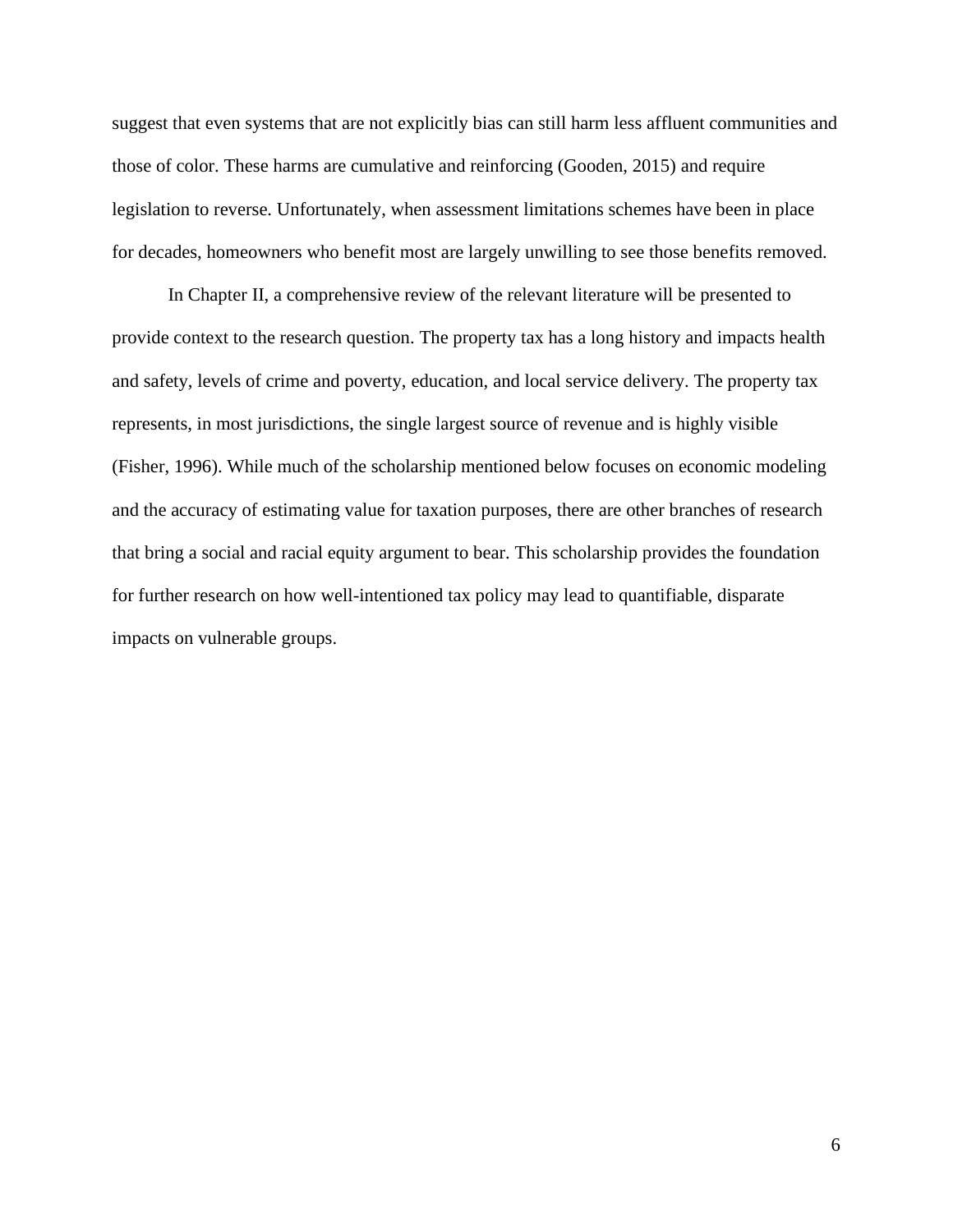#### **CHAPTER II: LITERATURE REVIEW**

#### Property Tax Assessments and Assessment Limitations

A research question that focuses on property tax equity must consider the growing body of literature that examines what tax fairness is and how assessment limitations work to undermine it (Baar, 1981; Bradley, 2017; Connolly and Bell, 2014; Dye et al., 2006; Fleissig, 2018; Harris, 2004; Haveman & Sexton, 2008; Hayashi, 2021; Ihlanfeldt, 2011). This literature review describes the nature of assessment limitations, scholarly research that defines property tax inequity, issues of historical and current housing discrimination, and which homeowners are paying a disproportionate amount of tax as a result of public policy. This review also sheds light on the evolving research around racial and social equity in the administration of the local property tax, as scholarship in this area is emergent (Brown, 2021; Connolly and Bell, 2014; Dye et al., 2006; Fleissig, 2018; Hayashi, 2021; Howard, 2020). Although the inequities in New York City property tax assessments propagate from New York State Senate Bill S7000A in 1981 (NYU Furman Center et al., 2016; NYU Furman Center et al., 2016), the unintended consequences of public policy continue to shift the tax burden to lower-income individuals and minoritized communities (Brown, 2021; Fleissig, 2018; Harris, 2004; Hayashi, 2021). While initially intended to create a more comprehensible tax system and prevent rapid property tax increases (Haveman & Sexton, 2008; McCluskey et al., 2013; NYU Furman Center et al., 2016), the restructuring of New York City's assessment procedures has created even greater challenges. Moreover, assessment limitations erode equity the longer they are in effect and are difficult to remove once in place (Connolly and Bell, 2014; Dye et al., 2005). This is evidenced by the growing number of complaints from the public and that recommendations from the NYC Advisory Commission on Property Tax Reform have yet to be implemented.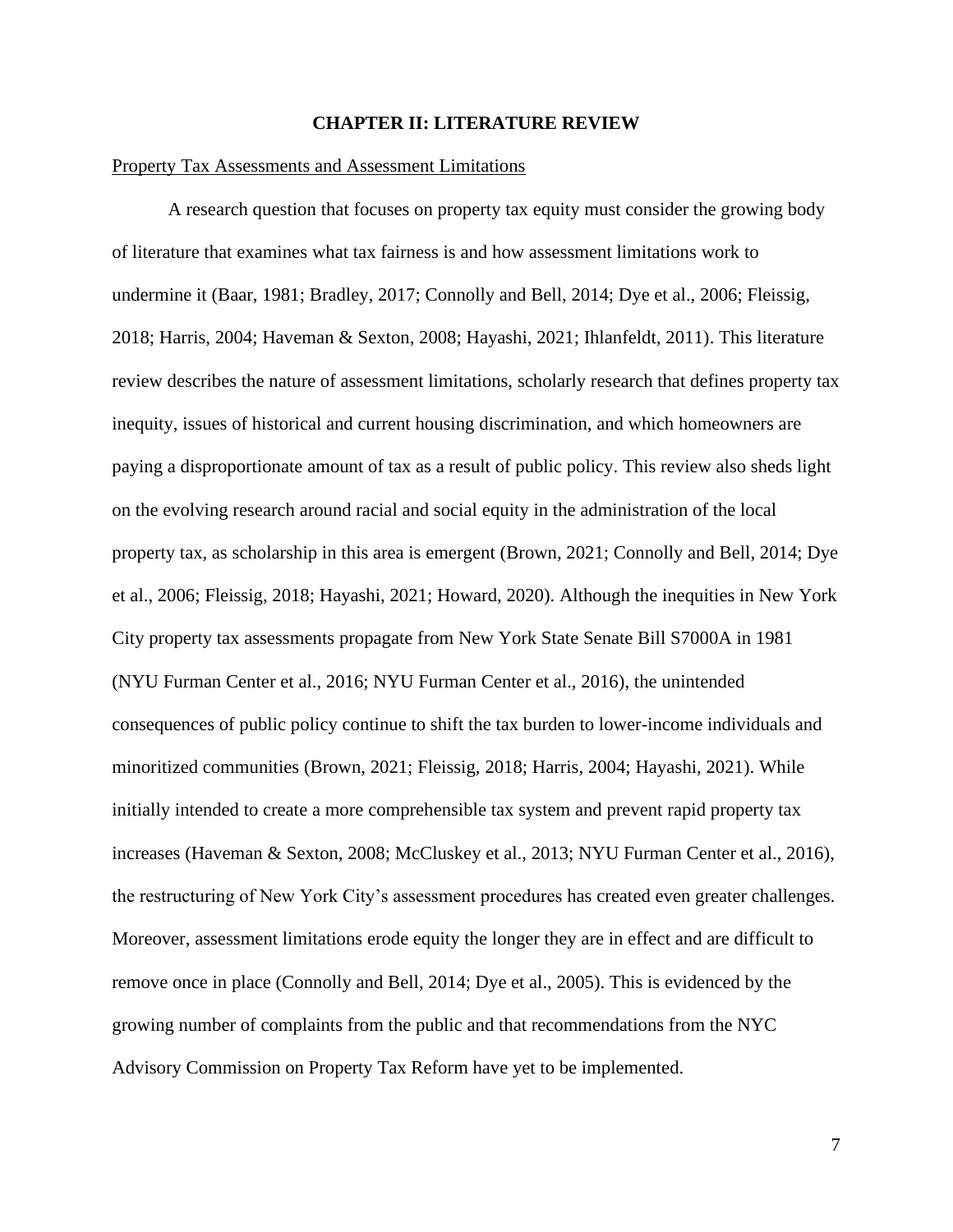As those who study tax policy understand, the real property tax in most parts of the United States is *ad valorem* and based on the value of real estate (International Association of Assessing Officers, 2013). Historically, taxing land and physical improvements was based on the productive capacity of property that, in today's assessment roll, is measured as appraised or market value (Carlson, 2004; International Association of Assessing Officers, 2013; McCluskey et al., 2013). In an *ad valorem* tax system, as the value of your property increases the tax burden increases commensurate with its utility or market value. The principle behind *ad valorem* property taxation, distinct from the income tax, is that those with real property assets of greater value have the responsibility to pay more irrespective of their cash position or liquidity (Davis, 2018). Conversely, taxpayers who own less valuable real estate are obliged to pay a comparatively smaller share of the tax burden (International Association of Assessing Officers, 2013).

Property taxes in the United States have been levied since the colonial period, serving as a form of revenue that accompanied the poll and sales taxes (Carlson, 2004; Fisher, 1997). The property tax was based on either the quantity or quality of land (Carlson, 2004) and provided a stable revenue stream to fund government projects and administration. Real estate cannot be hidden easily and, at least historically, was a corresponding parallel to an owner's wealth (McCluskey et al., 2013). While federal property taxation was authorized in the late  $18<sup>th</sup>$  century just after the American Revolution, early tax systems ultimately transitioned to state and local authority by the 19<sup>th</sup> century, with the fundamental principles of *ad valorem* written into many state constitutions (Haveman & Sexton, 2008). Those principles included valuing real property at a uniform percent of value (Carlson, 2004).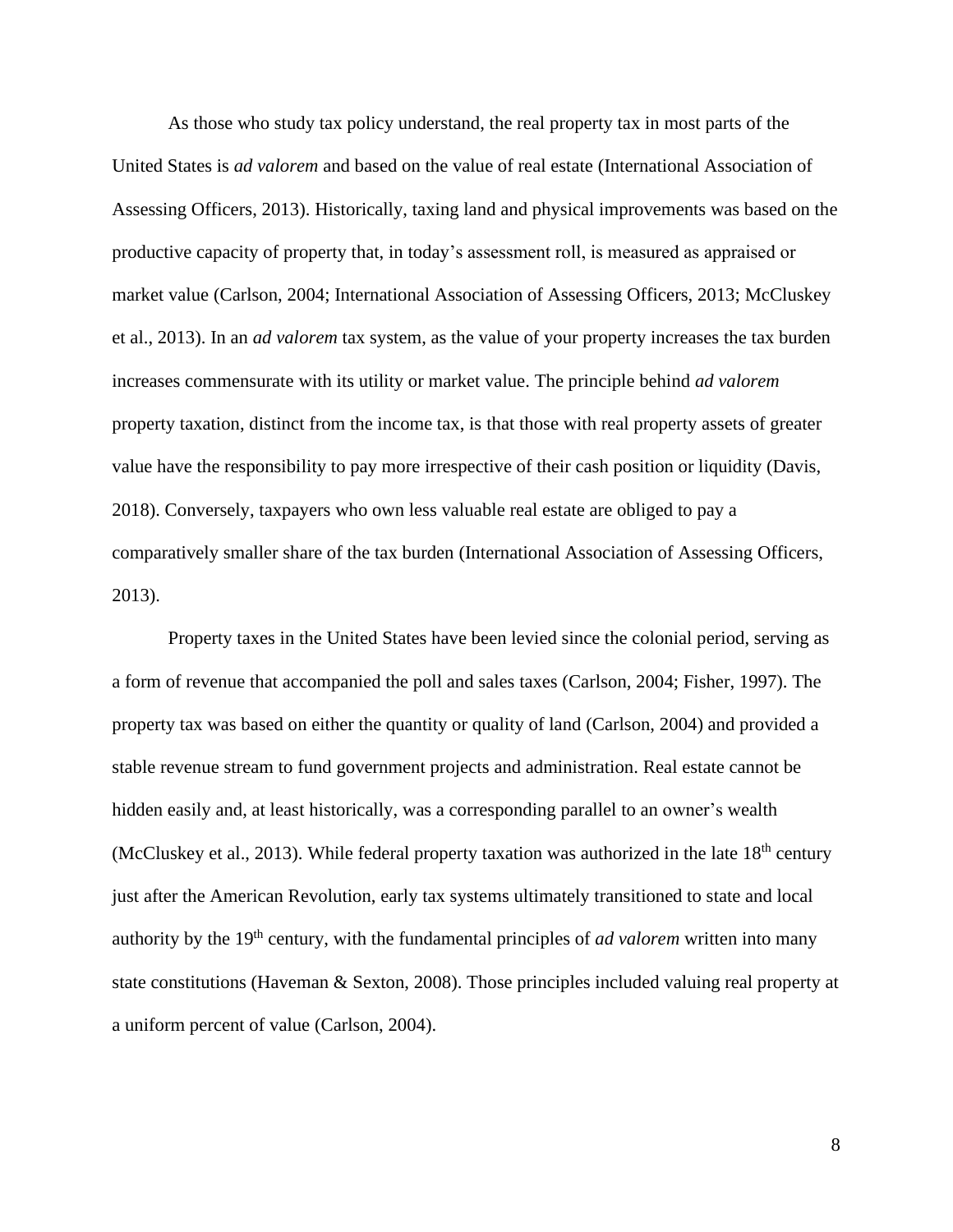In New York City, where real estate prices are inelastic and demand continues to increase (Sieg  $& Y$ oon, 2020), assessments are updated each year to keep up with the market. This type of annual revaluation, that establishes property appraisals on a yearly basis, ensures that market values are maintained using the latest cost, sales, and income and expense data (International Association of Assessing Officers, 2010). The process of revaluing parcels each year is referred to as annual reassessment and, while many municipalities have not conducted a reassessment in 20 or 30 years (Dornfest, 2008), New York City has engaged in individual and mass appraisal techniques to keep property records and values current (New York City Department of Finance, 2022). Annual revaluation and the practice of updating market values notwithstanding, in New York City the tax bill is based on assessed value which, for residential property with fewer than four units, is set at a maximum of 6% of market value. This percent of value is referred to as either the Level of Assessment (LOA) or the assessment ratio. In New York City's tax classification scheme homes with fewer than 4 total units are in this capped, or assessmentlimited, tax classification.

In practical terms, for every 100,000 in market value there is a target, maximum assessed value of 6,000. While no assessed value can exceed 6% of market value, many homes have an assessed value far below this maximum allowable level as a result of assessment limitations. This is a direct result of market conditions outpacing the limitation threshold. In any given year an assessed value may not increase by more than 6% and no more than 20% over a five-year period. This is the statutory cap, or limitation, that has been placed on Tax Class 1 homes that was designed to prevent large annual increases in taxes. The cap is a root cause of assessment inequity that will be described further in the literature presented below and in the quantitative analysis provided in Chapter IV.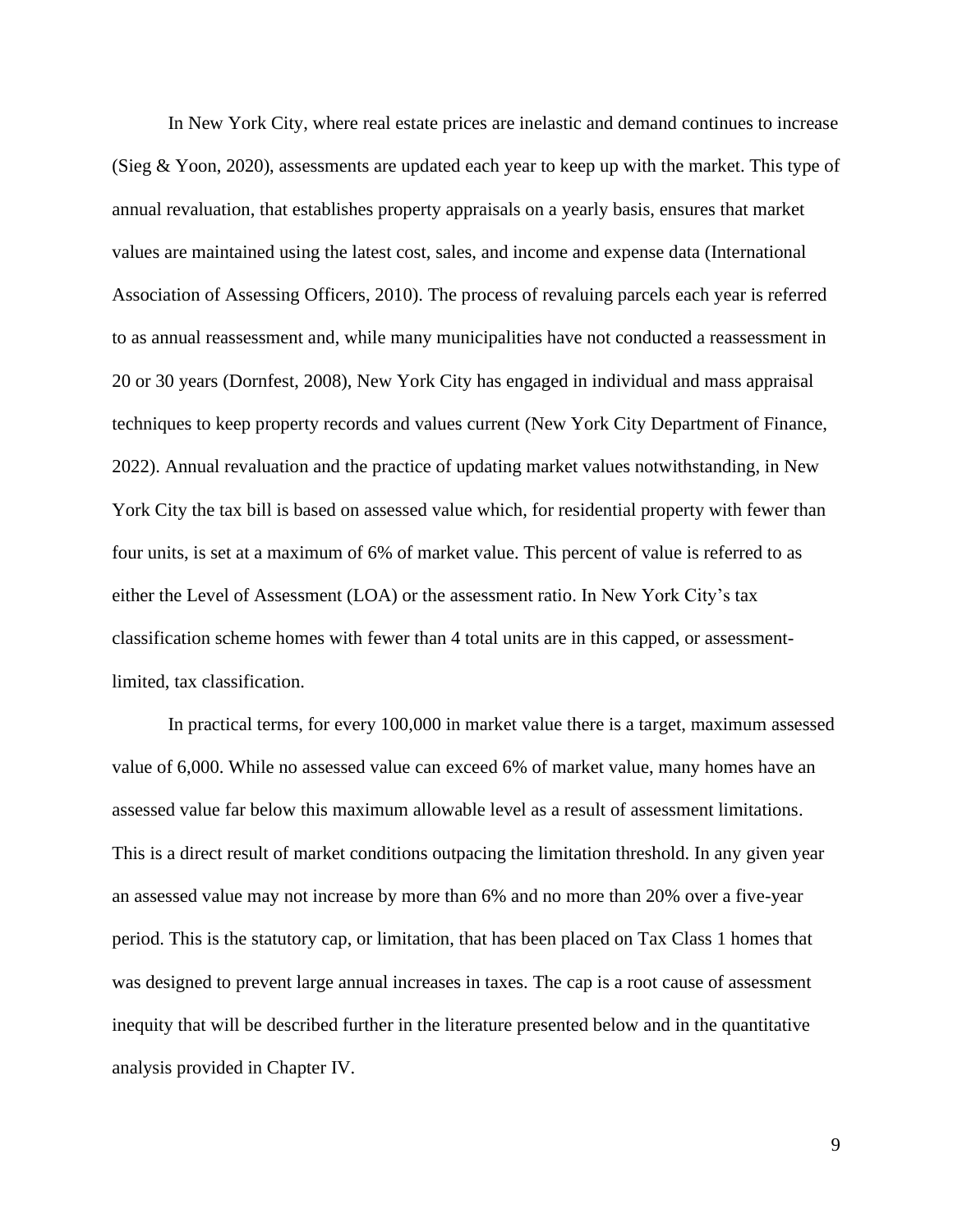While the practice of fractional assessment, where assessed values are set at a fixed percent below that of market value, may not have a negative effect on equity if all homes are at the percent of full value, the limitations on assessed value growth do (Baar, 1981; Connolly and Bell, 2014; Dye et al., 2006; Harris, 2004; Haveman & Sexton, 2008; Hayashi, 2021; McCluskey et al., 2013; Skidmore et al., 2010). The reason for this is that assessment ratios fail, over time, to remain uniform. Assessing authorities in many jurisdictions must maintain a uniform percent of fractional value for all properties lest they violate state and local tax laws (Haveman & Sexton, 2008). However, the standard of uniform percent is almost immediately violated under assessment limitations (McCluskey et al., 2013) as homes in different geographic areas within an assessing authority appreciate at different rates and will experience capping benefits unequally (Dare et al., 2013; Hayashi, 2014).

#### Economics Framework

Scholarly works that address property tax equity are divided into two camps. The first line of inquiry stems from economics and statistical modeling, where the research focus is on vertical and horizontal equity in the valuation of real estate (Berry, 2021; Black, 1977; Cheng et al., 1970; Clapp, 1990; Dare et al., 2013; Gloudemans, 2011; Kakwani, 1977; Quintos, 2020; Samad & Akther, 2012). Economists examine errors in valuation, mass appraisal techniques, and price estimation that drive dispersion and inaccuracies in assessment rolls. Common in this line of research are issues of vertical equity, or fairness across price levels, as well as horizontal equity that is concerned with fairness between homes of similar physical and location characteristics (Gloudemans, 2011; Haveman & Sexton, 2008; Quintos, 2014). Many assessing jurisdictions fail to update their property records (Berry, 2021) and do not regularly revalue real estate to maintain appropriate market values (Dornfest, 2008). Moreover, economists attribute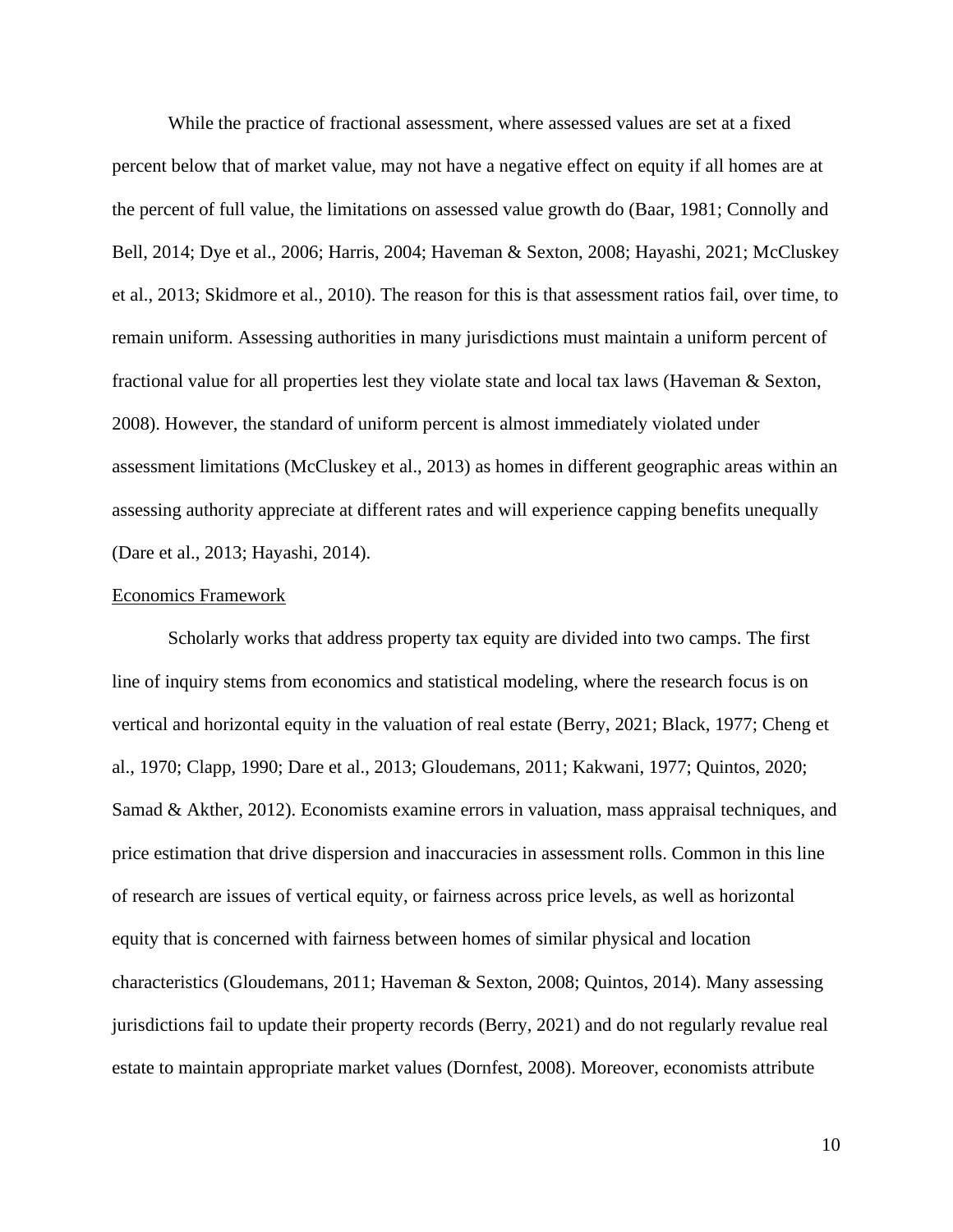inequity within property tax assessment to the issue of regressivity, a condition where higher market values are suppressed and lower market values are overstated (Jensen, 2009; McMillen & Weber, 2008; Quintos, 2014).

As early as the 1970s, economists (Engle, 1975; Kakwani, 1977; Paglin & Fogarty, 1972; Rosen, 1974; Ross, 1971) investigated the extent to which mass appraisal, hedonic regression, and other valuation practices created a benefit for owners of high-end property at the expense of lower-income property taxpayers. These scholars and others who have more recently published on the topic of property taxes (Dye et al., 2005; Ihlanfeldt, 2011; McMillen & Weber, 2008; Oates & Fischel, 2016; Quintos, 2014) suggest that regressive valuations are common as statistical models tend to focus on errors centered around the mean and are sensitive to the number of available sales. This line of economics-based research into assessment equity is largely concerned with developing improved techniques to model market values, reform the assessment review process, and improve equity metrics (Berry, 2021; Gloudemans, 2011; Jensen, 2009; Quintos, 2020). These metrics include the price-related differential, price-related bias, and more recently the Gini coefficient that is found in socioeconomic scholarship (Quintos, 2020).

As it pertains to regressive valuation mentioned earlier, where high-end real estate assets are undervalued relative to lower-end property, scholars have argued that outdated property records, the lack of important neighborhood attributes (Berry, 2021; Howard, 2020), and inadequate modeling techniques (Gloudemans, 2011; Quintos, 2020) drive the inequity in value. While economists have acknowledged the distributional impact of valuation inaccuracies, Howard (2020) merge economics with social and racial equity concerns as will be discussed further in this literature review. They conclude, after conducting a nationwide study of 118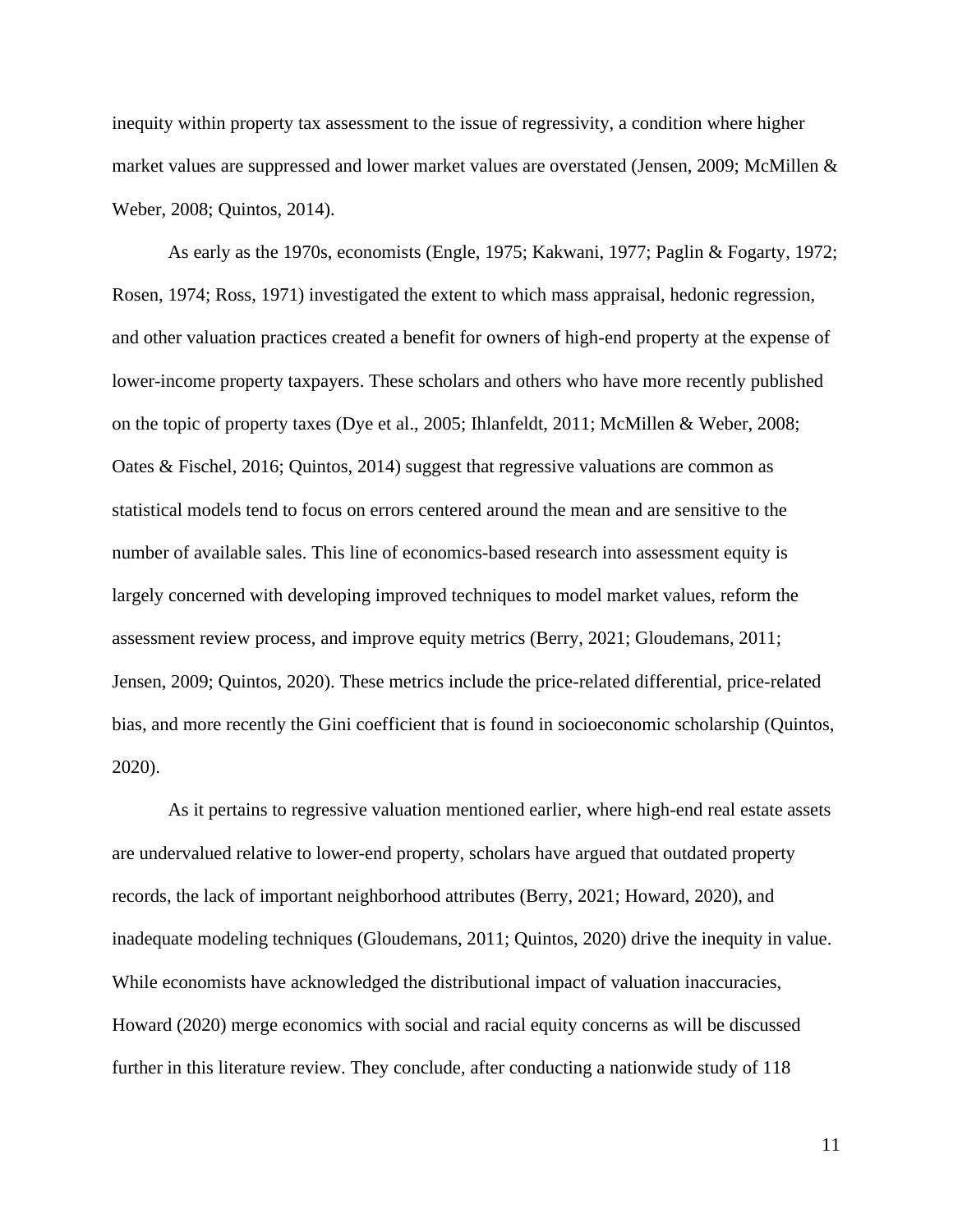million homes, that local governments place a disproportionately higher tax burden on racial minorities (Howard, 2020). This important finding, supported by statistical methods, frames the property tax as a system where minoritized homeowners face a 10-13% greater tax burden than white homeowners (Howard, 2020). While the results of their work add to the discussion on racial and social justice in taxation, they attribute inequities to mass appraisal oversight and the lack of geographic variations in neighborhood data (Howard, 2020). Sub-neighborhood indices that account for local geography are proposed as a solution to reduce the valuation bias in assessment rolls.

The valuable insights made in economic research notwithstanding, the collective recommendations to improve assessment roll equity are generally statistical. In assessing authorities without assessment limitations, where changes in market value lead to commensurate changes in assessed value, the economists are correct in focusing on modeling errors as they are ubiquitous in mass appraisal methods (Cheng et al., 1970; Gloudemans, 2011; International Association of Assessing Officers, 2013; Quintos, 2014). Simple regression techniques tend, by their very nature, to drive higher values down and lower prices up towards a measure of central tendency (Gloudemans, 2011; Quintos, 2020; Stock et al., 2002). While assessment offices struggle to accurately estimate the value of real estate for taxation purposes (Berry, 2021; McCluskey et al., 2013; Quintos, 2020), in municipalities with assessment limitations there are institutional and policy issues that work to undermine equity in ways model calibration cannot control.

#### Public Policy and Administration Framework

The second line of inquiry on property assessment equity stems from schools of law, public affairs, public finance and management, housing policy, and practitioner experience. In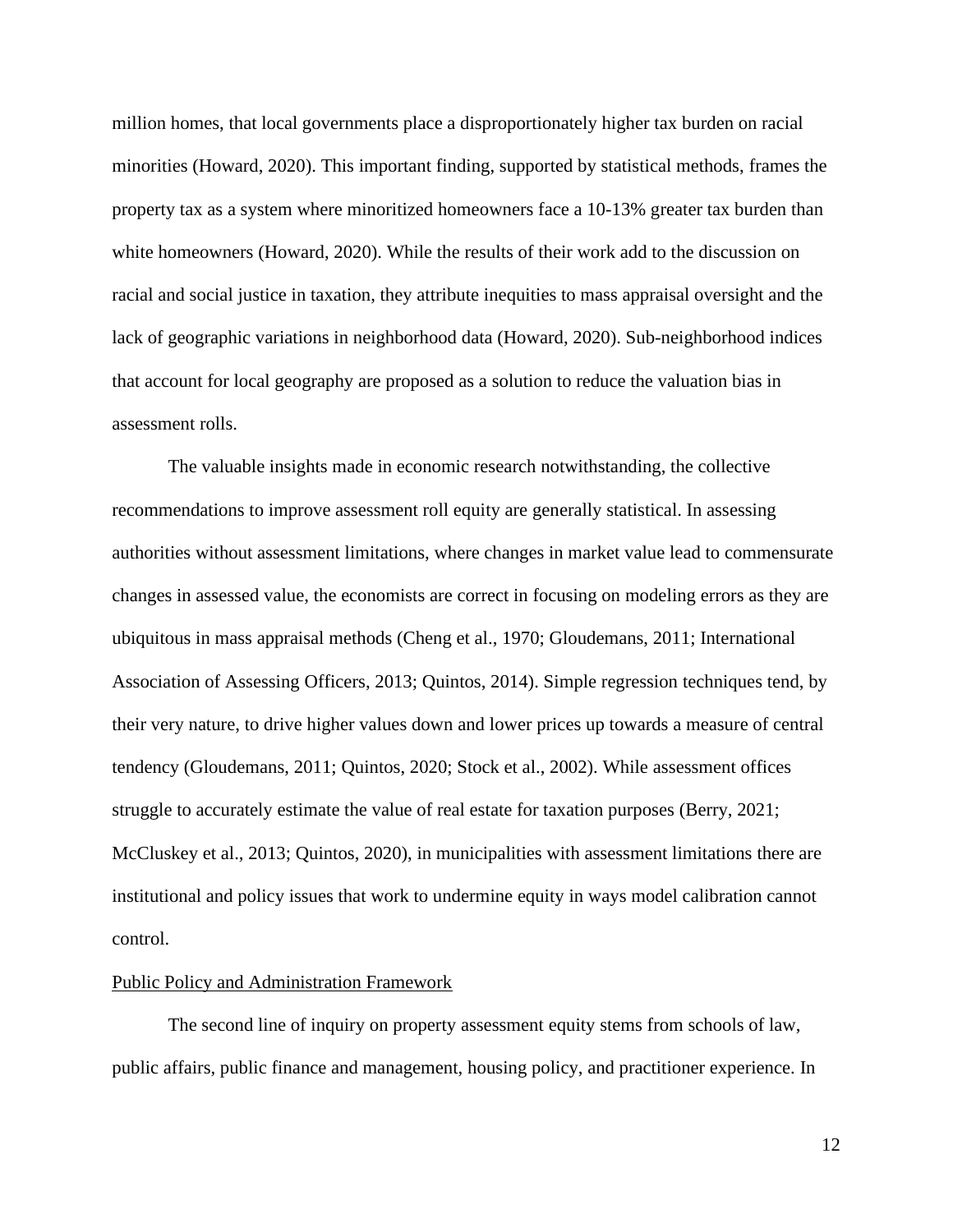contrast to the economics framework, researchers from a legal and policy perspective suggest that legislative actions and the way in which tax systems are administered create inequities that market valuation techniques cannot overcome (Baar, 1981; Brown, 2021; Connolly and Bell, 2014; Dye et al., 2006; Farley et al., 1996; Harris, 2004; Haveman & Sexton, 2008; Hayashi, 2021; Hill et al., 2021; Howard, 2020; Kahrl, 2016; McCluskey et al., 2013; Skidmore et al., 2010). These researchers examine the intersection of tax policy and social equity, focusing on the unintended consequences of assessment limitations. This line of inquiry, the public policy and administration aspect of property tax equity, is a focus of the research that revealed in this dissertation.

Policy researchers and assessment practitioners that examine the racial and social equity aspects of tax policy (Hayashi, 2021; Haveman & Sexton, 2008) recognize how assessment limitations shift the tax burden onto low-income and minoritized groups in more modest neighborhoods. This form of tax bias is part of a larger pattern of historical, social, and racial discrimination that is ubiquitous throughout the United States (Brown, 2021; Fang et al., 2019; Harris, 2004; The Editorial Board, 2021; Zevallos, 2019). Haveman and Sexton (2008), for example, argue that the policy of limiting assessed values is a driving force behind property tax inequities in places like California, Michigan, Florida, and New York City. Moreover, it is argued that because of regressive tax policy that many lower-income and minoritized groups are paying a greater property tax than owners of more valuable real estate (Hayashi, 2021; Howard, 2020; Skidmore et al., 2010). The premise of this line of research is not to dismiss the need for more sophisticated valuation techniques or to deny that poor estimation and bad data have contributed to the inequities found in assessments, but that inequities would persist despite emergent and innovative statistical modeling practices. What is being discussed in this research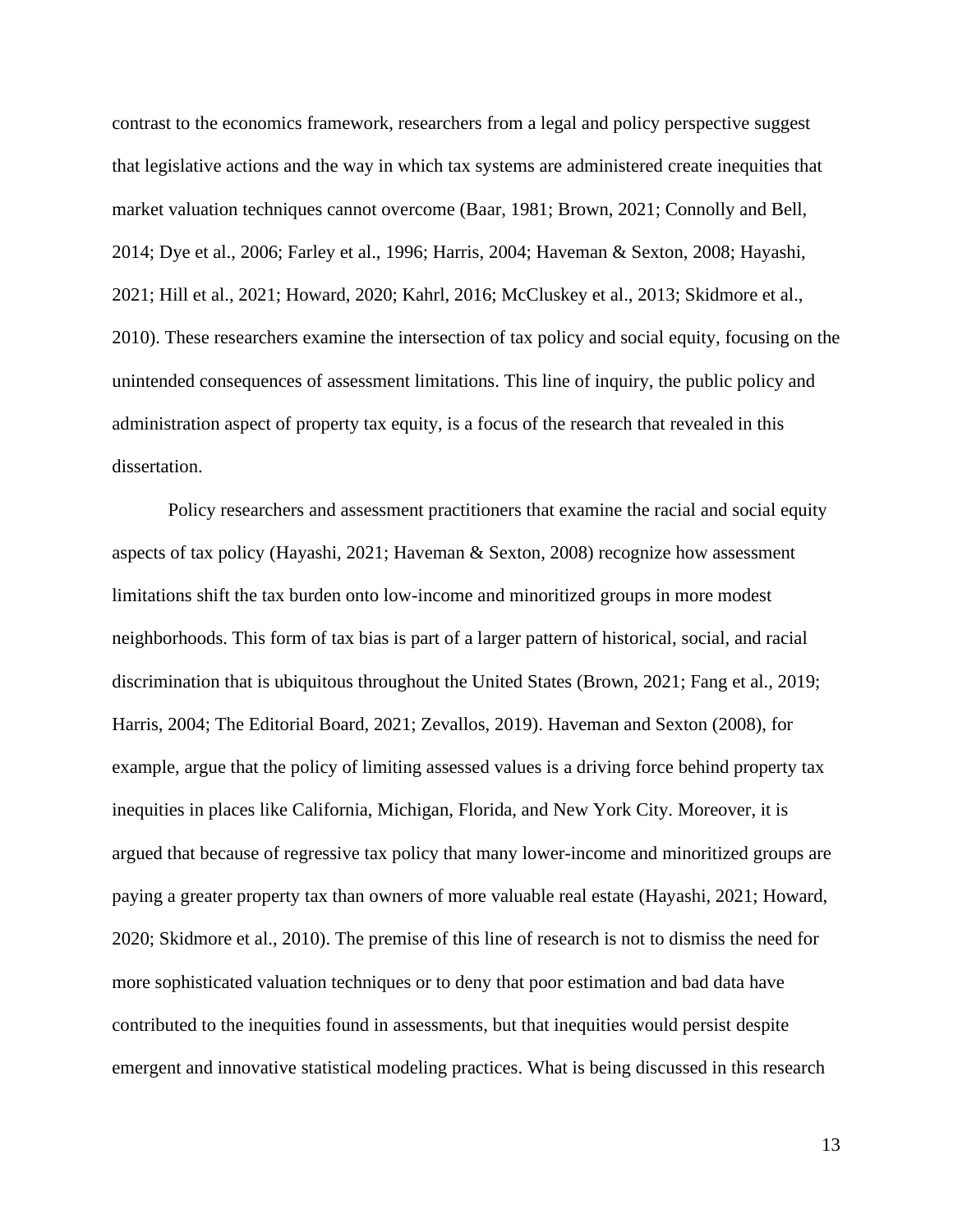is that public policy, and the administration of the property tax, are designed to either promote or undermine equity.

McCluskey et al. (2013) published *A Primer on Property Tax Administration and Policy*, offering a comprehensive view into the complexities of property tax administration across the United States. In addition to exploring various tax systems, as the United States does not have a uniform standard across assessing authorities, the authors provide a warning about the perils of assessment limitations. McCluskey et al. (2013) state that in order to ensure that a property assessment system is fair and effective, assessing jurisdictions should avoid capping or freezing assessments. Although not specifically framed in social and racial equity, a topic explored by other scholars (Brown, 2021; Harris, 2004; Hayashi, 2021; Kahrl, 2016; Zevallos, 2019), the authors describe how assessment limitations hurt homeowners with properties that appreciate more slowly as compared to homeowners with properties experiencing rapid appreciation.

This type of inequity is also the focus of a *Lincoln Institute of Land Policy* report (Haveman & Sexton, 2008) that addresses the foundational elements of *ad valorem* taxation and how property tax assessment limits erode public confidence. As it is understood, the property tax is highly unpopular and significantly more visible than other forms of taxation (Fisher, 1996; Haveman & Sexton, 2008). As such, in addition to reducing the property tax base, homeowners are increasingly aware that assessment limitations confer a greater benefit on high-value homes at the expense of more modestly priced homes (Haveman & Sexton, 2008). This was not always the case as the legislative intent of assessment limitations, in 1970s California for example, was to minimize risk in areas that experience rapid inflation in home values (Haveman & Sexton, 2008). During this time homes that had appreciated 5% annually were appreciating at a rate many times greater (Haveman & Sexton, 2008) and with significant tax increases, owners were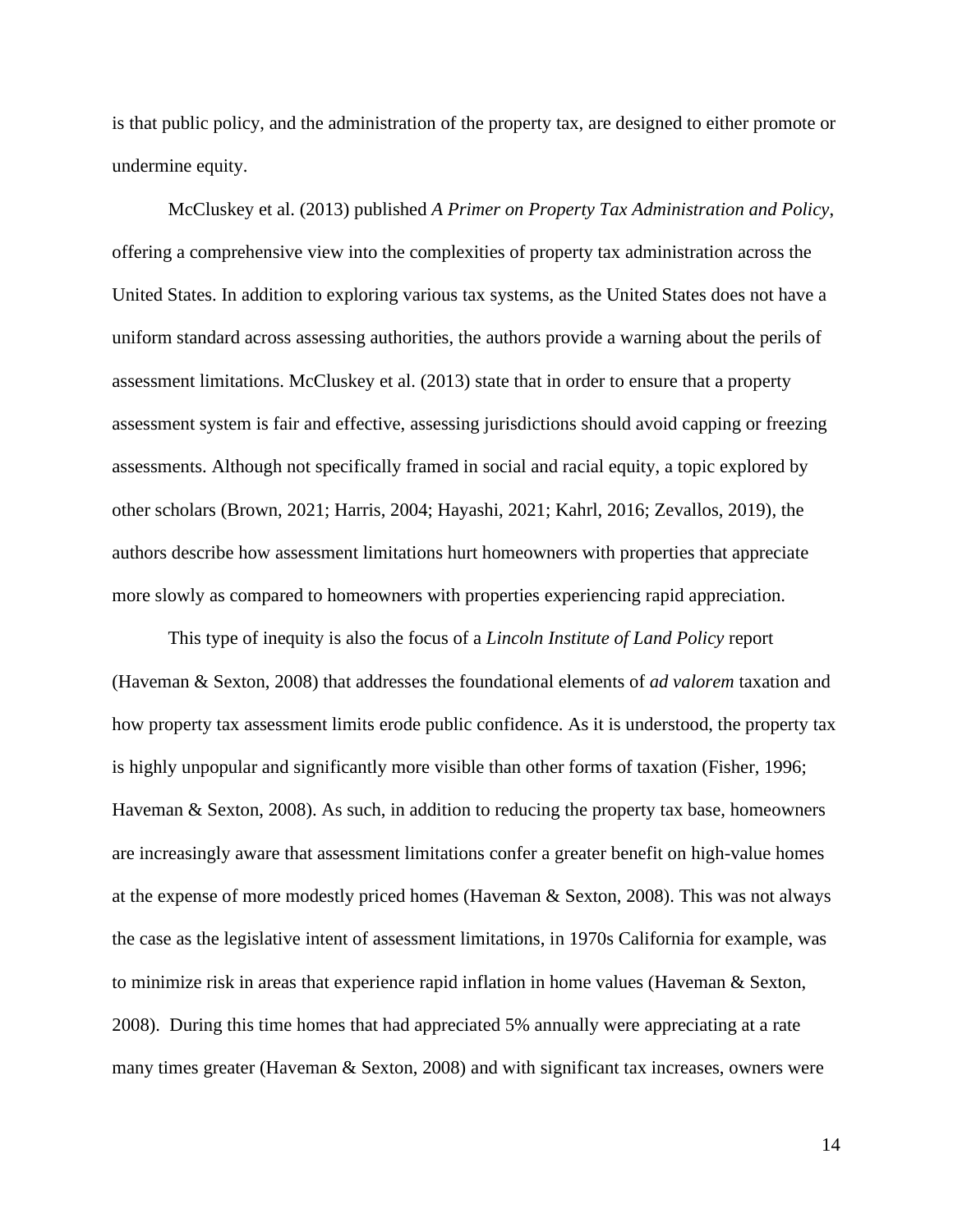concerned about being priced out of their homes. Keeping in mind that it is the combination of assessed value and property tax rate that generates a tax bill, California tax rates stayed the same at a time where assessments were experiencing unprecedented increases. As a result, homeowners often faced a 30% increase in taxes each year, resulting in a statewide revolt that begot Proposition 13 (Haveman & Sexton, 2008). This bill, much like New York State Senate Bill S7000A, severely limited increases on assessments and reset property assessments back to 1975-1976 levels. Proposition 13 also contained a feature, one not found in New York City's assessment limitation scheme, that provided for resetting property assessments upon transferring ownership.

Although a popular policy tool to control the annual increase in property assessments (Haveman & Sexton, 2008), Proposition 13 was the beginning of severing the connection between home values and what homeowners pay in California. As the most restrictive assessment limitation program in the country (Haveman & Sexton, 2008) that sets assessed value increases at a maximum of 2% annually, irrespective of market forces, those who remain in their homes for decades experience a benefit at the expense of newcomers who purchase their properties and are subjected to a re-baselining of property taxes (Ihlanfeldt, 2011). In this way, Proposition 13 presented an assessment limitation mechanism to ensure a crisis in both vertical and horizontal equity. Homes across price strata and those that share the same physical and locational characteristics were taxed at dramatically different rates over time (Haveman & Sexton, 2008). This created a condition, contrary to the uniform percent standard of *ad valorem* taxation mentioned earlier, that homes of greater value may be taxed at lower rates than less valuable homes. The reason for this is that assessment limitations will reduce property taxes for homes experiencing value increases above the limitation threshold (Haveman & Sexton, 2008)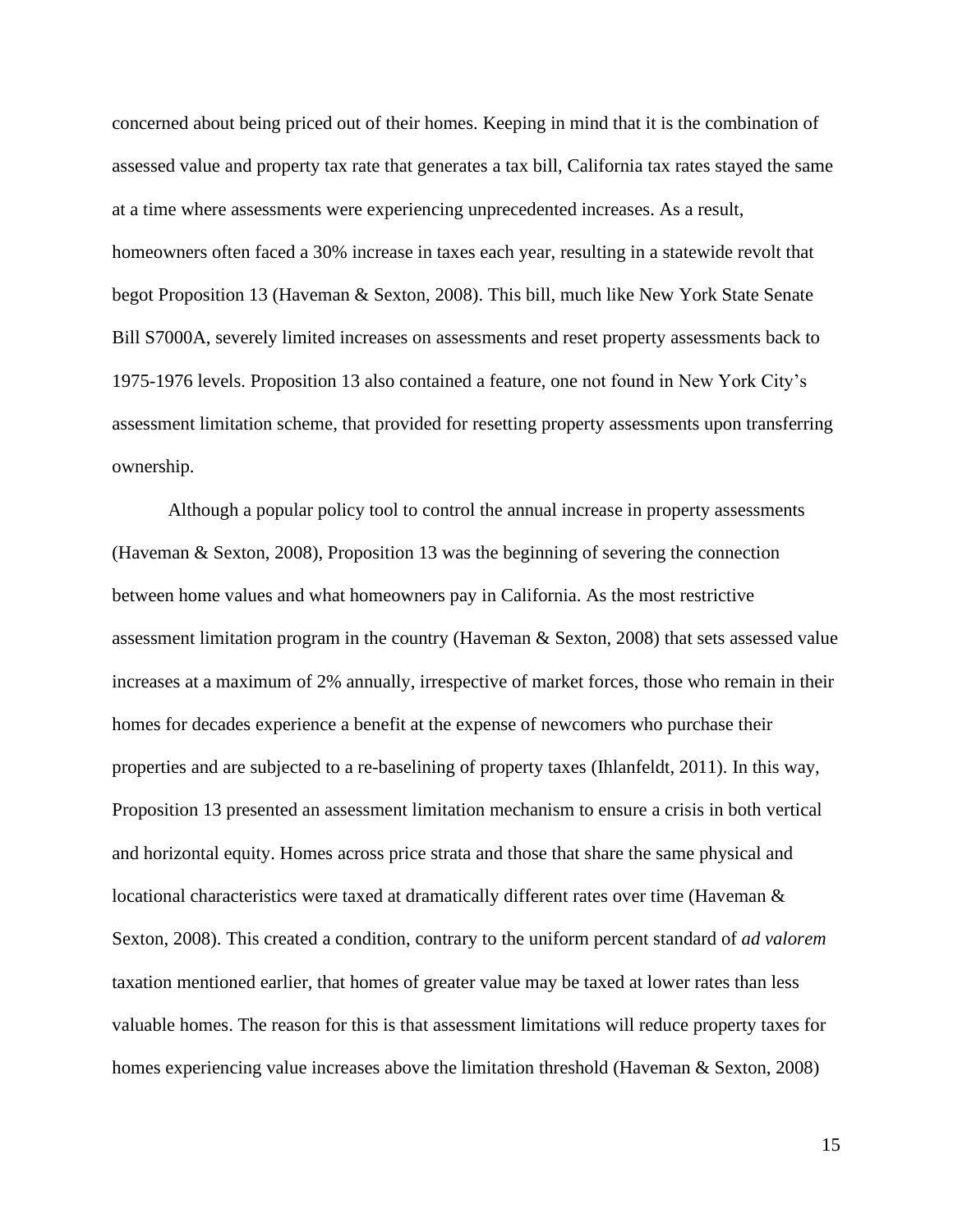but in areas where price appreciation falls below the established limitation percent, or where values are declining, those homeowners will not enjoy as a great a benefit.

Issues of vertical and horizontal equity notwithstanding, there are other implications of enacting property assessment limitations. Erosion of the property tax base begins in the first year that assessment limitations prevent market-driven increases in value to occur. In fact, in California there is little to no incentive to maintain a fair and equitable market value for all residential properties annually (Haveman & Sexton, 2008) as valuation changes are generally limited to homes that sell. This practice of resetting values to a sale price, referred to as sales chasing (International Association of Assessing Officers, 2013), violates the uniform percentage requirements set forth in many state constitutions. With regards to policy and administration, the Haveman and Sexton (2008) focus report also states that assessment limitations impede local governments in how they spend and reduces autonomy as it applies to budgeting. As local property tax revenues are controlled by statute, and as assessing authorities require additional state aid, they forfeit the ability to control discretionary spending.

In a similar work published in the journal *Public Finance and Management*, authors Connolly and Bell (2014) provide a comprehensive critique of assessment limitations, or caps, and how few municipalities appropriately estimate the true costs and redistribution effects of such programs. Their research, based in two counties in California administering the property tax under Proposition 13, demonstrate the loss of revenue and how shifting the tax burden has brought questions of legitimacy to the fore (Connolly and Bell, 2014). At the time of the paper's publication nineteen states and Washington DC had some form of assessment limitations in place (Connolly and Bell, 2014), often embedded into state law. Connolly and Bell (2014) acknowledge the intent of such tax policy is to provide a stable and predictable tax increase for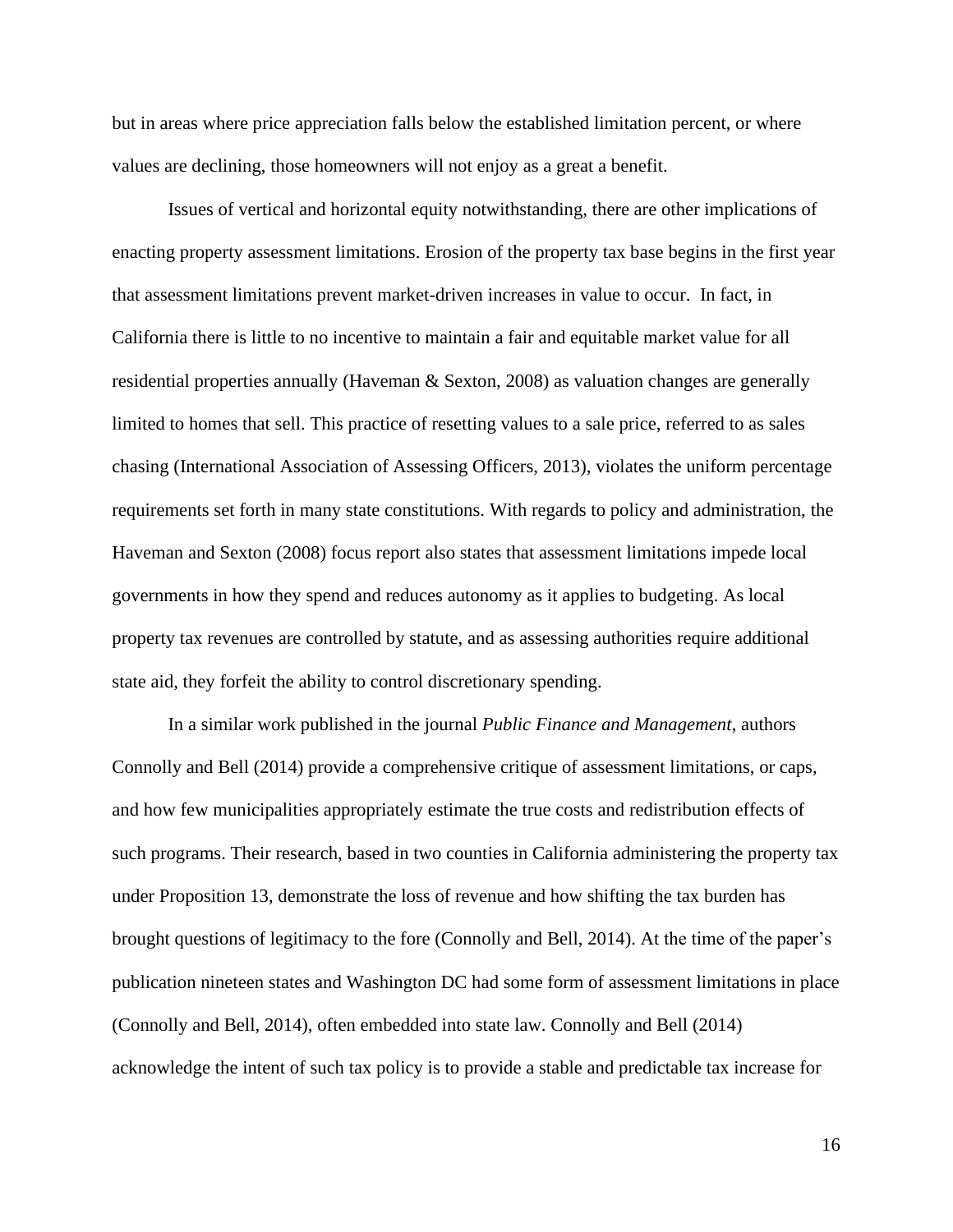homeowners, however, assessment limitations do not confer equal benefits to all homeowners. A study in Florida found that senior and minoritized groups viewed the policy as one that benefits wealthy homeowners at their expense (Connolly and Bell, 2014).

Whether analyzing California's Proposition 13 or Florida's Save Our Homes program, Connolly and Bell (2014) agree that annual assessment limitations of 2-3% are not only inequitable but that limitations erode the tax base. Connolly and Bell (2014) state that the impact on budgeting is so severe that local governments have been forced to raise tax rates. What this suggests, counterintuitively, is that homeowners receiving assessment limitations may still be paying higher tax bills, paying more than they would have without the assessment cap (Connolly and Bell, 2014). In practical terms, if the assessed value in the first year is 100,000 and is increased by 2% to 102,000 the following year, tax rates may have to increase by 5% or more to make up for the shortfall of all the capped assessed value. The budget determines how much property tax needs to be collected and if budgets increase and assessed values remain flat, the tax rates must increase as a result. Using an equal yield analysis, the research revealed that millions of tax dollars are foregone each year and that large numbers of homes are being subsidized by those properties not enjoying a benefit under the assessment limitation scheme (Connolly and Bell, 2014).

Despite the rise in skepticism towards assessment limitations in the academic community, Moore (2008) explains in a *Journal of Property Tax Assessment & Administration* article that property assessment limitations have remained politically popular. *Ad valorem* taxation is severely undermined by assessment caps, however politicians in many states are reluctant to move on the issue according to his work. After 40 years of S7000A, New York City has created a group of homeowners who profit under the law and those who do not (New York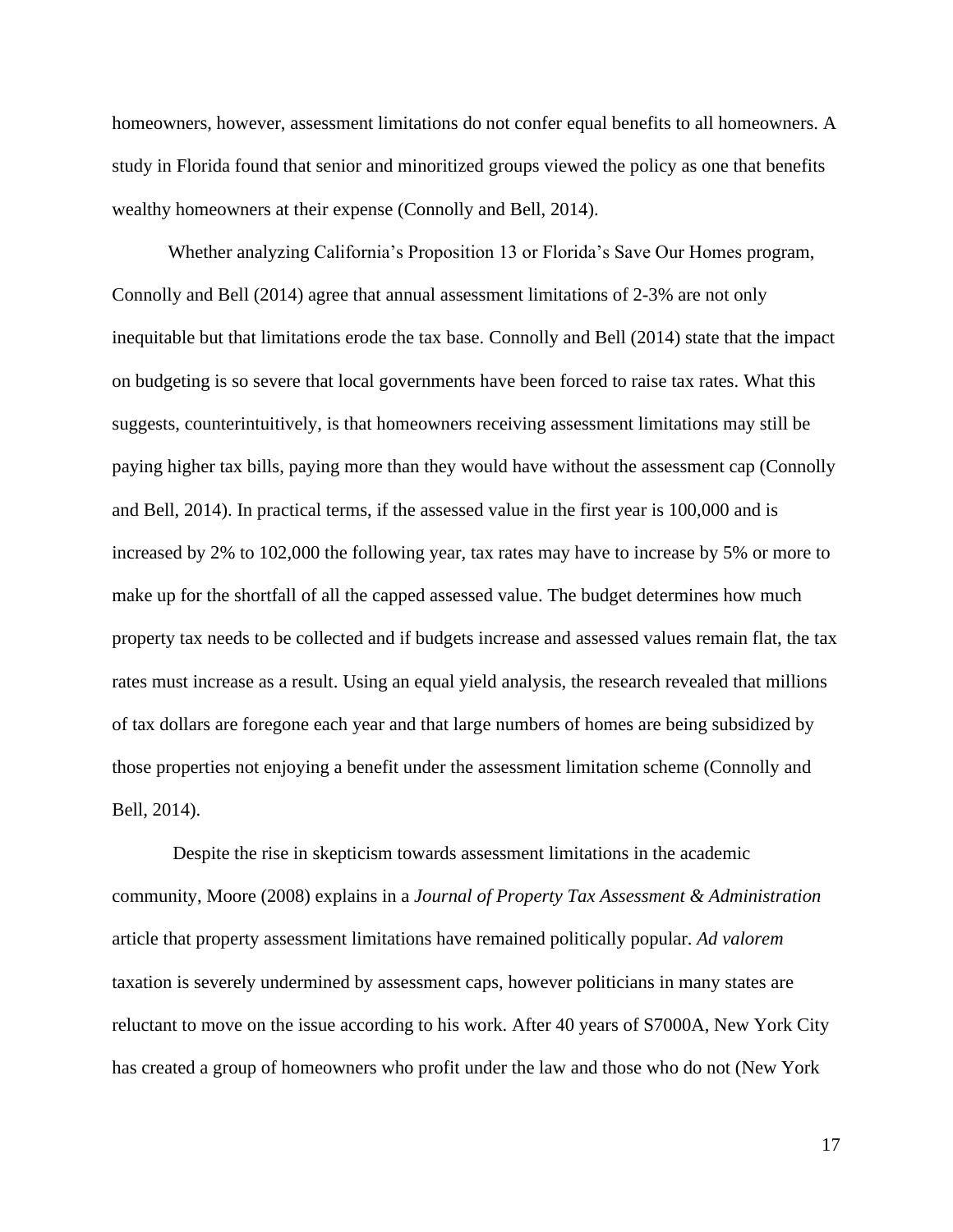City Advisory Commission on Property Tax Reform, 2020). Wealthy homeowners, occupying multimillion-dollar Manhattan townhouses and Brooklyn brownstones, often pay far lower tax rates than do many homeowners of modestly priced row or split-level houses in the outer boroughs (Hayashi, 2014). One of the key strengths of Moore's work is his discussion of vertical equity and reliance on analyses of variance to establish dispersion. Although his focus is on the inequity between tax rates in coastal and inland properties (Moore, 2008), his approach serves as an appropriate methodology to uncover the social and racial inequities embedded within New York City's assessment capping system. Essentially, an analysis of variance that seeks to determine whether there is a statistically significant difference in the mean effective tax rates of neighborhoods that are predominantly white or minoritized.

Adding to the discussion on tax shifts and who pays more under assessment limitation schemes, Dye et al. (2006) published a work in the *National Tax Journal* that has been cited by some seeking to understand the impact assessment limitations have on tax equity. In their research on Illinois' Cook County assessment program, authors posit that even when assessment limitation programs are revenue neutral, the result is relief for some at the expense of levying a higher tax on others (Dye et al., 2006). Citing significant political pressure in the late 1990s and early 2000s (Dye et al., 2006), the researchers question whether the initial policy goals have been met at any level. In their work, Illinois was cited as a prime example of a state seeking to protect elderly and lower income households from large increases in property tax bills. To gradually transition increases in tax liability, however, homes that had greater levels of value appreciation saved significantly more than those properties with the lower rates of appreciation (Dye et al., 2006). As neighborhoods with more valuable homes often have higher median household incomes, the policy to protect the elderly and lower-income households has been largely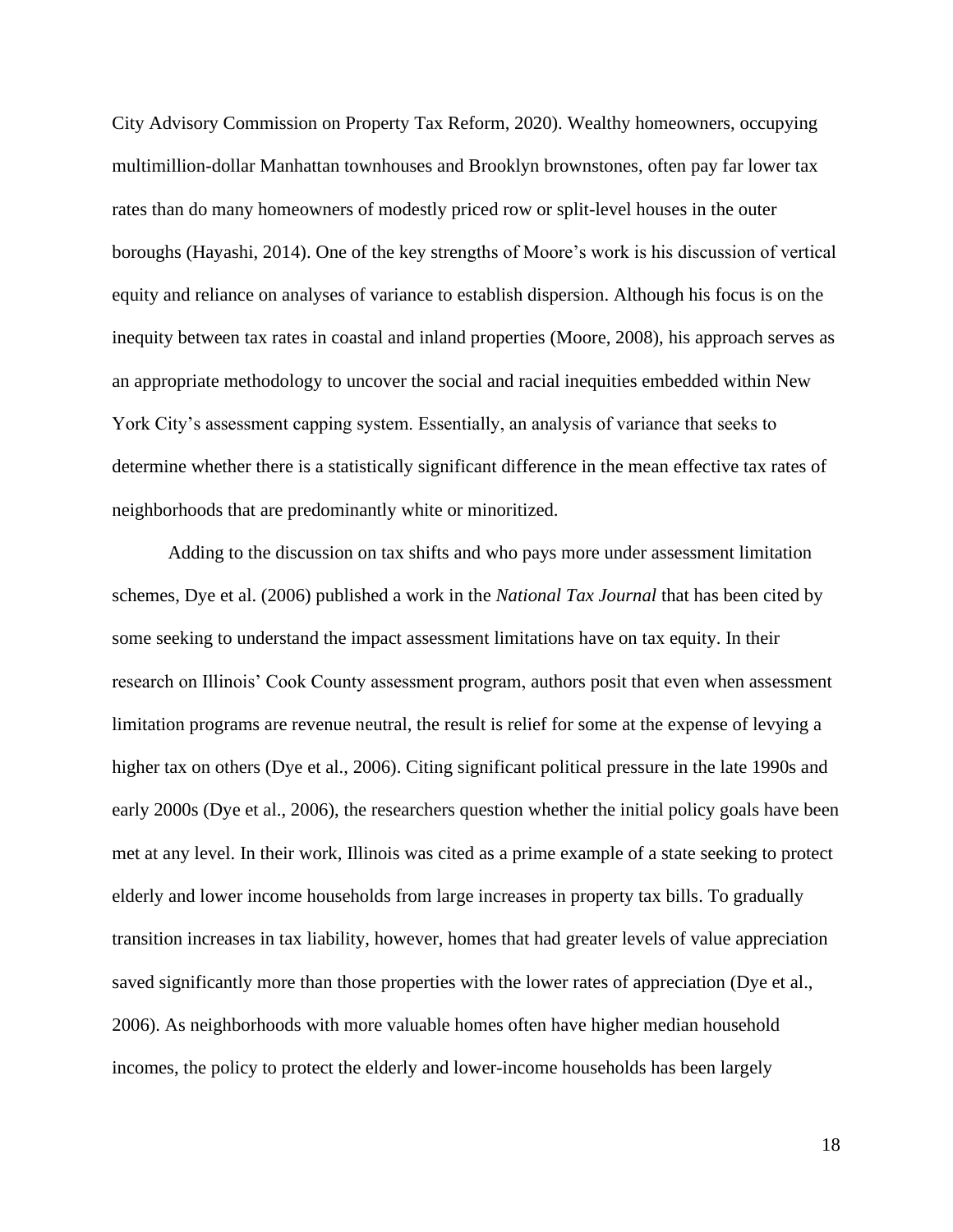ineffective (Dye et al., 2006). While many enjoyed some tax relief, in wealthy and fastappreciating neighborhoods, benefits were greatest. In relatively poor neighborhoods the benefits of assessment limitations were significantly smaller, and those residents paid more than their fair share (Dye et al., 2006). This concept of tax redistribution where the wealthy profit at the expense of low-income communities, is ubiquitous in the literature (Brown, 2021; Dye et al., 2006; Farley et al., 1996; Harris, 2004; Hayashi, 2021). While Cook County's assessment limitations include an acquisition component not found in New York City, the same issues of gentrification and disparate impact on low-income and minoritized communities are ubiquitous. Finally, unlike previous studies the Dye et al. analysis (2006) specifically addresses public administration concerns in that assessment limitations breed public mistrust in the tax system by increasing the administrative complexity of a system with which taxpayers are already uncomfortable (Dye et al., 2006). Acknowledging the erosion of uniformity, a fundamental tenet of the *ad valorem* property tax system, authors conclude that tax policy that distorts the relationship between value and tax burden will continue to create issues that require even further government intervention to mitigate (Dye et al., 2006).

#### The Importance of Housing and How Discrimination has Created Social/Racial Disparities

Housing is an essential good, an important component in providing more than just security and shelter. Housing is correlated with generational wealth and educational opportunities (Brown, 2021; Farley et al., 1996; Green et al., 1995; Hill et al., 2021; Kim, 2019) and has been linked to health outcomes (Alexander-Eitzman et al., 2013), as well as access to employment (Gooden, 2015). The Federal Housing Administration and its selectivity in providing low-interest mortgages during the years leading up to the Civil Rights Act (Alkadry & Tower, 2014; Kahrl, 2016), is often cited as one of the primary reasons for segregation in New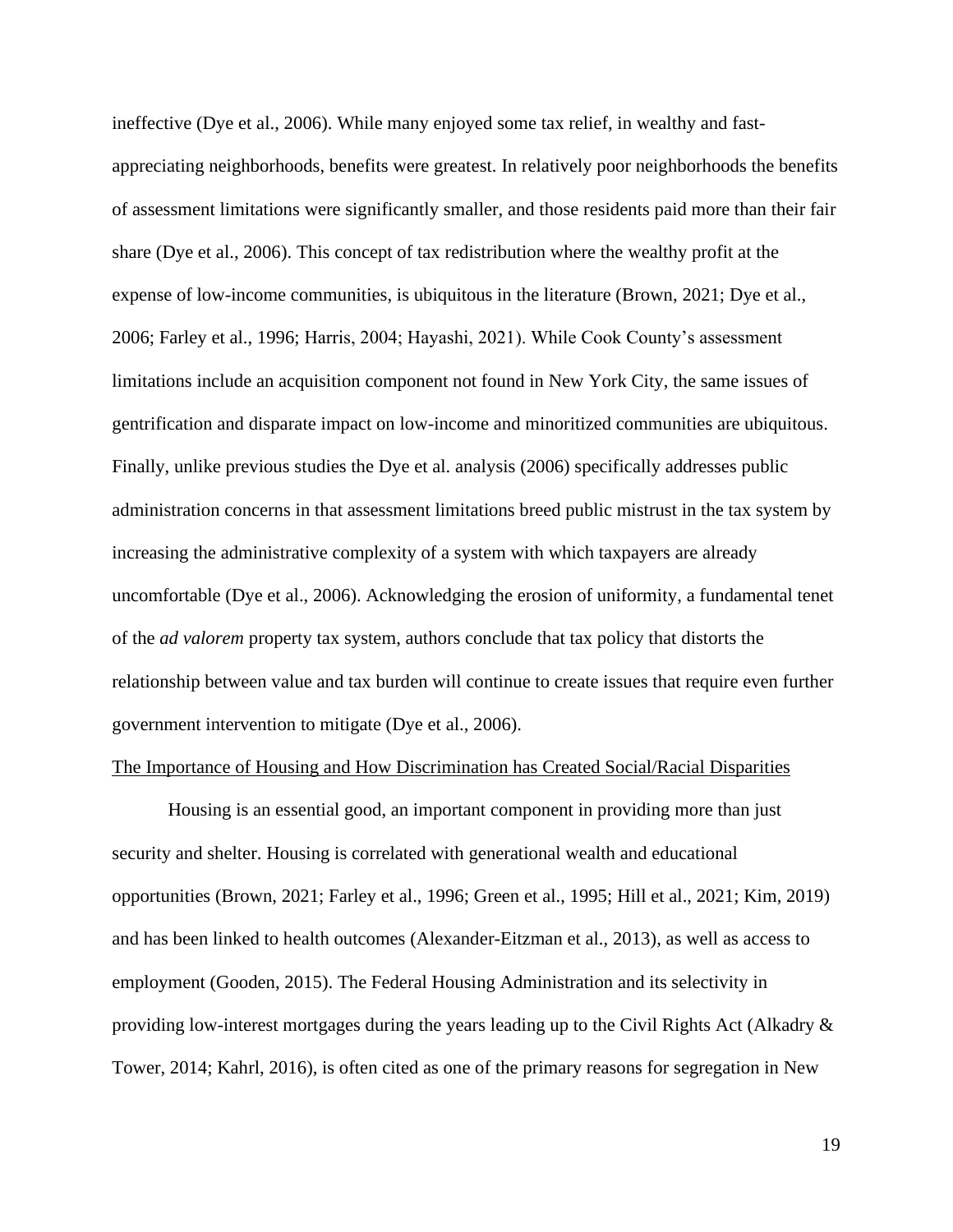York City and the many disparate impacts created by housing policy (Gooden, 2015; Logan & Parman, 2017). Based on data from the American Community Survey (ACS), white households are far more likely today to own their own homes than black and Latino households (NYU Furman Center et al., 2016), a direct result of redlining geographic areas based on race and the stigmatization of neighborhoods for the purposes of approving or denying loan applications (Brown, 2021; Kim, 2019). This practice was so common in the first few decades after the FHA's creation (Krieger et al., 2020) that appraisal manuals as late as the 1970s included race and ethnicity as lending risk factors (Kwate et al., 2013). As a result, minoritized neighborhoods were deemed less desirable and due to homebuyer bias (Hayashi, 2021), failed to appreciate as quickly as predominantly white neighborhoods (Brown, 2021). According to recent data from the Pew Research Center (Kochhar & Cilluffo, 2017), some have cited redlining as a significant contributing factor to the wealth gap between racial groups. White households have a median wealth of approximately \$171,000 while black and Latinx households remain at \$17,100 and \$20,600, respectively (Brown, 2021).

Although these trends are present across the country, for black and Latino communities the disparity is even more pronounced in New York City (Kwate et al., 2013). Neighborhoods with a greater density of affordable housing projects and less homeownership are predominantly black and Latino (New York City Housing Authority, 2022). Health services, transportation, and patterns of crime tend to follow these spatial trends that speak to why enduring segregation and housing discrimination can be so damaging to minoritized groups and their ability to create generational wealth (Brown, 2021; Gooden, 2015). When stratifying median household income by New York City zip code, majority white communities are making more than twice the income of majority Latino communities and 66% more than majority black communities (Inagami et al.,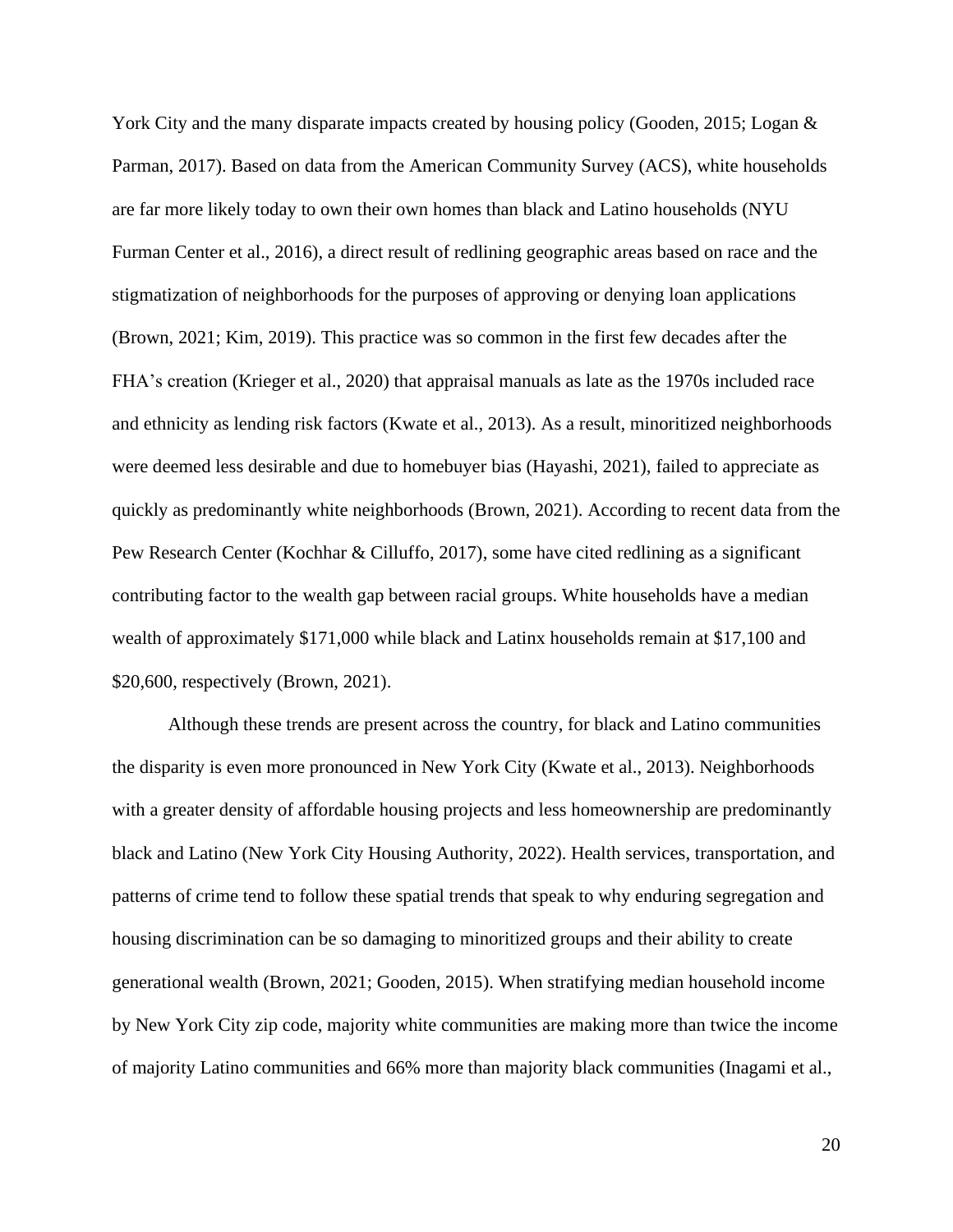2006). Concurrently, controls and regulations that restrict annual rent increases have experienced an effective decline (Elmedni, 2018) as the city has lost 400,000 dwelling units from 2008 to 2018 with an average monthly rent of less than \$1,000. The Fiscal Policy Institute published similar findings that from 2010 to 2018, affordable rental units have been on the decline, impacting communities of color in ways not felt by predominantly white New Yorkers.

Systemic racism, historic redlining (Brown, 2021; Hill et al., 2021; Lawton, 2015), and the disparate impact housing policies have had on minoritized communities are all elements that contribute to how New York City is experienced by many of its residents. There are, however, persistent issues of *de facto* segregation and housing discrimination that have taken on more subtle forms found within institutions (Brown, 2021; Kahrl, 2016). New York City's poorest neighborhoods are as segregated today as they have ever been (Krieger et al., 2020; Stempel, 2020), relying on public housing and other subsidy programs to stem homelessness and displacement (Halasz, 2011). To make matters worse, homeowners in these communities of color are subsidizing wealthier neighborhoods by way of higher effective property tax rates (Hayashi, 2021; Hill et al., 2021). Instead of sustaining a progressive tax system, whereby wealthier homeowners are paying greater property taxes on high-value real estate, the opposite is now true and minoritized communities are paying the price (Brown, 2021; Hill et al., 2021).

Although the analysis presented in this dissertation is not one that focuses exclusively on the topic of gentrification, the reality of neighborhood change must be discussed when examining tax policy and equity. As it is understood, gentrification is a phenomenon where neighborhoods that are historically low-income and minoritized experience a rapid inflow of racial and ethnic groups of higher socioeconomic status (NYU Furman Center et al., 2016). As low-income residents have been priced out of their historical neighborhoods, other ethnic and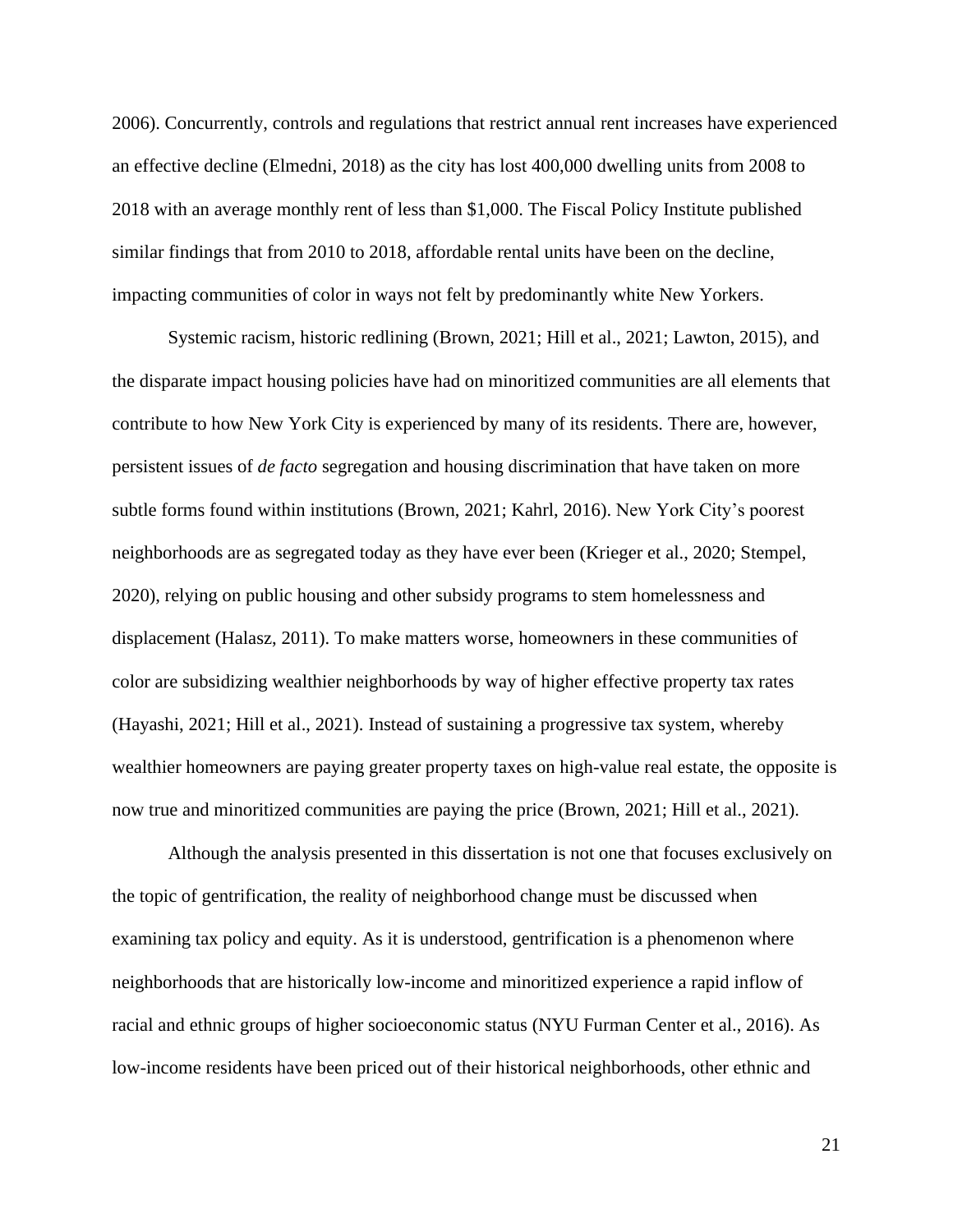racial groups have been purchasing homes in gentrified areas which continue to increase in value. As assessment caps protect high-end and fast-appreciating real estate, as mentioned earlier in this literature review, the capping policy has had a two-fold effect of discrimination in that it encourages residents to leave their neighborhoods and denies them the opportunity to enjoy generous tax breaks (Hayashi, 2021; Hill et al., 2021).

The use of tax policy to protect some at the expense of others is not without historical precedent. As professor and historian Andrew W. Kahrl (2016) explains, the property tax has been at the forefront of racial discrimination since the early 20<sup>th</sup> century. While some scholars argue that regressive property taxes are common and perhaps a result of misguided and unintentional policy (Dye et al., 2006; Haveman & Sexton, 2008), Kahrl's study of discriminatory assessment practices raises objections to 100 years of intentional housing discrimination. In Kahrl's essay, *The Power to Destroy: Discriminatory Property Assessments and the Struggle for Tax Justice in Mississippi*, the author posits that unlike the unrestrained racism of Jim Crow, there are contemporary forms of discrimination inflicted on minorities by way of tax policy (Kahrl, 2016). In his work published in the *Journal of Southern History*, Kahrl draws attention to policies and administrative practices that he suggests have promoted white privilege and supremacy (Kahrl, 2016). Others such as Hill et al. (2021) agree that that racist tax policies dating back to the 1870s, designed to protect former slavers, are still in place today and work to erode the faith taxpayers have in the tax system overall. When certain owners are paying taxes based on an assessment that is set at a rate lower than others, this perpetuates the inequality between groups, contributing to persistent generational wealth gaps that speak to the issues of racial and social equity (Brown, 2021; Farley et al., 1996; Hill et al., 2021; Kahrl, 2016).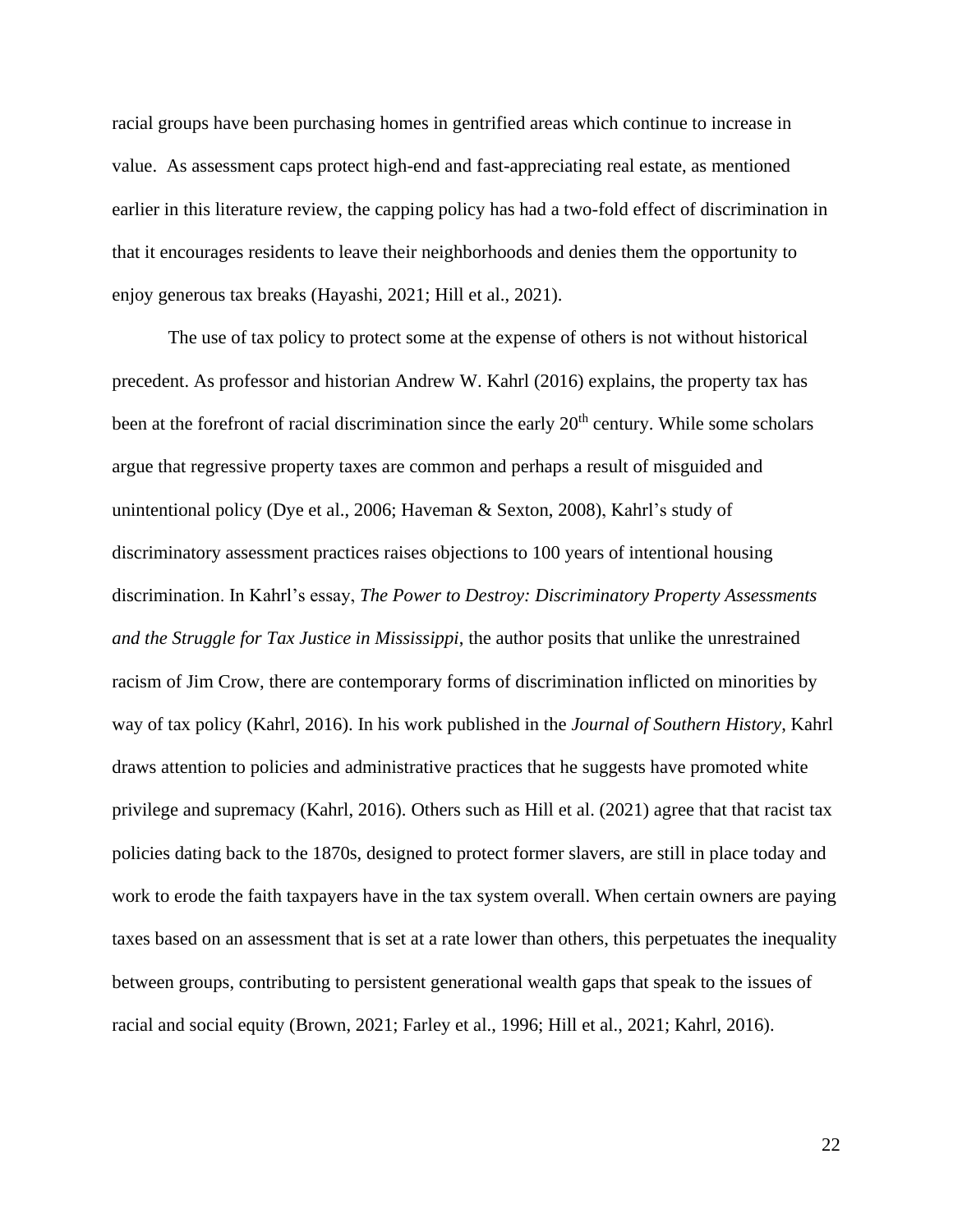Several years before the tax revolts of the 1970s, a group of homeowners in Mississippi filed a lawsuit against their local assessment jurisdiction for what they believed was a violation of their civil rights and equal protection under the U.S. Constitution. Federal courts were struggling with the question of disparate impact and whether the results of a policy were sufficient evidence to indicate impermissible public action (Kahrl, 2016). The tax authority had made a case that there was no clear intent to discriminate and as such, the assessment administration was legal. The courts ruled in favor of the town and emboldened other municipalities to continue practices that were either explicitly or implicitly bias. Although Kahrl's essay cites decades-old court cases filed in Mississippi, these legal arguments persist today and are as relevant as ever. This is true to the extent that a similar lawsuit, filed by Tax Equity Now in 2018, was dismissed by a New York appeals court in 2020 despite the court's acknowledgement that New York City is deeply segregated and has an unfair tax system.

With regards to disparate impact and racial and social equity, it is understood that discriminatory intent is not always required to establish the disparate impact it causes. Wellmeaning legislation that distributes benefits can do so disproportionately. Susan Gooden's 2015 *Race and Social Equity: A Nervous Area of Government*, speaks to the importance of equity in housing. Much in the same way Hayashi (2014) and Brown (2021) acknowledge the unfair burden placed on black homeowners, and Hill et al. (2021) suggest that policymaking is to blame for tax inequity, in Gooden's work it is understood that public policy has been helpful in promoting and sustaining white homeownership without regard to minoritized groups. Gooden suggests that inequities of this type are cumulative and reinforcing (Gooden, 2015). This concept of reinforced, systemic bias extends to other housing problems for black and brown communities such as higher eviction rates (Desmond, 2012) and tax liens (Dilakian, 2021). New York State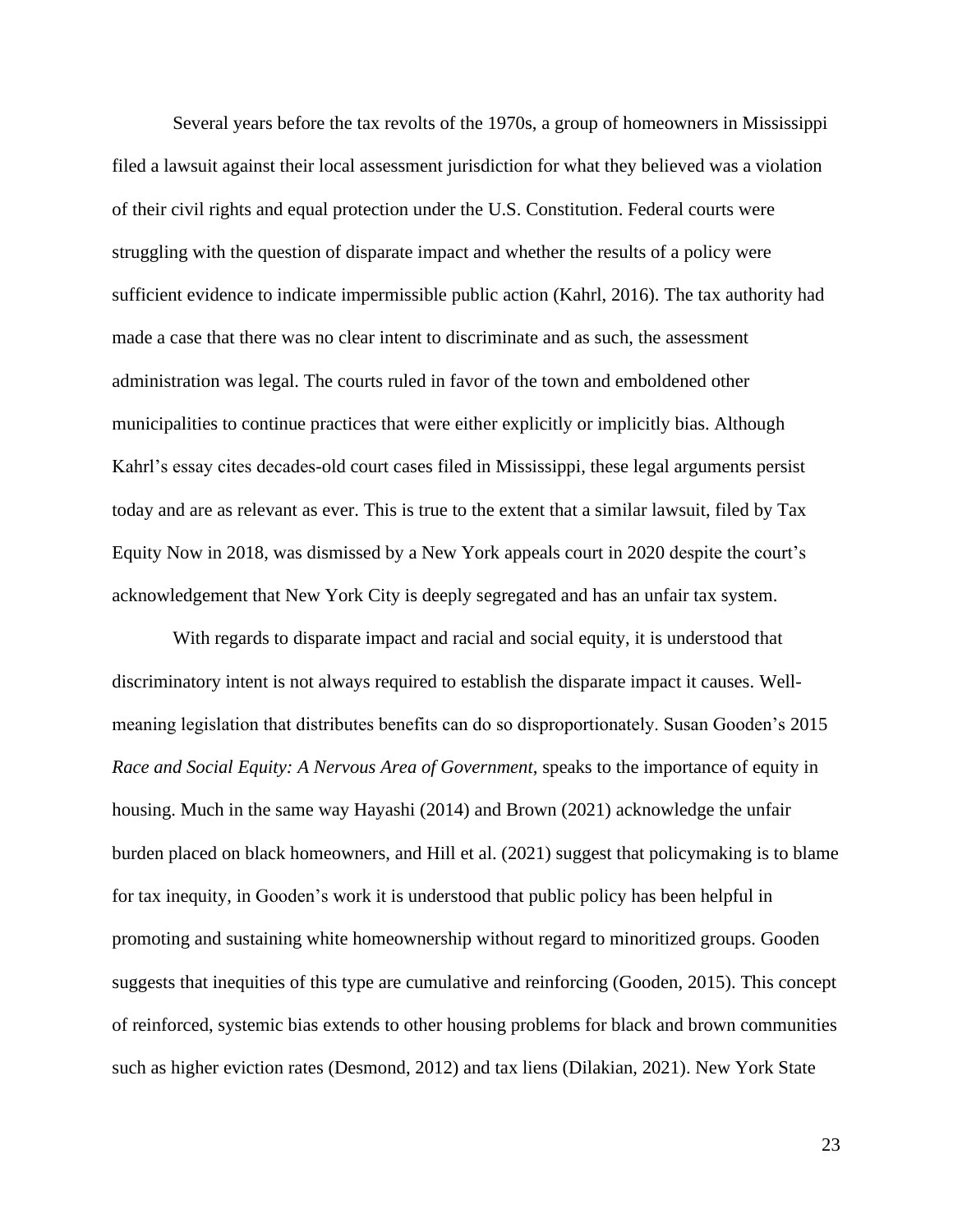Senate bill S7000A, the topic of this dissertation, can be viewed through this lens of reinforcing benefits to a target group despite its stated, legislative intent to prevent large increases in property taxes for all (NYC Independent Budget Office, 2006).

A recent academic work, published in the *Stanford Law & Policy Review*, sheds light on the specific inequities inherent in New York City's assessment limitation scheme and who is most harmed by them. Author Andrew Hayashi presents an argument that assessment limitations create disparate impacts and acknowledges the intersection of tax policy, race, and socioeconomics. Hayashi (2014) calls attention to the disparate impact assessment policies have on low-income and minoritized groups as assessment caps, by design, confer greater tax benefits to owners in wealthier, white neighborhoods. It is this understanding, a result of his research, where Hayashi addresses the primary reason assessment limitations harm low-income, minoritized communities.

Hayashi (2014) also examines fairness and public perception. Unlike income tax increases, an expected result when taxpayers experience an increase in wages for example, property tax increases are difficult to explain. As income climbs, there is a perception that fairness requires an increase in the amount of income taxes paid. However, and quite to the contrary, as property values increase that does not always imply a commensurate increase in a homeowner's cash position. Referred to as phantom income, many taxpayers are concerned that despite their home's increase in value, in order to pay the property taxes they may be forced to liquidate their assets or borrow money to pay the tax bill (Hayashi, 2014). The public's perception is that they must continue to pay taxes on an asset they already purchased, with annual increases that may not be justified by their household income. Much in the same way Haveman and Sexton (2008) attribute the proliferation of assessment limitation to California's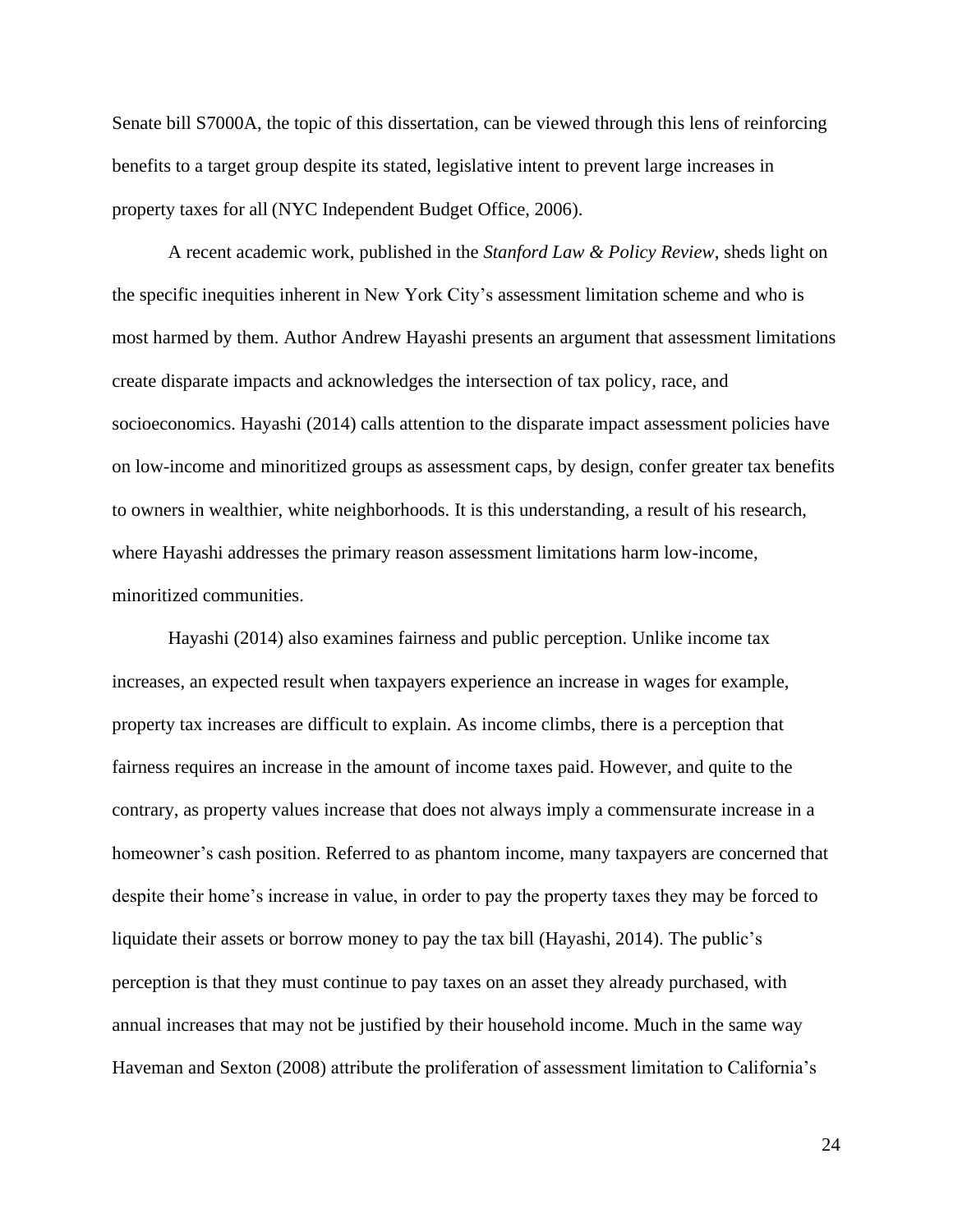1978 Proposition 13, Hayashi acknowledges that the fear of rapid increases in property taxes took hold and caused dozens of other states to enact capping laws. In contrast, however, to the Haveman and Sexton report (2008), Hayashi offers examples of jurisdictions with lock-in effects, where homeowners are financially compelled to not sell their homes, as well as municipalities without lock-in such as New York City. For example, unlike Florida and California with tax schemes that reset assessments when properties sell, Arizona, Minnesota, New York City, and Oregon do not re-baseline assessments when properties transfer. Assessment limitations are tied to the property, not the owner and their individual ability to pay. While the issue of lock-in is mitigated in these municipalities, assessment limitations still generate a discrepancy between fair market value and tax liability that is the foundation of *ad valorem* taxation (Hayashi, 2014). Moreover, Hayashi states there are other costs to assessment limitations including significant losses in tax revenue. Assessment limitations are equivalent to calculating a full tax bill based on market value, then making a payment to the property owner for the difference they would have otherwise paid. Effectively, the assessment limitation on a given property is an abatement that is not justified by a homeowner's need (Hayashi, 2014).

One of the limitations of the analysis, a study that includes sales of homes from 2004 to 2008, is that the peak of the real estate market fell just short of the study parameter. By 2008 home values had already been impacted by the recession. A study of sales from 2002 to 2006, on the other hand, might have offered an even clearer picture of the vertical and horizontal equity issues posited by the author. Furthermore, Hayashi (2014) relies on just fifty-five sub-borough geographic areas and Zip codes, when tabulation areas or census blocks might have offered a more granular look at inequity. The geographic unit of measurement aside, the analysis was clearly defined and included assessment, income, and demographic data from the New York City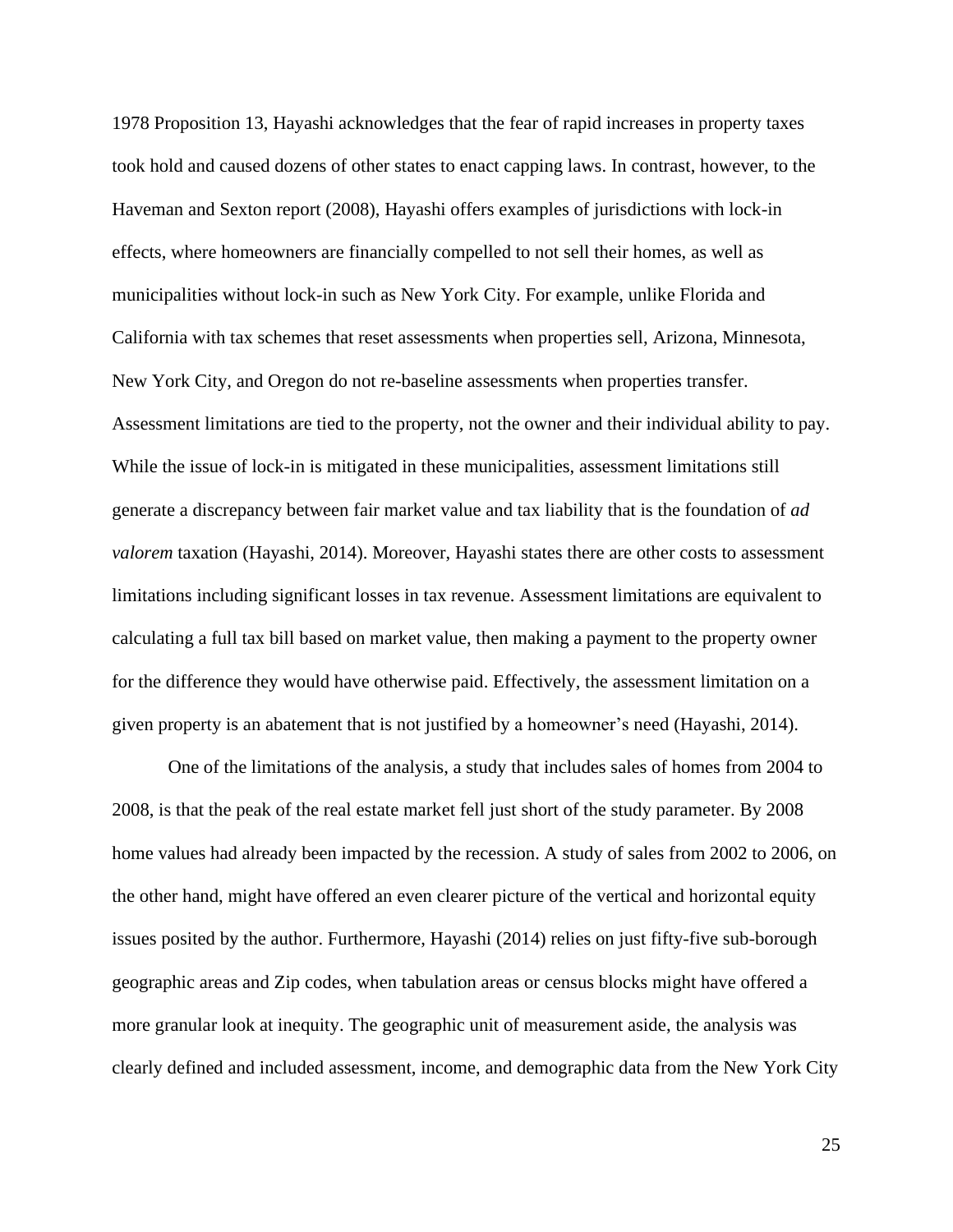Department of Finance, New York City's Housing and Vacancy Survey (HVS), and the Internal Revenue Service.

The results of the analysis provide that geographic areas with greater household income, and sub-borough areas with fewer minorities, tend to benefit the most from assessment limitations. Hayashi (2014) also uncovered that areas of New York City where the tenure of residency was shortest, also benefit more than areas with a greater number of long-term residents. In describing the inequities, the research adds to the policy discussion as Hayashi offered a recommendation to improve the assessment limitation system. By implementing a means-tested circuit breaker, assessment limitations would be eliminated for homeowners that do not need the benefit (Hayashi, 2014). An eliminatory circuit breaker provides protections for older and less affluent residents of high-value property to remain in their homes while taxing those in the same neighborhood at a higher rate if their income was greater. Hayashi does not, however, explain how this would be done administratively or fully consider the political feasibility of such a policy change. Moreover, the concept of innocent purchaser, one not addressed in this research, must be part of the tax policy analysis should reform occur. The median sale price of a home in Brooklyn, NY is just over \$800,000 according to Douglas Elliman (2021). Innocent purchasers may include families that have been able to secure a down payment and purchase a home, accounting for property taxes that have been suppressed by assessment limitations. Should reform represent an immediate elimination of the protections innocent purchasers have counted on and factored into their monthly household expenses, an increase in foreclosures and price deflation may become widespread (Haveman & Sexton, 2008). A further discussion on transitioning the change in tax policy may be prudent.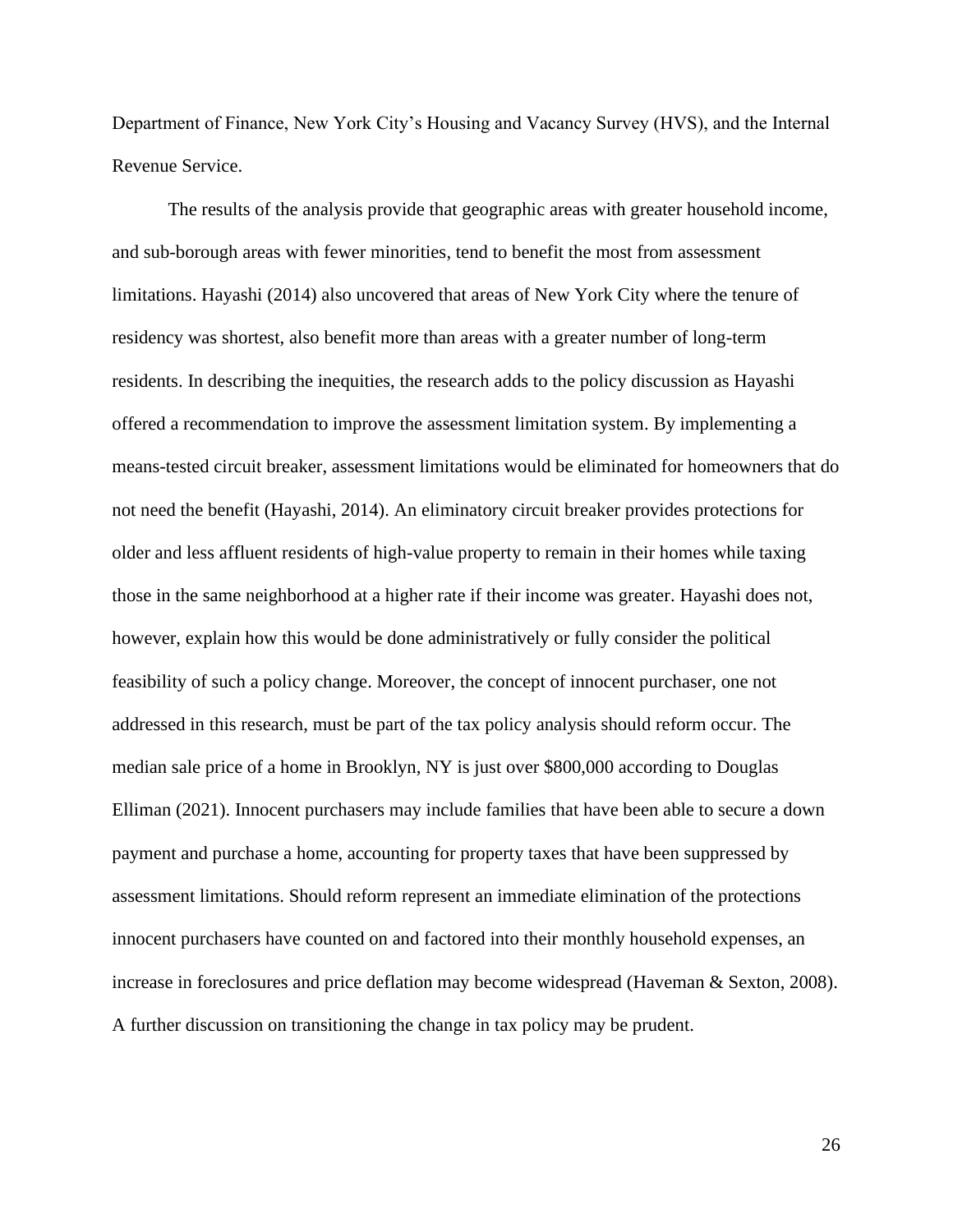In a subsequent work, published in the *Notre Dame Law Review*, Hayashi expands on his preliminary discussion on the inequities created by assessment limitations. His 2021 article, *Dynamic Property Taxes and Racial Gentrification*, restates that in a dynamic taxation system homes in faster appreciating markets benefit at the expense of homes in other areas (Hayashi, 2021). Unlike his 2014 work, however, this article devotes time to the underlying reasons neighborhoods appreciate faster than others and how changing neighborhood demographics play a role in this phenomenon. Moreover, his consideration of disparate impact and the harm caused to minoritized homeowners is explored further.

One of the fundamental doctrines of the *ad valorem* tax is for assessment jurisdictions to maintain a uniform percent of value that is consistent among neighborhoods and types of property (International Association of Assessing Officers, 2013). As the very nature of assessment limitations seek to prevent a uniform increase in value among homes that appreciate at a rate greater than the assessment cap, the relationship between value and tax liability suffers. An industry standard used to measure uniformity is the assessment ratio that takes the assessed value and divides it by the fair market value. Hayashi contents that as assessment limitations continue to prevent assessments from increasing commensurate with the fair market value, assessment ratios decline for those benefiting most (Hayashi, 2021). Unlike the economic research that addresses price estimation and valuation regression models, Hayashi focuses on the racial and gentrification components of implementing assessment caps. Effective Tax Rates may remain stable when the market is flat, however, as home values are changing, that is where nonuniformity becomes a challenge to tax equity. As a result of gentrification and the bias among homeowners, dynamic property taxes create racially disparate impacts (Hayashi, 2021).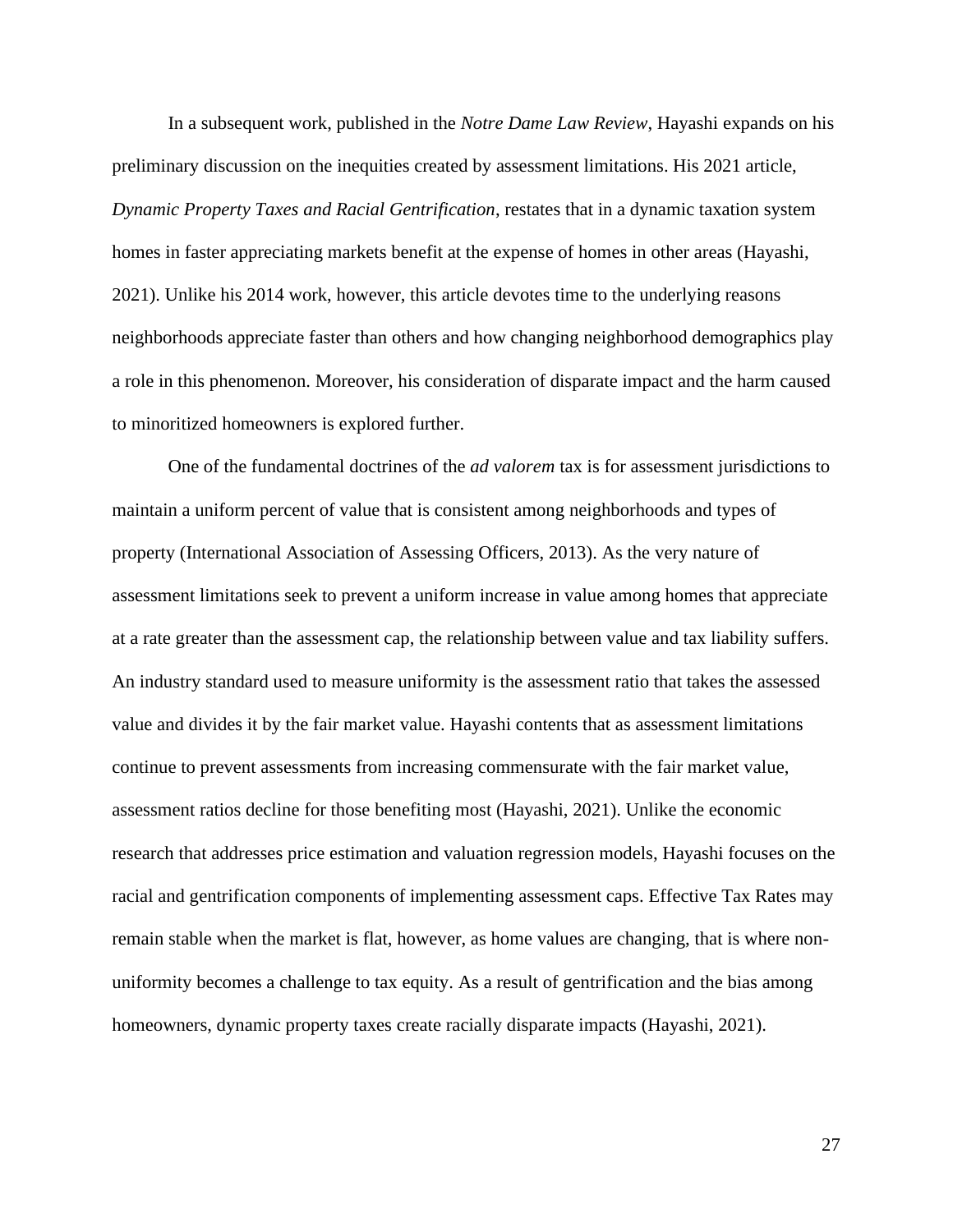While Haveman and Sexton (2008) and Ihlanfeldt (2011) have criticized tax limitations schemes that contain an acquisition value component, despite its lock-in effect this provision does have the added feature of limiting wealthy homebuyers from inheriting lower tax rates on fast-appreciating properties (Hayashi, 2021). In New York City, however, as investors and homebuyers begin to move into historically minoritized neighborhoods that have become increasingly gentrified, they are able to purchase homes with a promise of limited tax increases, despite their wealth.

Housing choice, something that wealthier and whiter home buyers exercise, is based on the perception of neighborhood quality (Hayashi, 2021). Neighborhoods and their racial diversity, where there are higher proportions of minoritized residents, have been perceived by wealthier buyers as less safe and less desirable (Hayashi, 2021). However troubling, racial preference and discrimination do play a role in housing choice and very likely, property tax inequities. The root of racial disparity is not simply, however, that white homebuyers wish to live among wealthier, whiter neighbors but rather that as neighborhoods gentrify, market values begin to increase at higher rates, conferring an even greater tax benefit to the new racial group that has populated the neighborhood (Hayashi, 2021). One of the areas Hayashi explores is the rate of gentrification and suggests that neighborhood demographics do not change in a single assessment roll cycle. There are scenarios where, despite the movement of white homeowners into historically black neighborhoods, there may be a period where black homeowners are also enjoying lower effective tax rates. Individuals who choose not to sell, those who are financially positioned to remain in the neighborhood, also enjoy the benefits of assessment limitations that lowers both their individual assessment ratios and tax liabilities (Hayashi, 2021). This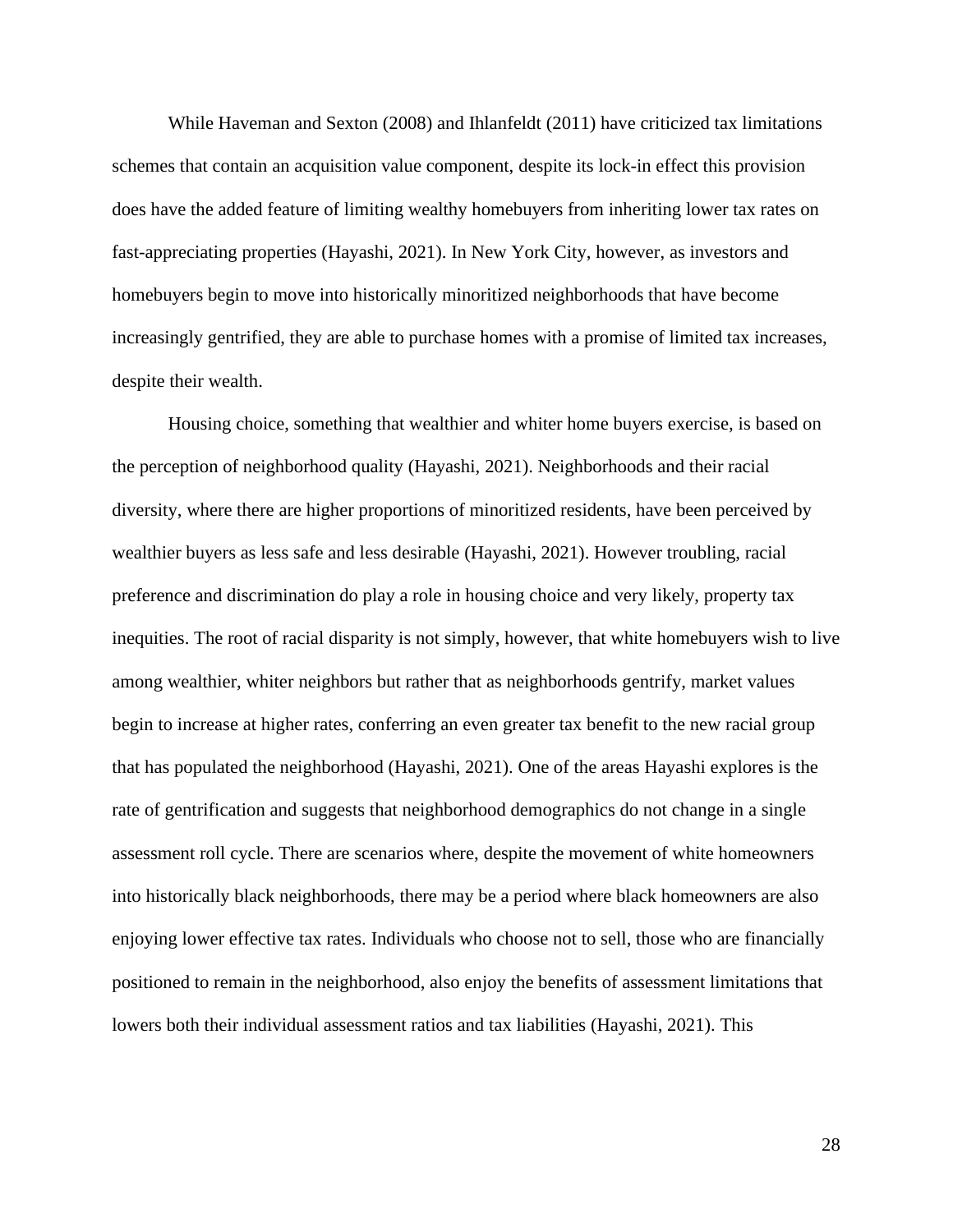phenomenon notwithstanding, as gentrification continues to displace minorities from their historical communities, the benefit is increasing conferred on white homeowners.

Another important piece of tax policy literature that offers insights into the problem of assessment equity and the impacts on low-income and minoritized communities, is the 2010 article published in the *National Tax Journal* by authors Mark Skidmore, Charles Ballard, and Timothy Hodge. In their work, a comparative analysis is presented from the perspective of Michigan's assessment growth limitations. While somewhat different from New York City's assessment caps, in that limits are forfeit once a property sells as seen in California's Proposition 13, the legislation that authorized the Michigan limits was also found to benefit homeowners with higher incomes (Skidmore et al., 2010). A strength of their analysis, one in which the mean effective tax rates are stratified by household income, is that they employ a regression model to specify the magnitude and directional impact an independent variable of income has on the tax rate dependent variable. Although the research cannot directly attribute assessment limitations as the only cause of the negative coefficient on income, the research does suggest that limitations on assessment may cause property tax regressivity (Skidmore et al., 2010).

#### Recommendations from the Literature

Although research has revealed the extent to which assessment limitations create inequities and erode public confidence in the property tax system (Baar, 1981; Brown, 2021; Connolly and Bell, 2014; Dye et al., 2006; Farley et al., 1996; Harris, 2004; Haveman & Sexton, 2008; Hayashi, 2021; Hill et al., 2021; Howard, 2020; Kahrl, 2016; McCluskey et al., 2013; Skidmore et al., 2010), there are alternative policy solutions that may be more effective in protecting homeowners and maintaining equitable assessments. Surveys continue to show that homeowners fear sudden increases in property taxes and support legislative programs that reduce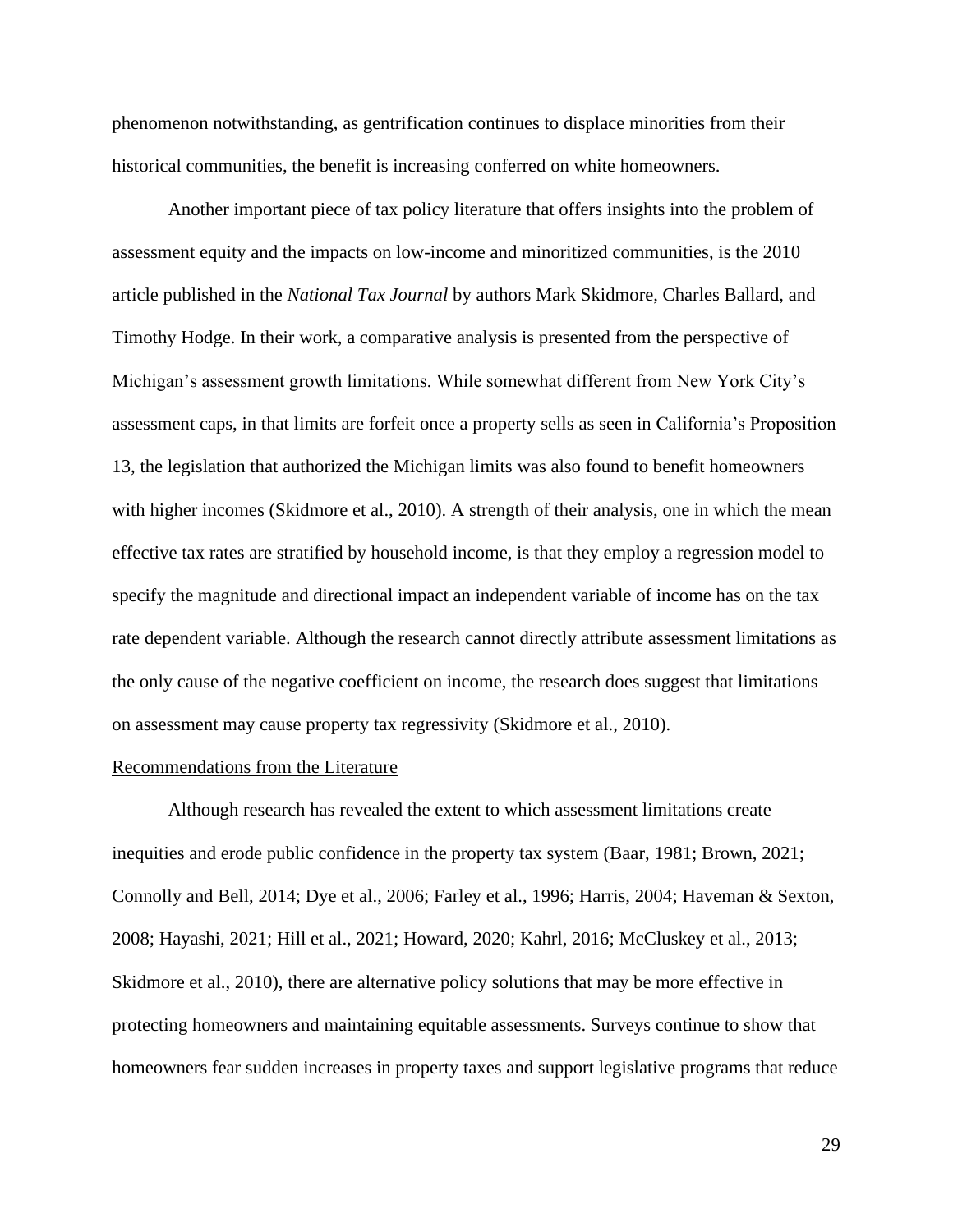the likelihood of such increases (Bowman et al., 2009, Fisher, 1996; Haveman & Sexton, 2008). These policy alternatives include capping the budget or tax levy, imposing circuit breakers and offering credits that are reimbursed by the state, providing income-based exemptions, offering tax deferral programs, as well as tools such as the mansion tax that shifts more of the tax burden to those with the most valuable real estate.

Haveman and Sexton's (2008) work includes several of the abovementioned mechanisms to keep cash-limited homeowners from having to sell their properties. As the assessed value is just one of three components to a tax bill, the budget and tax rates themselves may present an opportunity to control spending and keep taxes from increasing dramatically from year to year (Haveman & Sexton, 2008). While an assessment determines how much of the levy one pays and not the size of the levy itself, this recommendation approaches the problem of government spending rather directly. Assessing authorities maintain autonomy, preserve market and assessed values by conducting annual revaluations, and work towards the equitable apportionment of the tax burden. Limits on the budget assist not only homeowners but also other property types as well that may have otherwise been unfairly burdened in an assessment limitation scheme (Haveman & Sexton, 2008).

Another recommendation offered in the Haveman and Sexton report (2008) and in a 2009 Lincoln Institute of Land Policy report relates to circuit breakers that do not reduce tax collections but rather, provide relief to those homeowners with property taxes exceeding a fixed percent of their income. Whether by sliding scale based on brackets as income increases, or threshold circuit breakers that are based on a percent of household income (Haveman & Sexton, 2008; Hayashi, 2014), state governments reimburse the local municipality for the rebate or credit offered to eligible taxpayers. While the tax levy is not harmed, at least not at the local level, state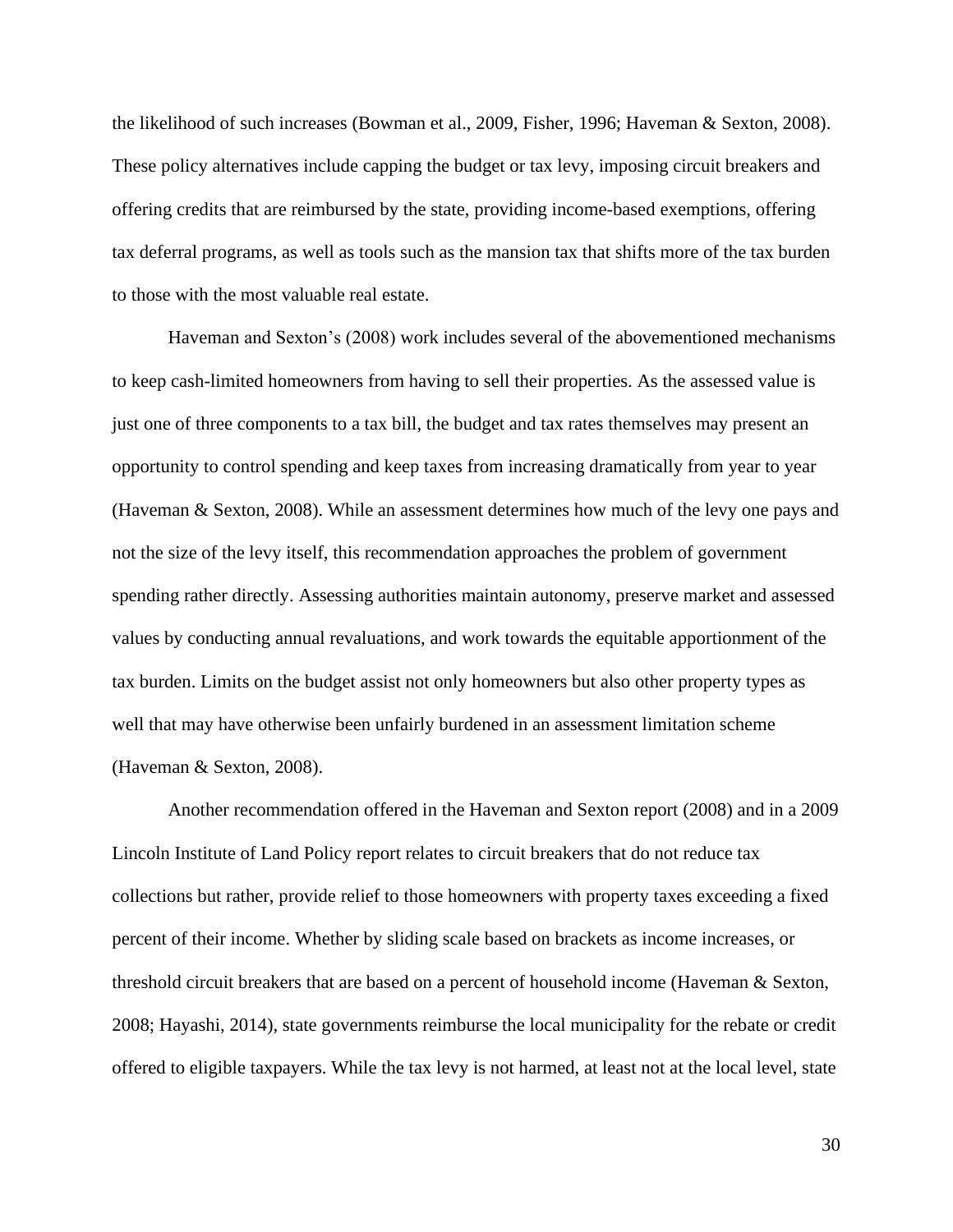funding is required and may present an equity issue as one part of the state may inevitably end up subsidizing another annually (Haveman & Sexton, 2008).

Tax deferral programs have also gained traction in certain areas to assist homeowners in limiting property tax increases, as opposed to limiting assessed value (Haveman & Sexton, 2008). By delaying payments, elderly and disabled homeowners may remain in their homes and the local government recoups these charges upon the sale of the property. Although at the time of the report there were 25 states with these types of deferral programs, they tend to be less popular and have the added impact of reducing the inherited wealth that would otherwise go to surviving spouses and their children. As homeownership has been an effective way to building generational wealth (Brown, 2021; Farley et al., 1996; Kim, 2019), deferral programs present challenges in both racial and social equity.

Others such as Hill et al. (2021) offer that some municipalities have adopted policies to address property tax inequities, including mansion taxes that attempt to shift an additional amount of tax burden onto wealthier homeowners of high-end real estate. The way most mansion tax proposals work is that upon the sale of a mansion, defined by sale price, a 1-4% fee is added to the closing costs (New York State Department of Taxation and Finance, 2021). In New York City, mansion taxes are based on a sliding scale that increases as values increase. For buyers of the most expensive real estate, purchases greater than \$25 million, a nearly 4% charge is imposed. While politically popular, scholars such as Kopczuk and Munroe (2015) argue that this form of tax creates a distortion in the market and incentivizes sellers to offer homes just below the mansion tax thresholds.

In the following chapter the research question is revisited, with a statistical framework, hypothesis and data methods outlined. While the importance of this research has been explored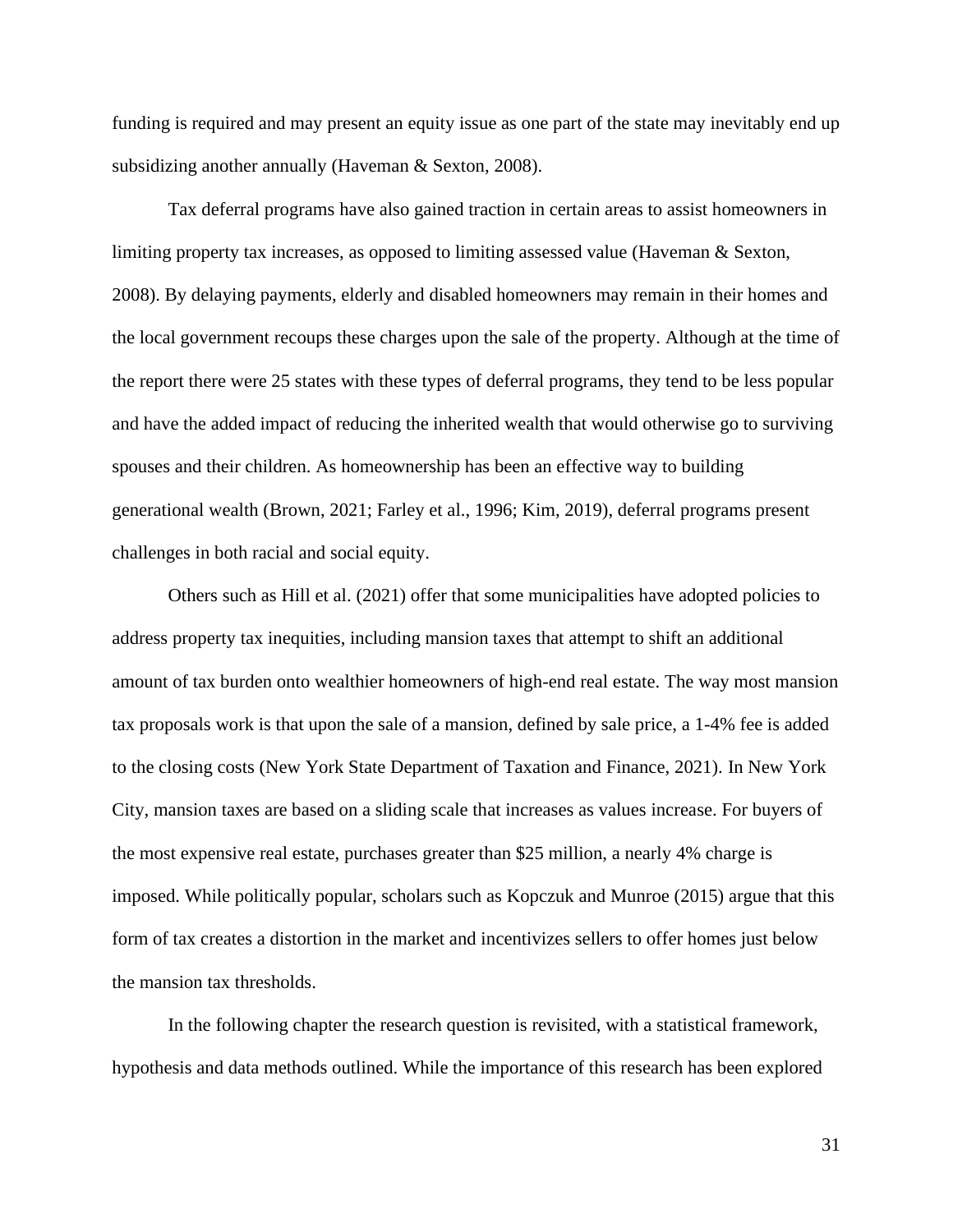in Chapters I and II, with an emphasis on fairness in tax policy, the epistemological basis to uncover evidence of tax inequity will be further examined in Chapter III.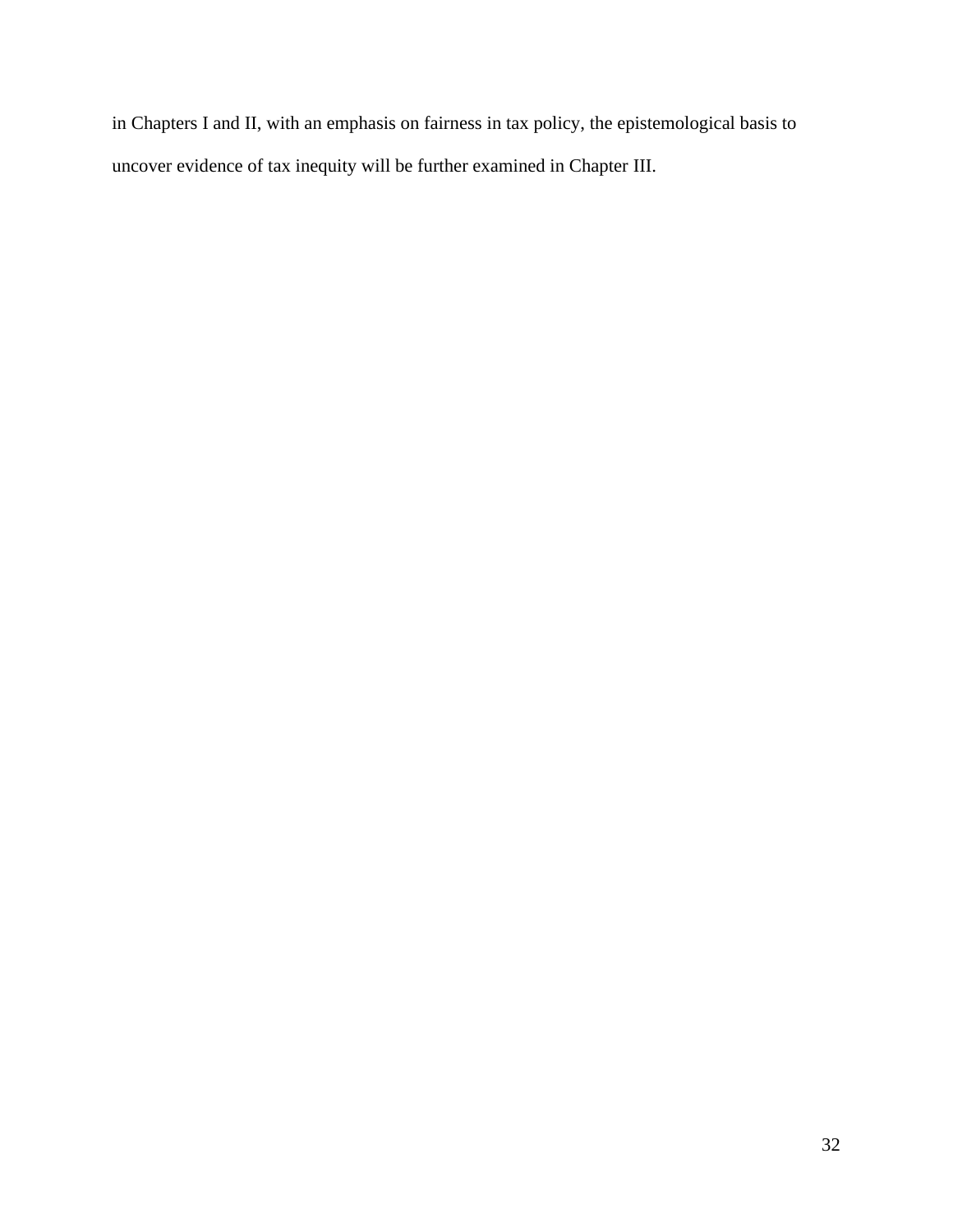## **CHAPTER III: DATA AND METHODS**

In this chapter an outline of the specific research methods, data collection processes, and their limitations, are defined. Although the literature review provides ample evidence that tax equity suffers under assessment limitation schemes, there are methodological gaps that can be filled to advance this line of inquiry.

## Research Question and Hypothesis Overview

As presented in both the introduction and literature review, the research question in this study is one of increasing importance for New York City's residents since the passage of New York State Senate Bill S7000A in 1981 (New York City Advisory Commission on Property Tax Reform, 2020). Has well-meaning legislation that limits the increases in property tax assessments done so at the expense of lower-income and minoritized populations? Researchers have suggested that assessment limitations harm these groups, not only in New York City but across the country (Dare et al., 2013; Haveman & Sexton, 2008; Hayashi, 2021).

Homes in more modest areas, neighborhoods largely occupied by lower-income and minoritized groups, appreciate at rates far lower than whiter, wealthier neighborhoods that obtain greater benefits under assessment limitation laws (Dare et al., 2013; Dye et al., 2006; Haveman & Sexton, 2008; Hayashi, 2021). As such, this policy of assessment limitations creates a disparate impact on lower-income communities of color, New Yorkers who pay a greater amount of property tax relative to their homes' values. Analysts and policymakers may be inclined to better understand, after forty years of assessment limitations, the extent to which certain groups receive a disproportionate tax benefit relative to others.

The research design and methodology are empirical, founded on positivism and the view that the data will provide answers to the research question (Yang, 2015). Although racial and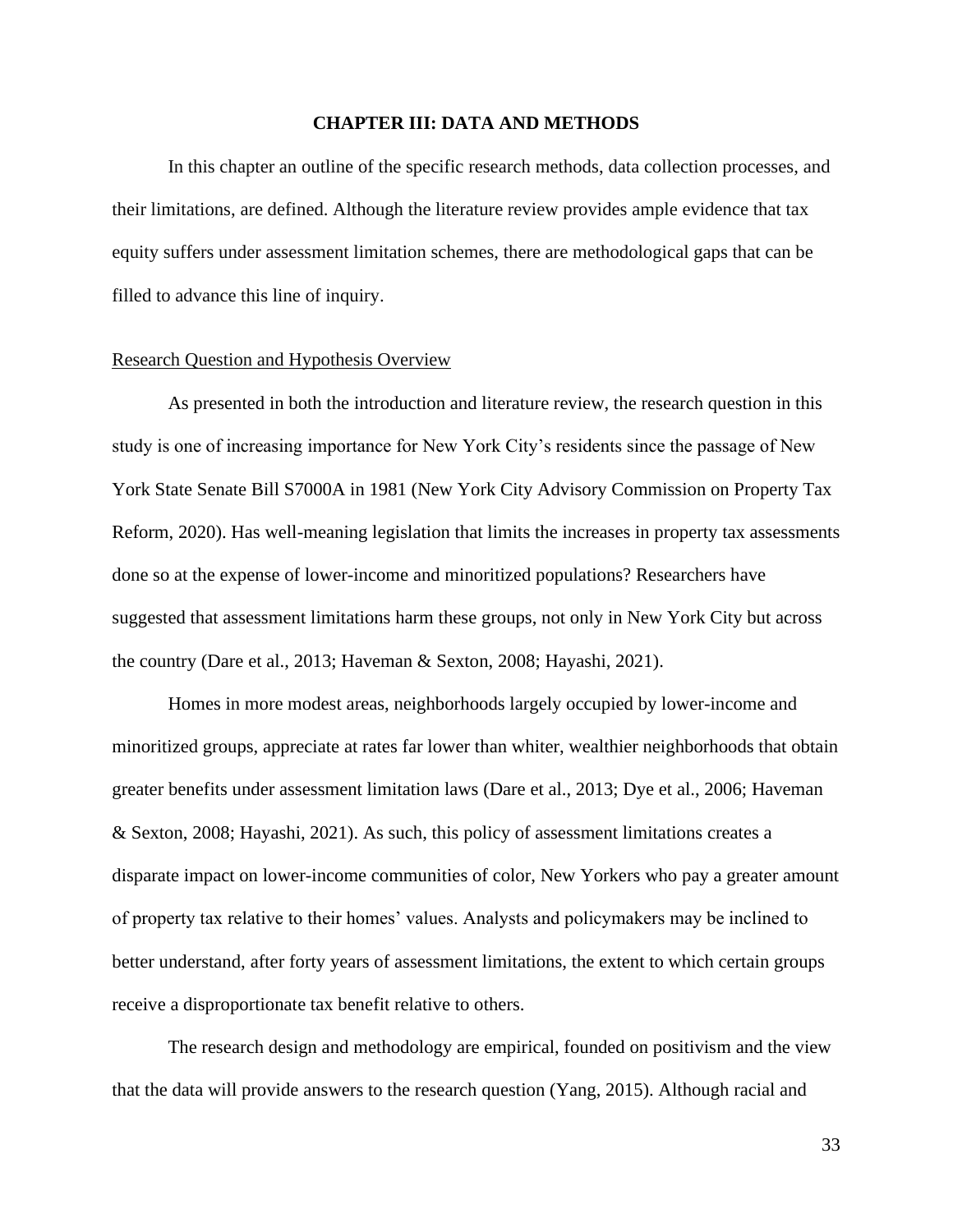social equity are subjective, the research design described in Chapter III provides a statistical framework that measures equity in a more objective manner. The hypothesis that pairs with the research question stated earlier is as follows: assessment limitations confer a greater tax benefit to wealthier, whiter communities as their homes are located in markets that appreciate quickly. This difference in benefits can be established using statistical tests that demonstrate how assessment limitations create a disparate impact on lower income minoritized groups who reside in communities of more modest value growth. Homeowners in these areas of lower appreciation pay a greater amount of tax, relative to their homes' values, that defies measures of equity in assessment administration set forth by real property tax law and industry standards.

The research design recognizes that it is impossible to account for all factors that may contribute to one group paying higher effective tax rates than another. In the case of local property taxation, data are limited and the research relies on multiple levels of government aggregating information that can be merged and manipulated in a reliable manner. As such, a quasi-experimental design affords a positivistic verification (Van de Ven, 2013) prior to subsequent values-based discussions of equity and what ought to be done to restore it.

Although taxation is a multivariate concern, one that may be influenced by data quality and naturally-occurring regressivity as a result of modeling techniques (Berry, 2021; Dye et al., 2005; Ihlanfeldt, 2011; McMillen & Weber, 2008; Oates & Fischel, 2016; Quintos, 2014; Quintos, 2020), it is the hypothesis of this study that when there are assessment limitations in place no amount of statistical modeling correction can ease the inequity created over time (Baar, 1981; Brown, 2021; Connolly and Bell, 2014; Dye et al., 2006; Farley et al., 1996; Harris, 2004; Haveman & Sexton, 2008; Hayashi, 2021; Hill et al., 2021; Howard, 2020; Kahrl, 2016; McCluskey et al., 2013; Skidmore et al., 2010).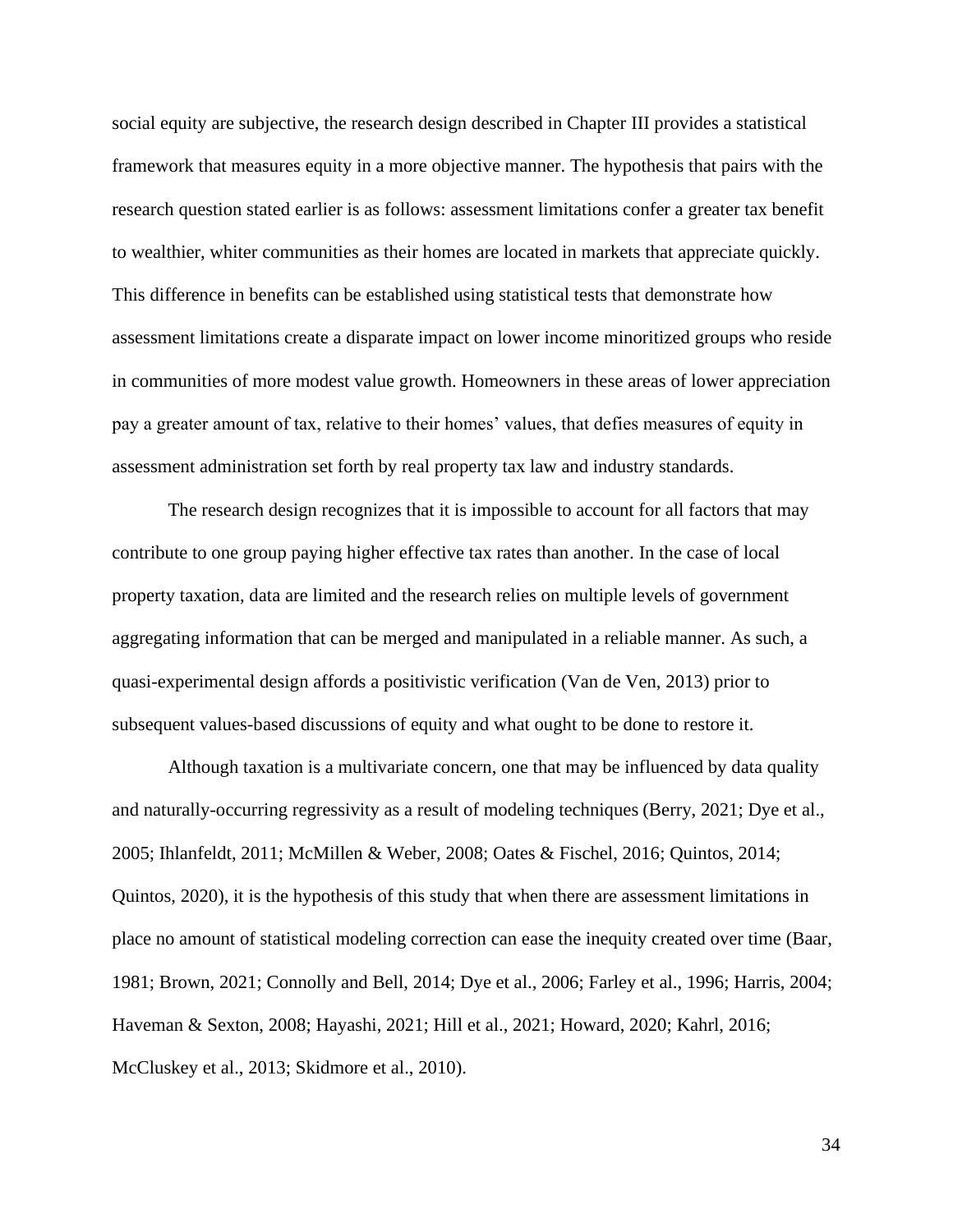## Data Collection and Mining a Primary Source of Parcel-Level Information

The variables necessary to conduct a tax equity analysis are located across various datasets that must be merged and managed in order to perform the research. Datasets are retrieved from the U.S. Census American Community Survey (ACS), the NYC Open Data portal, and other government and not-for-profit websites.

According to the New York City Department of Finance there are more than 1 million taxable parcels, or tax lots, in New York City. A tax lot is a two-dimensional polygon that represents land with or without physical improvements. The Department of Finance is required to value all parcels, or tax lots, for tax purposes each year as mandated by both New York State and local laws. Many city agencies such as the Department of Finance, the Department of Buildings, City Planning, Housing Preservation and Development, and the New York City Housing Authority provide parcel-level data on their websites and on the New York City Open Data portal. There are, however, limitations to their data and partial information that must be complemented by merging in additional files.

The research design of this dissertation requires a comprehensive listing of all Tax Class 1 parcels that includes residential property of fewer than four units. In order to establish if there is a statistically significant difference in Effective Tax Rates between residential homeowners in wealthier, whiter areas and those residential owners in predominantly minoritized areas of lower income, a full accounting of tax assessment data is preferable as explained in the population and sample section of this chapter.

Market and Assessed Values, as well as Tax and Building Classification characteristics are published by the Department of Finance. The Assessment Roll, a listing of all parcels with associated Market and Assessed Values, is produced electronically each year as mandated by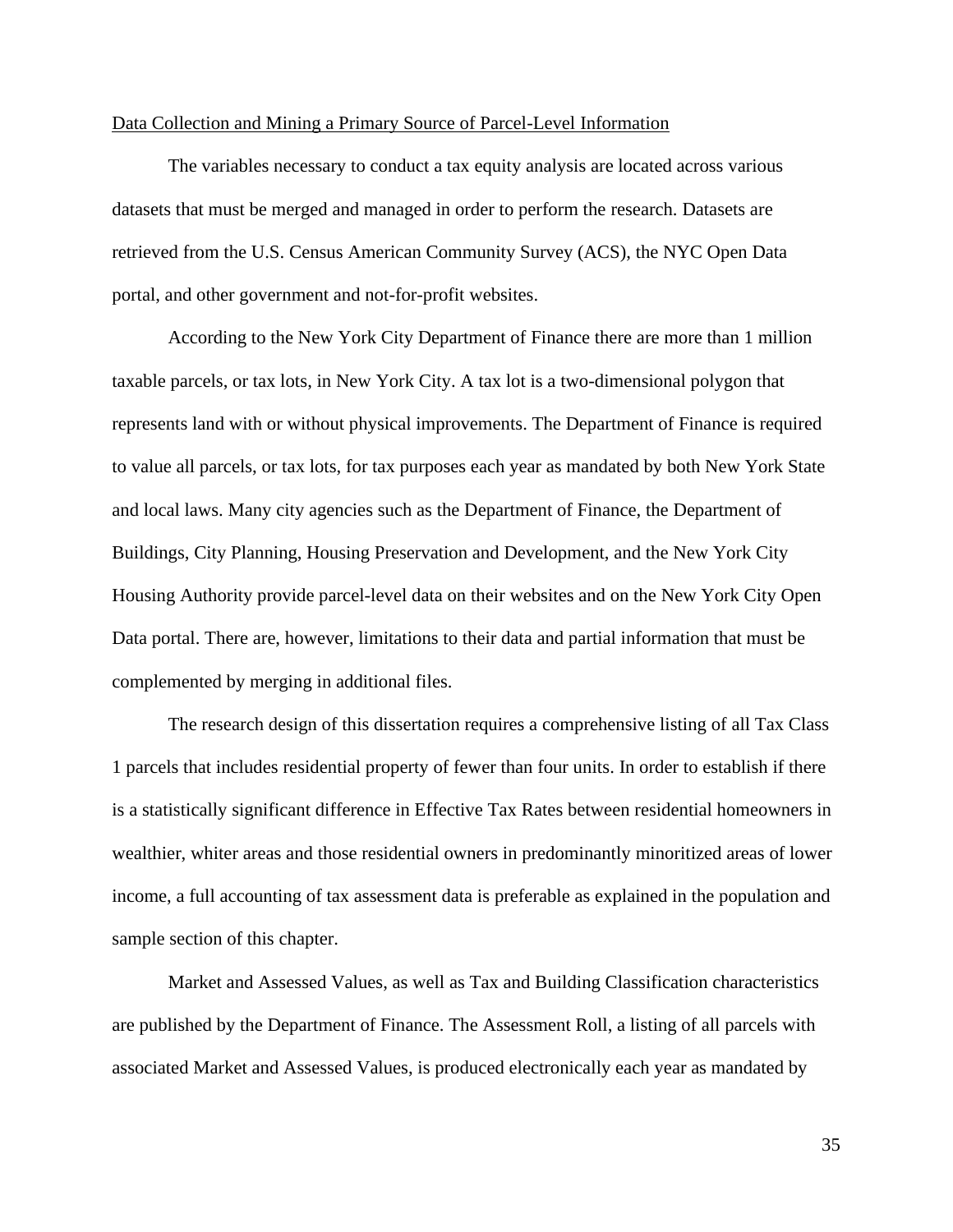New York State Real Property Tax Law (RPTL). However, the data published on the assessment roll lacks the geographic indicators for Community District, Council District, Neighborhood Tabulation Area, and the various physical characteristics that are important in conducting an Effective Tax Rate analysis of variance stratified by geographic area and property type.

The New York City Planning office presents a partial solution to this challenge as the agency aggregates data from various New York City departments to make analysis and mapping more user friendly. The Planning and Land Use file (PLUTO) merges tax lot data with tax lot characteristics from the Department of Finance's Digital Tax Map and contains both land use and geographic data at the tax lot level. The dataset is available as a comma separated file or a shapefile for creating maps. Once merged with some of the Market and Assessed Value data from the Department of Finance Assessment Roll, there are enough data points to produce the necessary transformations as described below.

## Population and Sample: Neighborhood Tabulation Area as a Level of Analysis

Publicly available datasets offer an opportunity to analyze the full population, avoiding issues of sampling bias and representativeness. Moreover, quasi-experimental social science research benefits from large samples as the larger the sample, the greater the validity (Yang, 2015). The hypothesis is that New York City's property taxes are regressive, where assessments and taxes are greater on lower-value properties, and by sampling only a few neighborhoods in a single borough the results may be undermined. An argument could be made that regressive taxes are limited to those geographic areas in-sample and that those areas are not representative of all New York City neighborhoods. As such, including the full population of all 1, 2, and 3 family homes in New York City provides research reliability and bolsters external validity. The frequency distribution in Table 2 provides a view into the number of 1, 2, and 3 family homes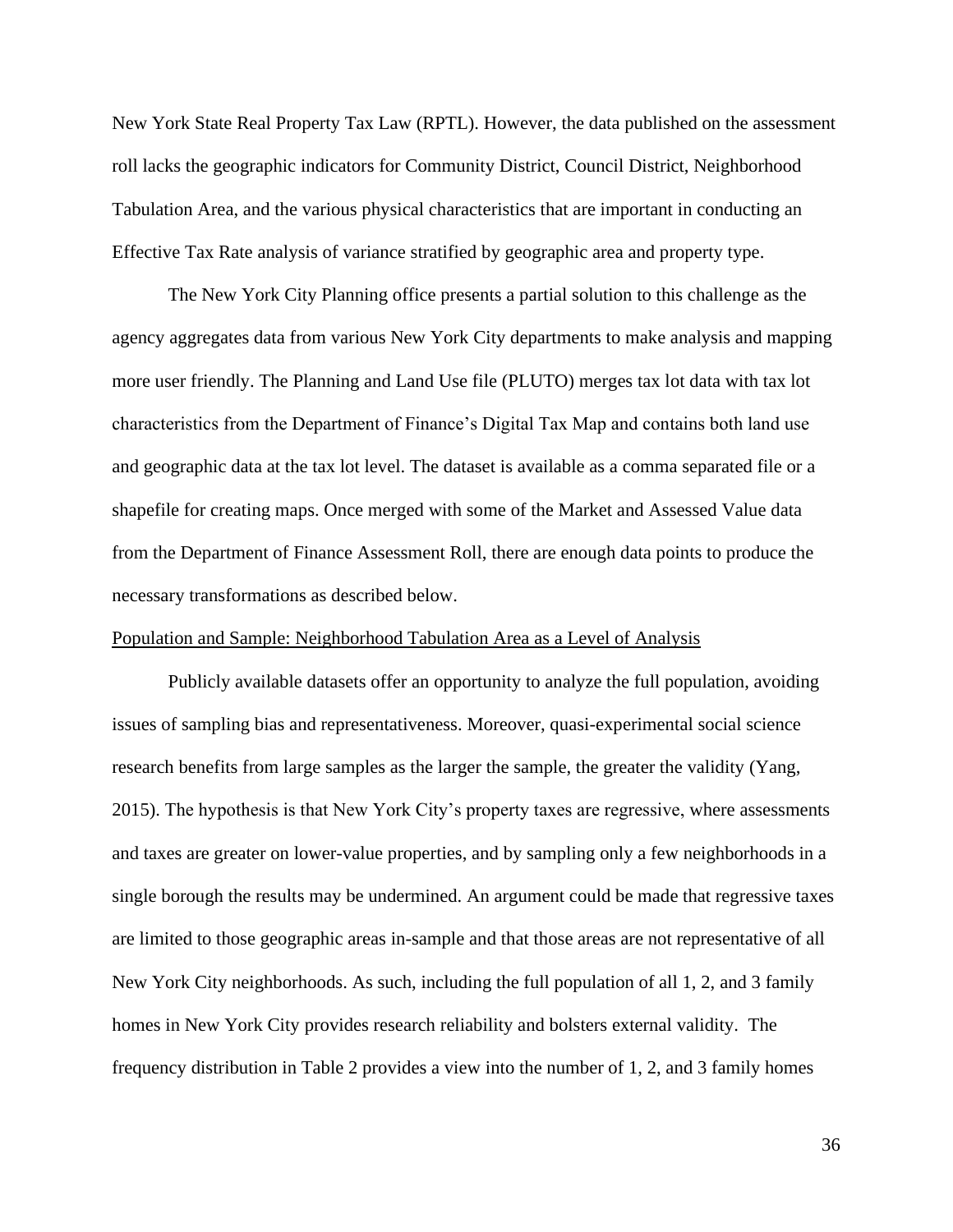across the five boroughs of New York City. Counts for Manhattan, the Bronx, Brooklyn, Queens, and Staten Island come from the Planning and Land Use (PLUTO) file provided by the New York City Department of City Planning.

As shown in Table 1, New York City is home to 635,290 taxable Tax Class 1 parcels of one to three residential units. For the purposes of this research, other miscellaneous Tax Class 1 parcels such as separately-assessable small residential parking, for example, have been removed. Moreover, any parcel with a missing or null Market Value was likewise removed. The population does, however, represent the near full universe of properties that are subject to assessment limitations of 6% a year and 20% over five years. As one of the largest assessing authorities in the United States, the amount of Tax Class 1 value in New York City is significant, at more than \$618 billion.

## Table 1

| Borough          | N       | Pct of Total | Median    | Mean      | <b>Sum</b>      |
|------------------|---------|--------------|-----------|-----------|-----------------|
| Manhattan        | 5,462   | 1%           | 5,165,500 | 6,646,562 | 36,303,524,000  |
| <b>Bronx</b>     | 62,313  | 10%          | 637,000   | 678,145   | 42,257,261,493  |
| <b>Brooklyn</b>  | 190,241 | 30%          | 1,028,000 | 1,225,968 | 233,229,410,173 |
| <b>Queens</b>    | 269,686 | 42%          | 829,000   | 880,919   | 237,571,524,010 |
| <b>Staten Is</b> | 107,588 | 17%          | 604,000   | 642,552   | 69,130,852,130  |
| Total            | 635,290 | 100%         | 786,000   | 973,559   | 618,492,571,806 |

*FY22 Market Value by Borough*

While examining the universe of all Tax Class 1 parcels provides a degree of research validity, one of the challenges of a citywide study is that no single New York City agency provides a comprehensive dataset with geographic areas, tagged to each parcel, at a sufficiently granular level. Council Districts, and other sub neighborhood groupings have been used by researchers such as Hayashi (2021) in examining disparate impacts of assessment caps on lowincome and minoritized groups in New York City. These analyses, however important in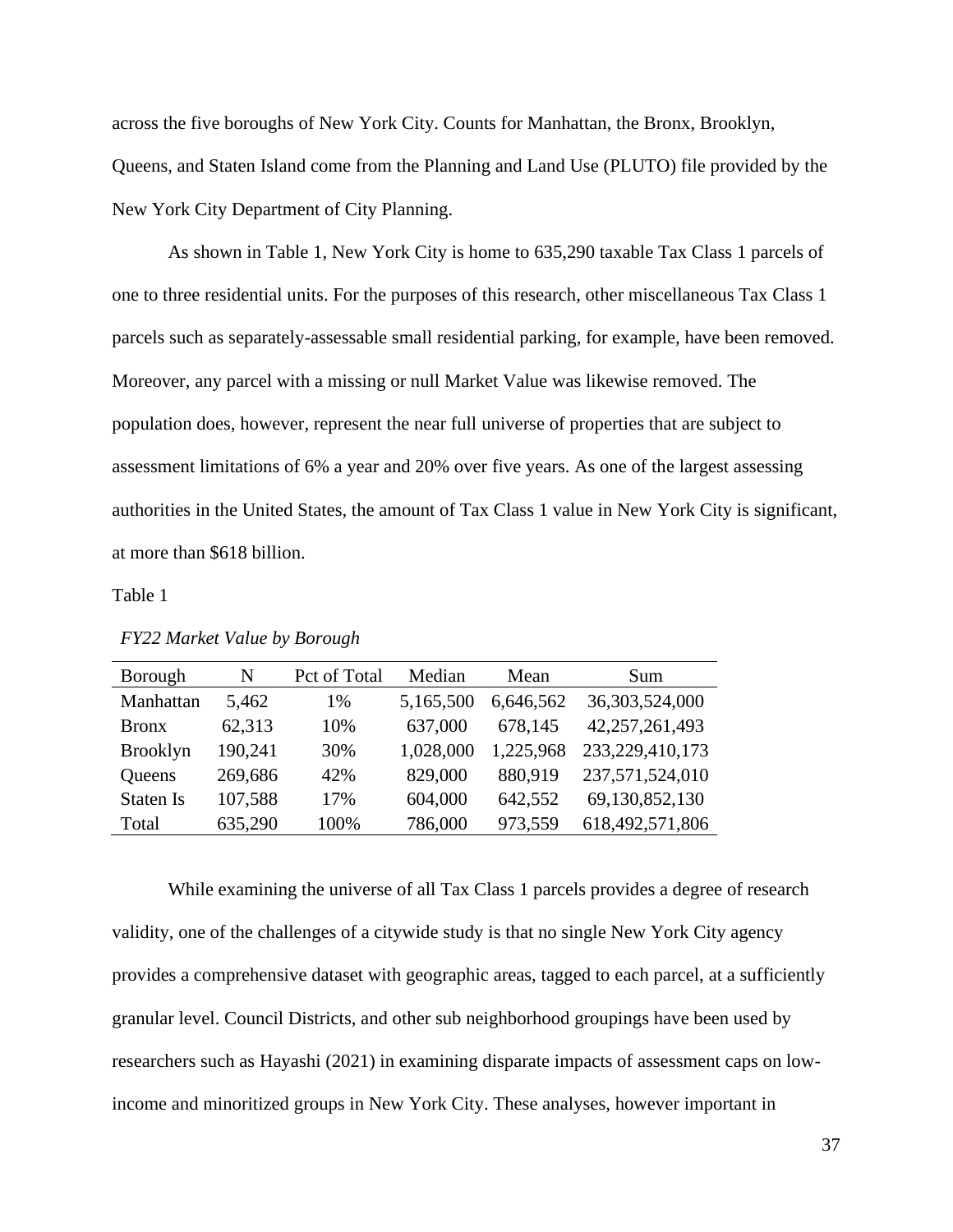advancing the research on tax equity, are set at rather large geographic areas with a much more diverse population.

Council and Community Districts, created for political engagement and service delivery purposes, are too large to make meaningful comparisons in an analysis of variance that seeks to code neighborhoods by predominant racial group. There are just 51 Council Districts, 59 Community Districts, and 55 Public Use Microdata Areas (PUMAs). Researchers have access to these geographic areas on a lot level which makes them popular among academics. Many of these defined areas, however, are home to hundreds of thousands of New York City residents. Community District 3 in Manhattan, for example, combines the East Village, Lower East Side, and Chinatown into a single area with a population of nearly 170,000. There are rather large racial and income differences within this geographic boundary and other layers, such as the Neighborhood Tabulation Area, disaggregate many of these distinct neighborhoods as explained below.

Neighborhood Tabulation Areas (NTAs) are aggregations of census tracts that are subsets of New York City's 55 Public Use Microdata Areas (PUMAs). As stated by the New York City Planning department, NTAs provide a valuable summary level for use with the American Community Survey (ACS). This is critical in the research design of this dissertation as local, city-level data must be merged with demographic information from the U.S. Census. Moreover, NTAs offer a reasonable compromise between overly detailed data for census tracts and the overly broad data provided at the Community District level.

According to the New York City Department of City Planning, Community Districts provide a forum for active participation and a mechanism for communities to express their needs and concerns. As shown in the example below, the neighborhoods of Flatbush and Midwood in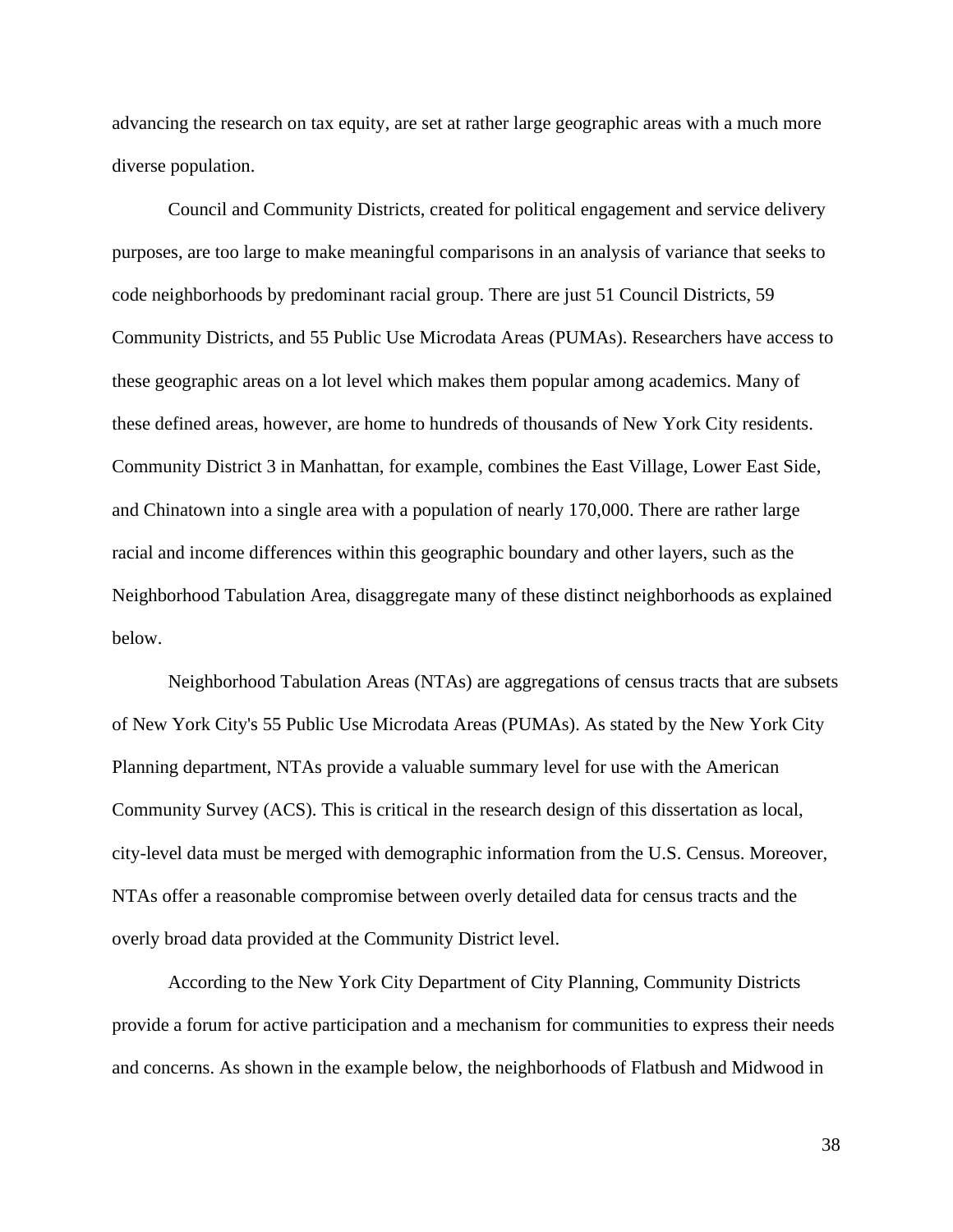Brooklyn have been placed together in Community District 14.While Midwood's population is 76% White Alone while Flatbush's population being just 22% White Alone. By separating these two neighborhoods from each other at the NTA level, the coding of geographic areas by predominant race becomes more meaningful.

# Figure 1

*Community District 14 in Brooklyn, NY*



*Note.* New York City Zoning and Land Use (ZoLa) 2021

# Independent Variable

The independent variable in the analysis, that which impacts the dependent variable, is Predominant Racial Group. As this research design includes an analysis that identifies statistically significant differences in Effective Tax Rates between whiter neighborhoods and minoritized communities, Predominant Racial Group will be based on the percent White Alone,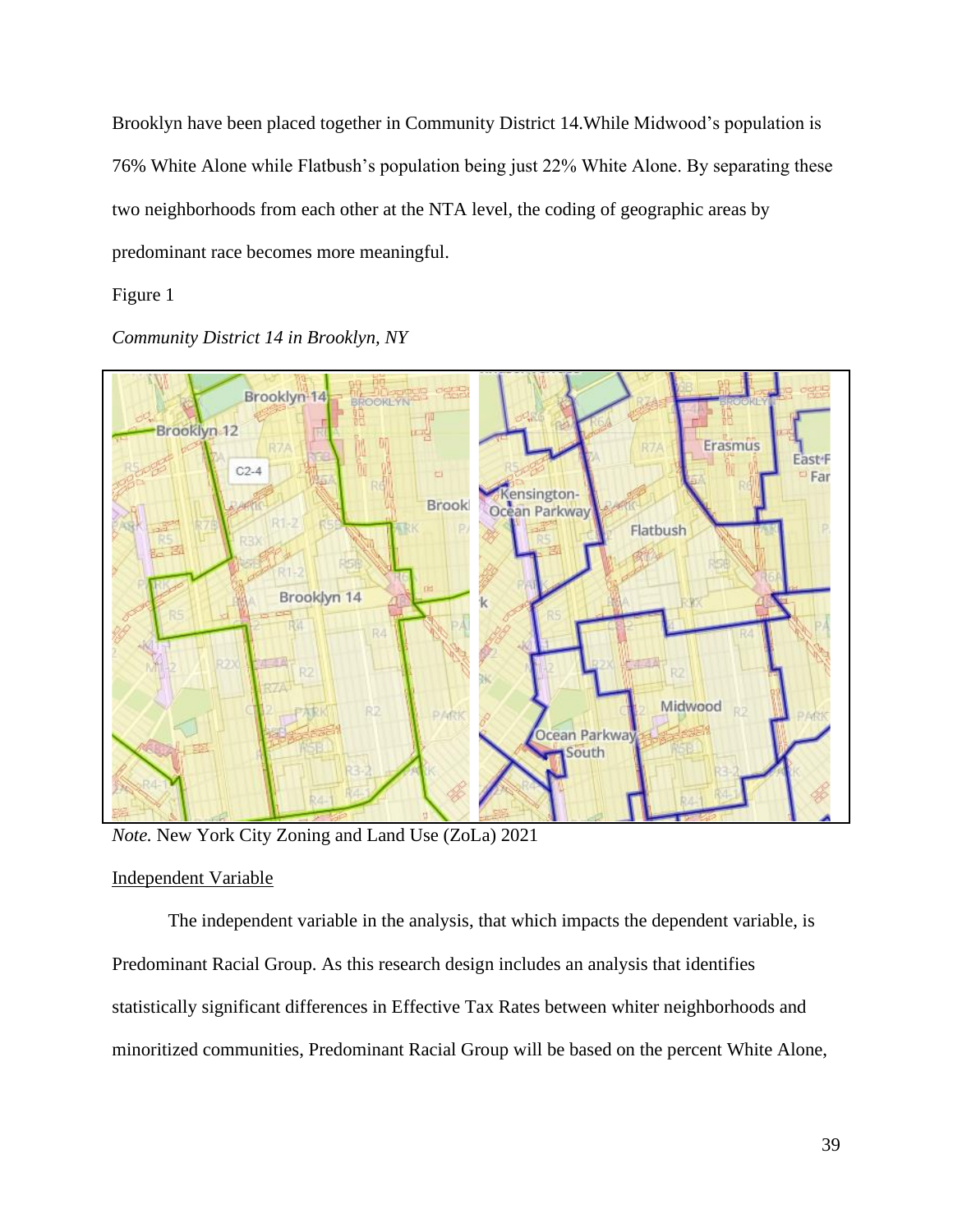Hispanic or Latino, Black or African American Alone, and a combination of Black and Hispanic, for each NTA.

In order to assign an NTA to each tax lot on the PLUTO file provided by New York City Planning, spatial joins in ArcGIS and individual lookups are required. Once each home has been tagged with an NTA, American Community Survey data can be merged into the master dataset as New York City Planning publishes these data at the NTA level. Each NTA is flagged as either predominantly Black, Hispanic, Black/Hispanic combined, White, or No Predominant Race. ACS data provide the breakdown between the following groups and the percent, by NTA, of each demographic category has been paired by analysts at the New York City Department of City Planning.

## Dependent Variable

Publicly available datasets do not include the dependent variables being measured in the analysis, the first being Effective Tax Rate. In order to establish whether there is a statistically significant difference in the mean Effective Tax Rates of multiple groups, the variable can be calculated using the following formula:

#### **Effective Tax Rate = (Taxable Assessed Value \* Tax Rate) / Market Value**

For example, if a home with a Taxable Assessed Value of 35,000 pays property taxes at the Fiscal Year 20/21 tax rate of 21.045%, the annual tax liability is \$7,366 (35,000 x .21045). The annual tax liability is then divided by the Market Value, or likely selling price, as established by the New York City Department of Finance. For the purposes of this example the Market Value is 800,000. The Effective Tax Rate is therefore .92% (7,366 / 800,000).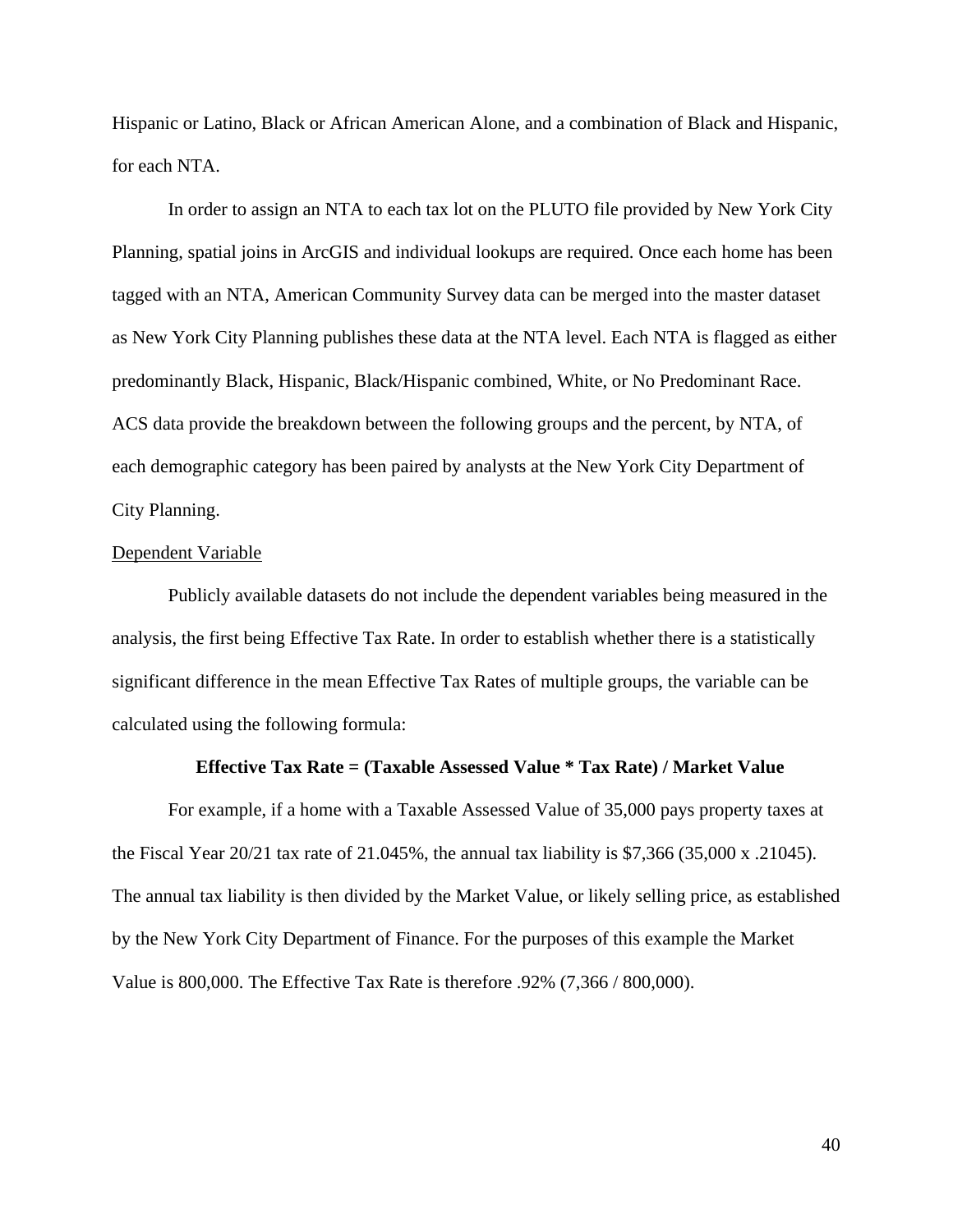## Limitations of Coding NTAs by Predominant Racial Group

According to New York University's Furman Center, homeownership can vary greatly by race (NYU Furman Center, 2018). Leveraging American Community Survey data, NYU released a report in 2018 that stated just 27% of Black households and 17% of Hispanic households own their own homes, respectively. This is compared to the 47% of White household that own their own homes. Predominantly Black and Hispanic communities would represent a greater density of these homeowners, however, neither New York City government agencies nor U.S. Census datasets provide the race of each household at the parcel-level. As such, this limitation may present a conflation of the results when the analysis of variance is conducted. Homes in predominantly Hispanic communities are likely not owned exclusively by Hispanic households, for example. In fact, it is rather likely that these one to three family homes may be owned by White landlords.

To account for this phenomenon, a reality that social and racial equity scholars imbue (Brown, 2021; Hill et al., 2021; Lawton, 2015), in addition to establishing racial predominance using a simple majority of 50% or greater, a metric must be established for owner occupancy. If an NTA is 70% Hispanic but the rate of owner occupancy is 10% for that NTA, there is no reliable way to ensure that the property tax liability attributed to Hispanic, Black, or White owners. As such, the Neighborhood Tabulation Area must meet two tests, the first being racial predominance of 50% and the second being that the Neighborhood Tabulation Area is one where the majority of homes are owner-occupied.

#### Analysis of Variance (ANOVA)

Considering the stated objectives of this research and advantages and limitations of available data, a parametric one-way analysis of variance (ANOVA) is the most appropriate test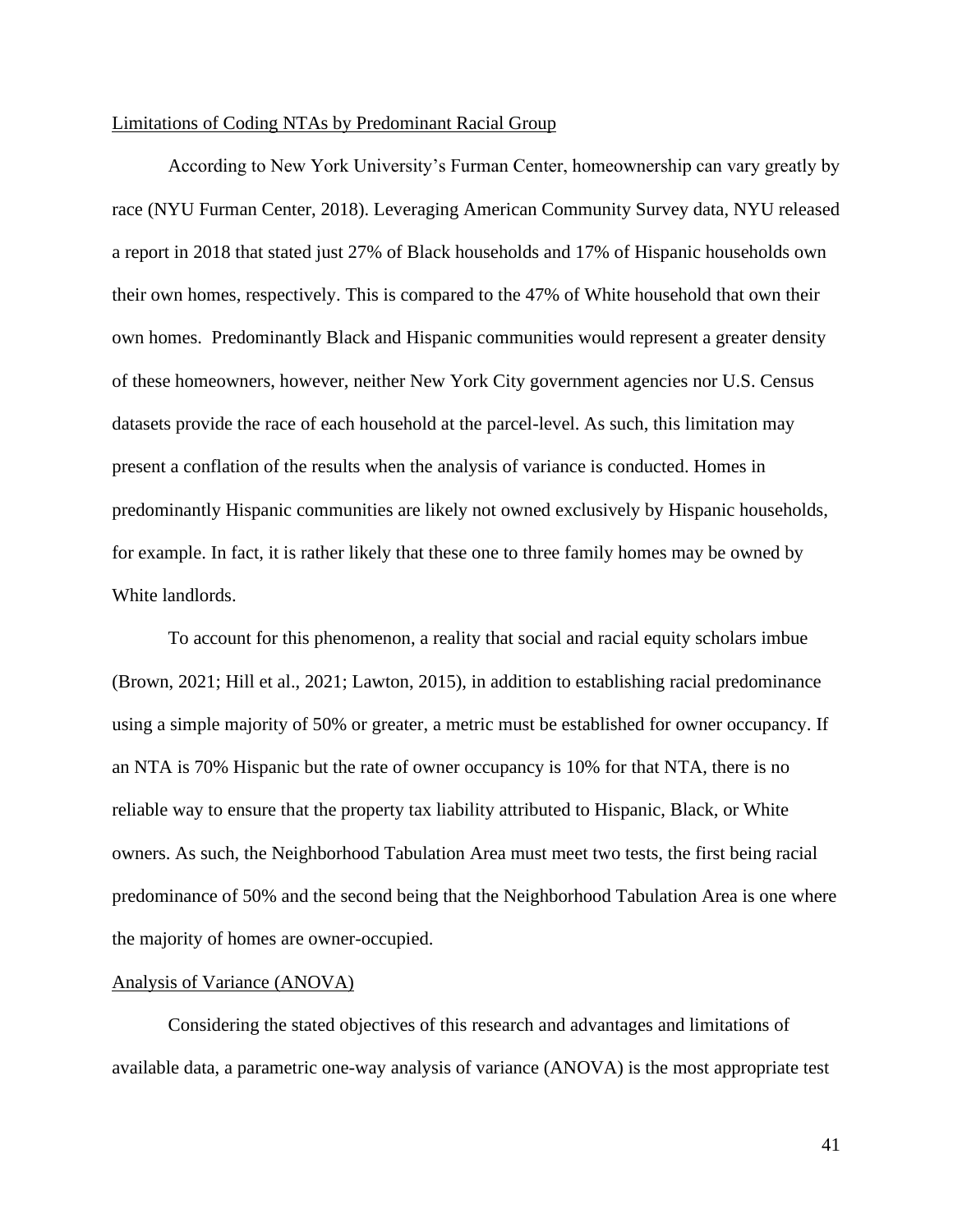to determine if there are statistically significant differences in Effective Tax Rate between predominant-white, predominant-minoritized, and more diverse communities in New York City. Table 2

| Borough          | <b>Black</b> | Hispanic | Blck/Hsp | White | No Predom | Total |
|------------------|--------------|----------|----------|-------|-----------|-------|
| Manhattan        |              |          |          | 16    |           | 29    |
| <b>Bronx</b>     |              | 26       |          |       |           | 38    |
| <b>Brooklyn</b>  | 14           | 4        |          | 22    | 6         | 51    |
| Queens           | 10           | 6        | 4        | 12    | 26        | 58    |
| <b>Staten Is</b> |              |          | 4        | 13    | っ         | 19    |
| Total            | 32           | 41       |          | 65    | 40        | 195   |

*NYC Neighborhood Tabulation Areas by Predominant Racial Group*

As shown in Table 2, census data provide that of the 195 Neighborhood Tabulation Areas, there are 65 communities that are predominantly White, 32 that are predominantly Black, 41 that are predominantly Hispanic, and 17 that are Black/Hispanic predominant when combined. 40 NTAs have heterogeneity that cannot be coded as predominantly one race or another. The ANOVA, using this framework of predominant race at 50% or more of the NTA, provides a mechanism to determine if there are significant differences between more than two independent groups, with regard to one continuous dependent variable (Abu-Bader, 2016) such as the Effective Tax Rate. The dependent variable will be explained further in this chapter.

While an independent t-test offers much of the same statistical power to uncover mean differences between groups, it is limited as only two groups within the independent variable can be examined (Abu-Bader, 2016). White and Other, where Other represented all non-White communities, was initially considered. However, the median household income for Hispanic and Black groups vary greatly from Asian communities. When Other is isolated to neighborhoods that are combined Black and Hispanic-predominant, these census categories can be explored independent of White and a third heterogenous Other which can serve as a control. Moreover, as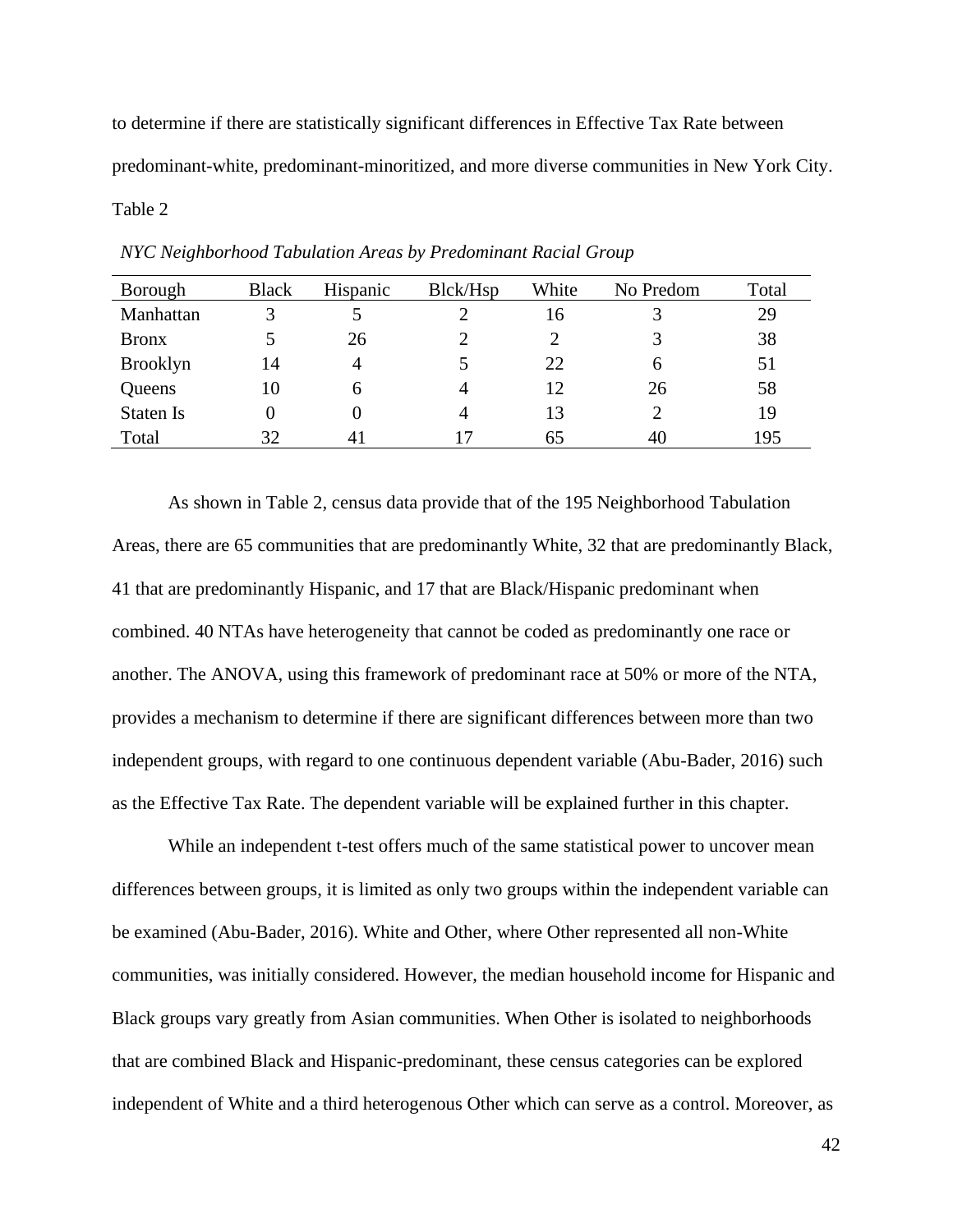Type I errors occur each time an independent t-test is run, performing multiple t-tests is less efficient and encourages greater statistical error (Black, 1977). In fact, 5% error is doubled when a second t-test is run on the same population, undermining the confidence of a test that seeks to determine if a group belongs to the sample.

Finally, the one-way ANOVA provides additional tools, such as ad hoc tests, that are not available in simple independent t-tests. While ANOVA offers information on means differences between groups, the results do not state what specific groups are different (Abu-Bader, 2016). As a result, post hoc tests such as the *Bonferroni* correction test, must be run. *Bonferroni* is an important advantage of ANOVA as this post hoc test is essential in comparing each racial group separately on the dependent variable (Abu-Bader, 2016). A matrix is provided that will test means not only between White-predominant and minoritized neighborhoods, but also between heavily minoritized areas and those with a greater amount of diversity.

# Ancillary Analysis: Correlation of Market Value to Effective Tax Rate

One of the hypotheses in the research design, explored in the literature review of this dissertation, suggests that predominantly white neighborhoods are at a higher median value and appreciate faster than homes in more diverse areas. As such, a greater tax benefit is conferred on homeowners in those white-predominant communities. While other scholars devote time in explaining this phenomenon, exploring the social phenomena that contribute to systemic racism and discrimination (Brown, 2021; Connolly and Bell, 2014; Dye et al., 2006; Fleissig, 2018; Hayashi, 2021; Howard, 2020), the quantitative analysis in this dissertation, by contrast, seeks to confirm whether the difference in price appreciation can be confirmed across racial lines.

Correlation statistics may be useful in demonstrating that home values and Effective Tax Rates have a genitive relationship. The analysis presented in Chapter IV includes Chi-Square and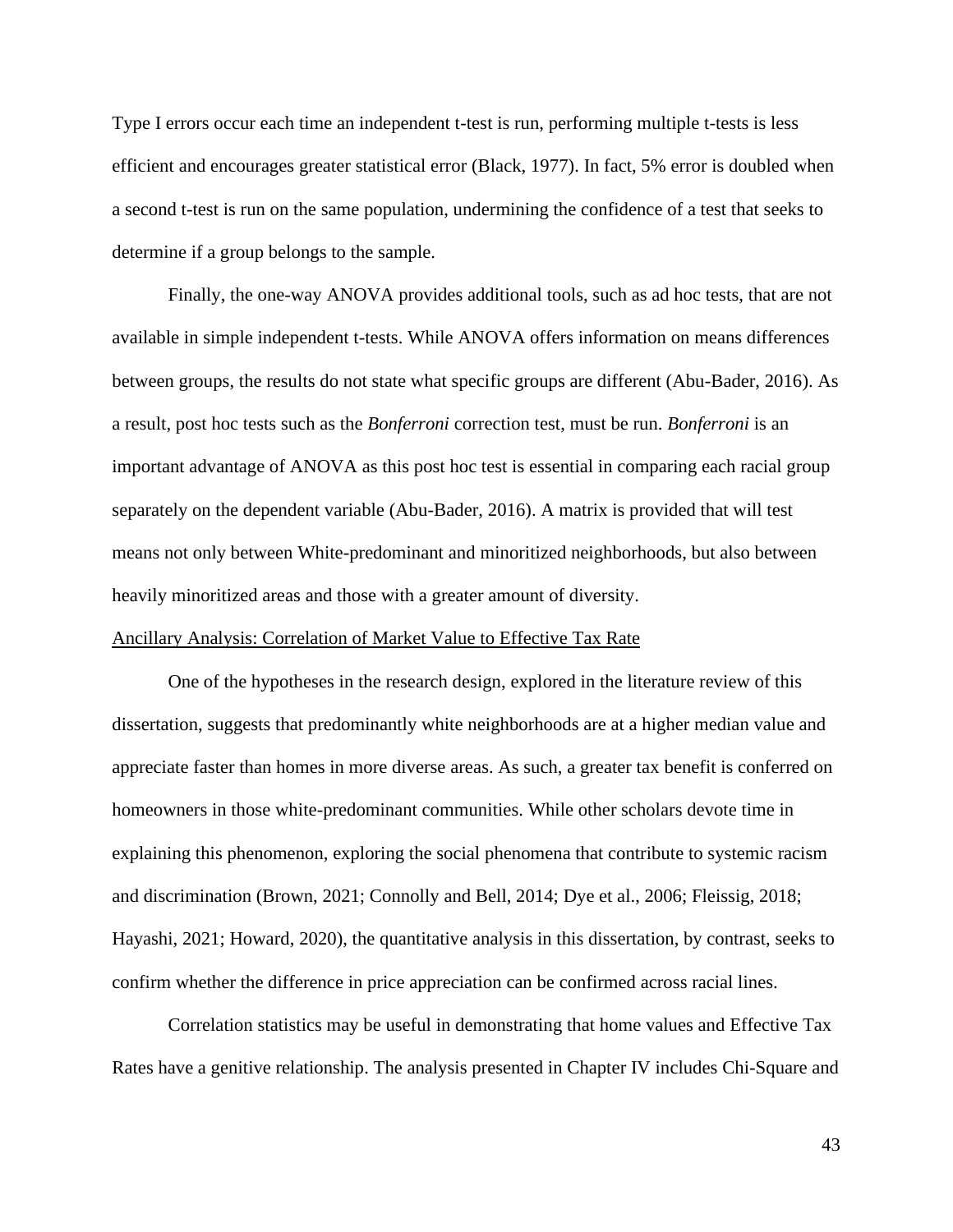Pearson Correlation Coefficients. The analysis also includes a statistical distribution of the NYC Department of Finance Market Values and published Sale Prices to demonstrate that home values are lower in minoritized neighborhoods.

#### Ancillary Analysis: Total Savings by Demographic

As explained in the dependent variables section of this chapter, to derive those variables a calculated tax bill was created for all parcels. Property tax bill calculations are straightforward and require multiplying the taxable assessed value (assessed value after exemptions are removed) by the current Tax Class 1 Tax Rate of .21045. In the research design it is important, as a matter of emphasis to policymakers, to demonstrate not only if there are differences in the dependent variable with regards to two groups, as will be explored in an ANOVA test, but also to quantify the amount of tax savings each group enjoys, on average, overall, and per capita.

Additionally, once taxes are calculated for each parcel the analysis will include total tax with and without the assessment caps. This transformation may demonstrate, at an individual property and community level, how much less regressive MVs are than AVs and how much more certain New Yorkers are paying/saving. This can be accomplished by showing, at the NTA level, the total taxes saved. A median tax savings will also be calculated.

#### Ancillary Analysis: Use Case

A use case will be presented as individual 1, 2, and 3 family homes demonstrate equity on a parcel level, separate and distinct from the statistical tests being conducted. Equity is a subjective term and use cases present real-world examples of how assessment limitations have impacted individual homeowners on a micro level.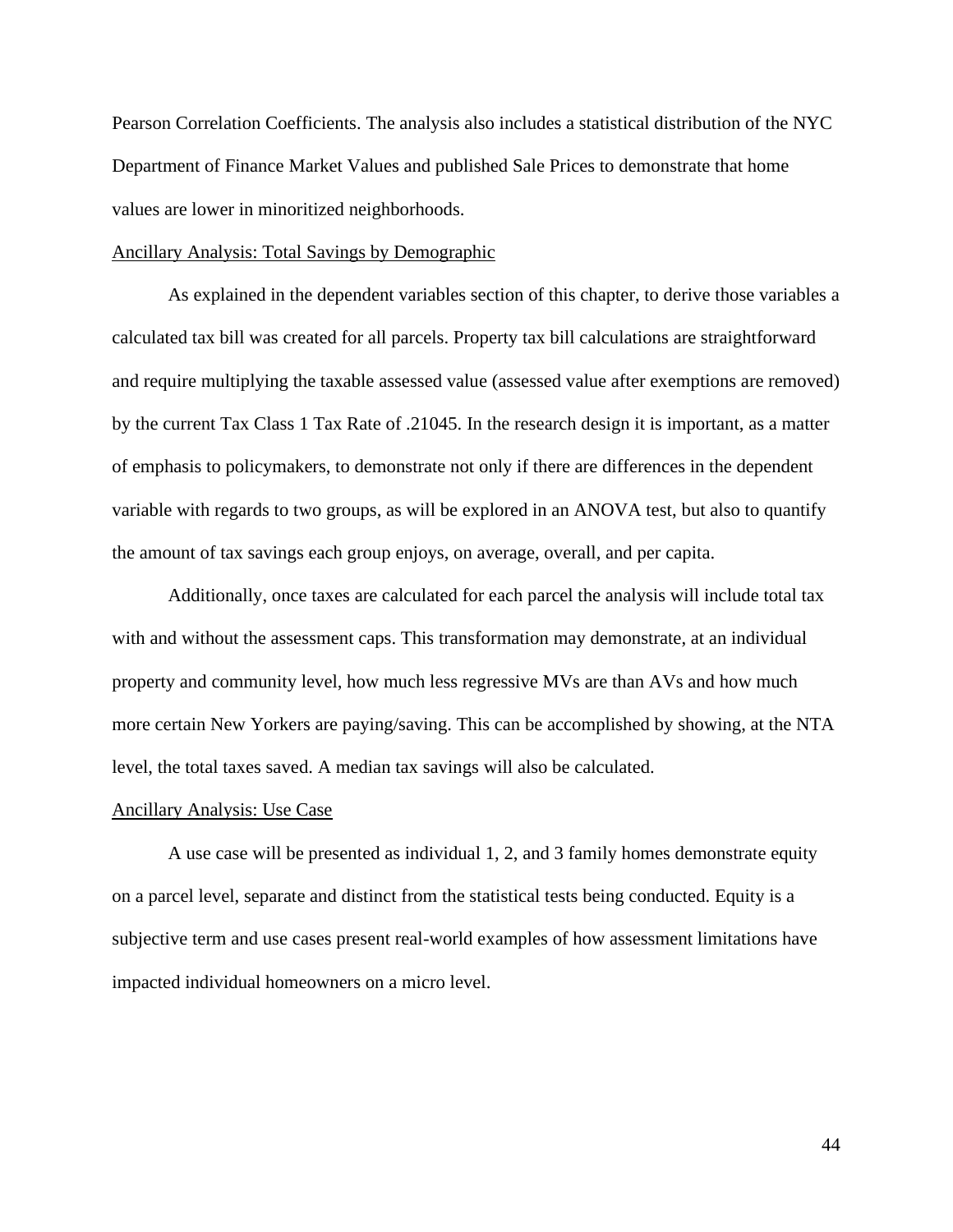# **CHAPTER IV: QUANTITATIVE ANALYSIS**

As discussed in Chapter II, assessment limitations that cap annual increases in assessed value confer a greater benefit to homeowners in areas with fast-appreciating real estate. The truth of this is evident when analyzing the individual effective tax rates of properties in wealthier market areas. An effective tax rate is the relationship between a property's tax bill as compared to fair market value. In this chapter, a comprehensive analysis of effective tax rate will uncover the extent to which there is regressivity in the New York City assessment roll. The uniform standard that requires all properties of the same type to be valued at the same percent of fair market value, has clearly been violated as will be illustrated in the tables below. Moreover, while there is a certain amount of acceptable dispersion in any assessment roll, this analysis will uncover the neighborhoods and racial groups that benefit most from the assessment limitations.

In order to code each of the Neighborhood Tabulation Areas, a predominant race variable was calculated using the latest available U.S. Census data. If a racial group represented a majority of more than 50% of the NTA, the area was coded as predominantly of that race. As this analysis includes a research question that examines the benefits of assessment limitations to whiter, wealthier neighborhoods as compared to neighborhoods that are predominantly minoritized, the coding accounts for Black, Hispanic, Black/Hispanic combined, White, and None for neighborhoods of greater heterogeneity. NTAs that are coded None have a more even distribution of racial groups and can be viewed as a control. As shown in Table 3, of the 195 NTAs with Tax Class 1 homes, there were 40 NTAs that had too even a split of various racial groups to be considered either predominantly White or Minoritized in the analysis. 90 of the 195 NTAs were predominantly Black and Hispanic combined, while 65 NTAs were predominantly White.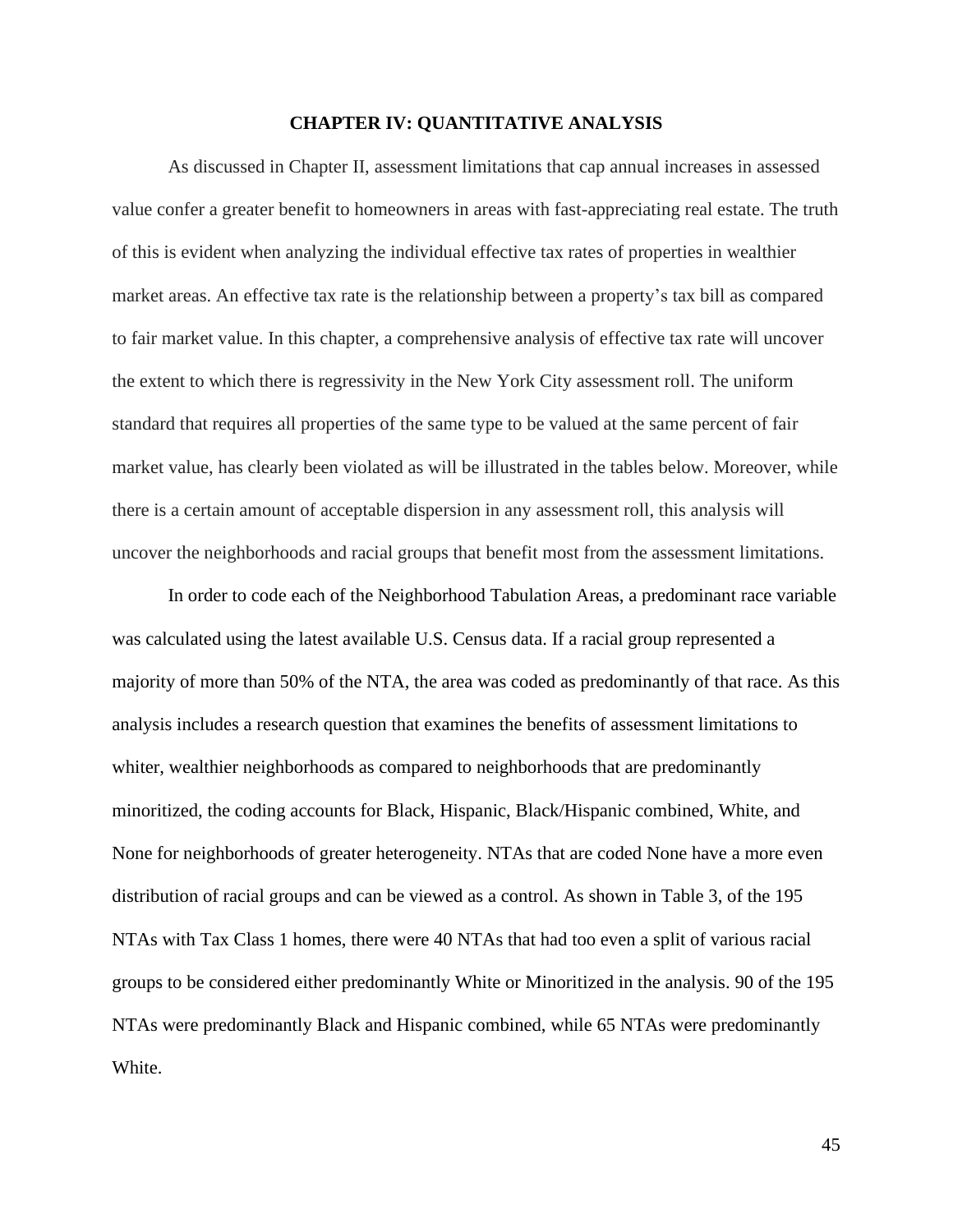## Table 3

| Borough          | <b>Black</b> | Hispanic     | Blck/Hsp | White | None | Total |
|------------------|--------------|--------------|----------|-------|------|-------|
| Manhattan        | 3            |              |          | 16    | 3    | 29    |
| <b>Bronx</b>     |              | 26           |          |       | 3    | 38    |
| <b>Brooklyn</b>  | 14           |              |          | 22    | 6    | 51    |
| Queens           | 10           | <sub>6</sub> | 4        | 12    | 26   | 58    |
| <b>Staten Is</b> |              |              | 4        | 13    | C    | 19    |
| Total            | 32.          |              |          | 65    | 40   | 195   |

*Neighborhood Tabulation Areas by Predominant Racial Group*

## Borough Selection

Each of New York City's five boroughs is unique, with various demographic, social, and economic characteristics. The research question stated earlier in Chapter II examines whether or not assessment limitations have harmed lower-income communities of color over time, creating a statistically significant difference in effective tax rates that favor wealthier, white neighborhoods. A citywide analysis of variance that includes outlier geographic areas that do not represent the diversity of the city overall, threatens to obscure the study and conflate the results. As such, the sampling described in Chapter III requires the removal of certain boroughs.

At 72.4% of the total population of Tax Class 1 homes, the boroughs of Brooklyn and Queens have the greatest number of 1, 2, and 3-family properties as shown in Table 4. These two boroughs are in-sample for the analysis of variance as there are statistically significant numbers of Black, Hispanic, Black/Hispanic combined, and White-predominant neighborhoods for the ANOVA to have reliability. Staten Island, however, represents just 17% of the parcel count and only 5% of New York City's population. With a homogeneity that skews heavily towards a White demographic, Staten Island is neither a representation of the diversity of New York City, nor the diversity required for the analysis. The Bronx was also removed from the study for similar reasons as it represents just 9.8% of all Tax Class 1 parcels, with insufficient racial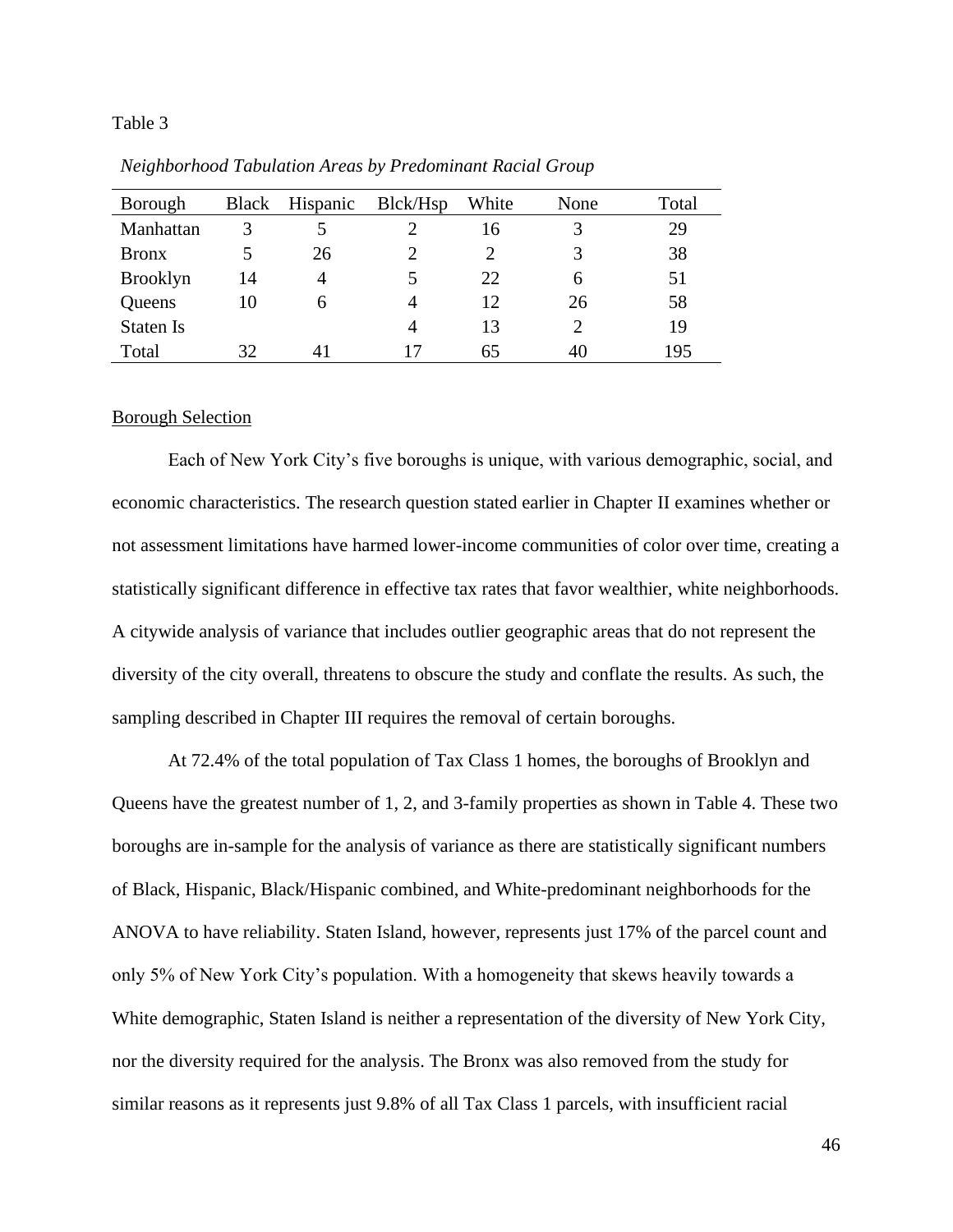diversity. Just 1 of the Bronx NTAs had a majority of 50% or greater White residents. Finally, Manhattan was also removed from the analysis as this borough represents less than 1% of all Tax Class 1 parcels, with outlier residential market values that are several times greater at the median than other boroughs (Table 5). Manhattan homeowners, both white and non-white, are outliers as their median household income and median wealth are not representative of those groups citywide.

## Table 4

| N       | Percent | <b>Cumulative Percent</b> |
|---------|---------|---------------------------|
| 5,462   | 0.9     | 0.9                       |
| 62,313  | 9.8     | 10.7                      |
| 190,241 | 29.9    | 40.6                      |
| 269,686 | 42.5    | 83.1                      |
| 107,588 | 16.9    | 100                       |
| 635,290 | 100.0   |                           |
|         |         |                           |

*Tax Class 1 Parcels by NYC Borough*

The total sum of Tax Class 1 Market Value citywide is \$618.5M as shown in Table 5. Brooklyn and Queens account for a combined 76% of the total Market Value for this population due in large part to the number of observations, as well as median values of \$1,028,000 and \$829,000, respectively. When disaggregated by Borough and predominant, majority racial group as operationalized in Chapter III, in each borough White-predominant NTAs have an average Market Value greater than that of Black and Hispanic predominant NTAs. While there is a citywide difference between minoritized and white neighborhoods of approximately 50%, this contrast is most pronounced in the wealthiest borough, Manhattan, where White NTAs carry an average Market Value more than four times greater than NTAs that are minoritized-predominant.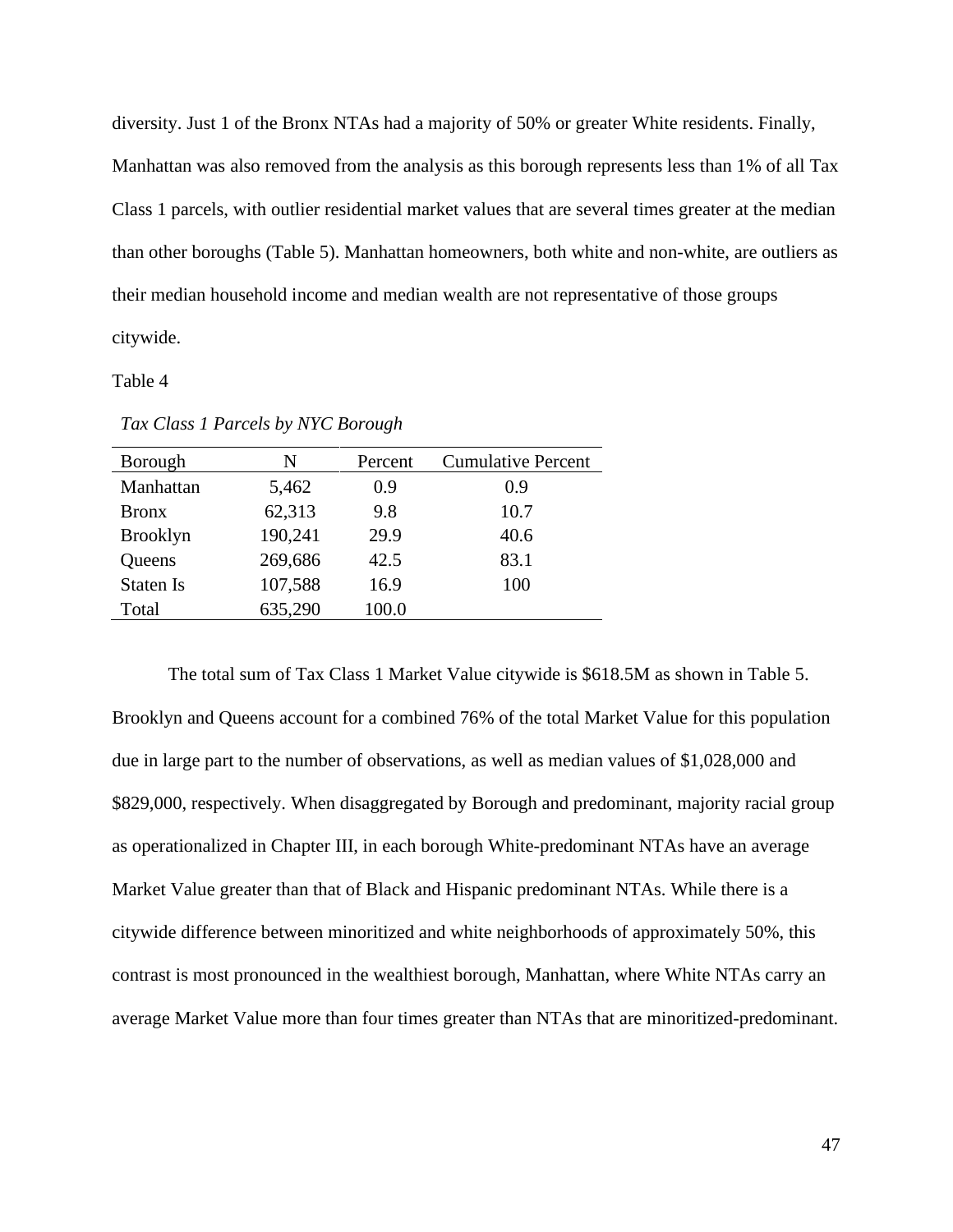Table 5

| Borough          | N       | Pct of Total | Median    | Mean      | Sum             |
|------------------|---------|--------------|-----------|-----------|-----------------|
| Manhattan        | 5,462   | 1%           | 5,165,500 | 6,646,562 | 36,303,524,000  |
| <b>Bronx</b>     | 62,313  | 10%          | 637,000   | 678,145   | 42,257,261,493  |
| <b>Brooklyn</b>  | 190,241 | 30%          | 1,028,000 | 1,225,968 | 233,229,410,173 |
| Queens           | 269,686 | 42%          | 829,000   | 880,919   | 237,571,524,010 |
| <b>Staten Is</b> | 107,588 | 17%          | 604,000   | 642,552   | 69,130,852,130  |
| Total            | 635,290 | 100%         | 786,000   | 973,559   | 618,492,571,806 |

*FY22 Market Value by Borough*

# Descriptive Statistics – Brooklyn and Queens

As referenced earlier in the Data and Methods chapter, the research question of this dissertation focuses on the disproportionate benefits assessment limitations confer to whiter, wealthier neighborhoods. During exploratory data analysis it was determined that 184,915 parcels within Brooklyn and Queens, or approximately 40% of the parcel count, met the selection criteria. Neighborhood Tabulation Areas had to include a racial group that represented more than 50% of the population, and the area had to be majority owner-occupied.

Table 6

| 50pctrace | N       | Median  | Mean    | Sum               |
|-----------|---------|---------|---------|-------------------|
| Black     | 52,489  | 579,000 | 612,760 | 32, 163, 174, 998 |
| Blck/Hisp | 10,939  | 599,000 | 611,894 | 6,693,505,200     |
| Hispanic  | 7,862   | 701,000 | 732,775 | 5,761,076,000     |
| None      | 54,003  | 871,000 | 908,003 | 49,034,880,584    |
| White     | 59,622  | 858,000 | 921,949 | 54,968,463,993    |
| Total     | 184,915 | 741,000 | 803,727 | 148,621,100,775   |

*FY22 Market Value*

As shown in Table 6, the median FY22 Market Value for homes in White-predominant NTAs is 858,000, significantly greater than the median value for minoritized neighborhoods. This tracks with the citywide data and in itself, is expected as black and brown communities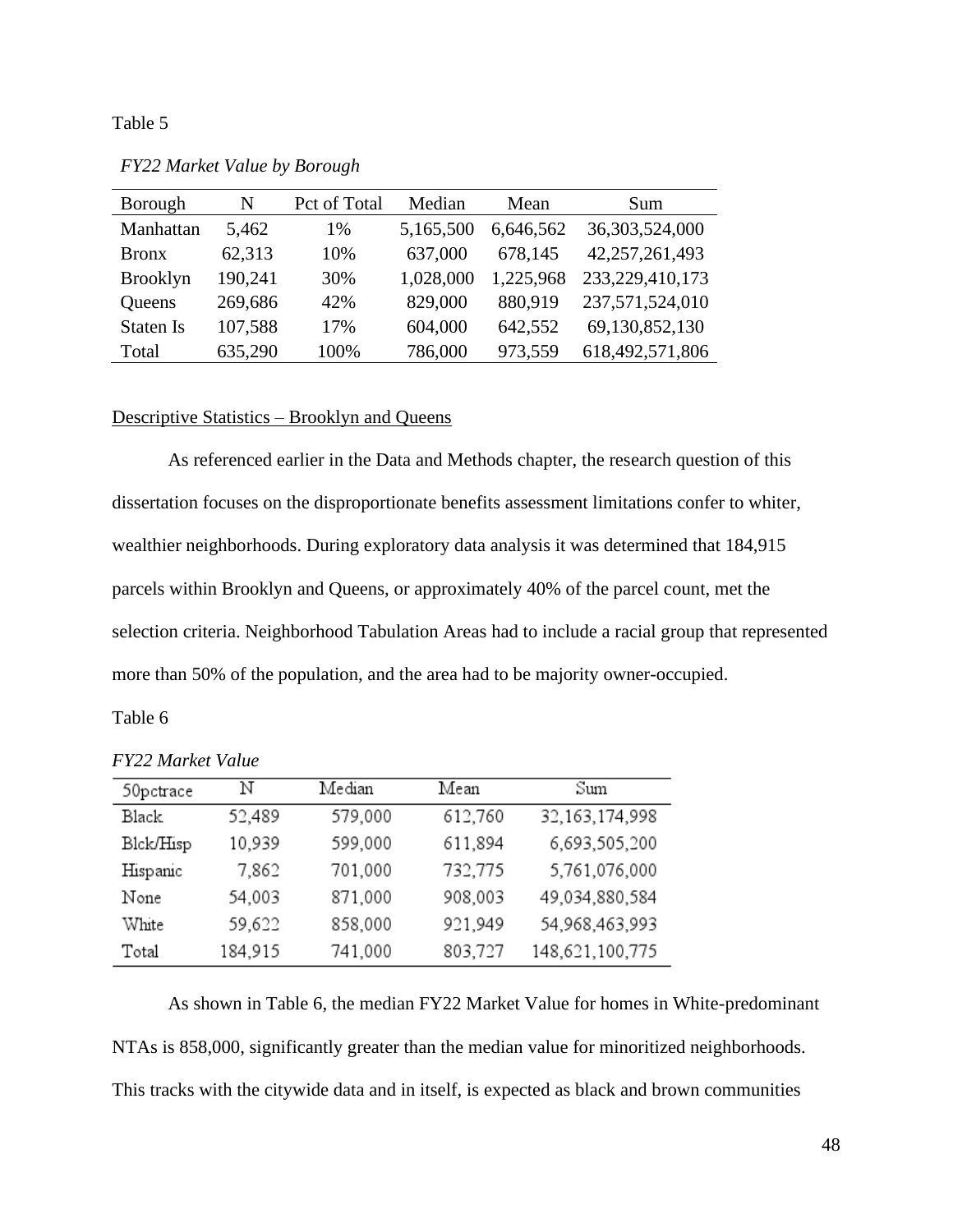have not been afforded the same favorable lending opportunities as white communities (Brown, 2021).

## Analysis of Variance

A parametric one-way analysis of variance (ANOVA), was selected as the most appropriate test to determine if there are statistically significant differences in Effective Tax Rate between predominant-white, predominant-minoritized, and more diverse communities in New York City. As shown in Table 7, the mean effective tax rates in Black, Hispanic, and Black/Hispanic combined neighborhoods are .00903, .00812, and .00888 respectively. Whitepredominant neighborhoods in the sample have a mean effective tax rate of .00865. In neighborhoods that are highly heterogeneous, coded as None in the table below, the mean effective tax rate for that group is .00888.

Table 7

Decriptives

# *Analysis of Variance - Effective Tax Rate by Predominant Racial Group*

| Descriptives |                |        |           |           |            |                             |            |           |           |            |
|--------------|----------------|--------|-----------|-----------|------------|-----------------------------|------------|-----------|-----------|------------|
| EffTaxRate   |                |        |           |           |            |                             |            |           |           |            |
|              |                |        |           |           |            | 95% Confidence Interval for |            |           |           |            |
|              |                |        |           |           |            |                             | Mean       |           |           | Between-   |
|              |                |        |           | Std.      |            | Lower                       | Upper      |           |           | Component  |
|              |                | Ν      | Mean      | Deviation | Std. Error | Bound                       | Bound      | Minimum   | Maximum   | Variance   |
| Black        |                | 52489  | 009025772 | 001756865 | 000007668  | 009010742                   | 009040802  | 000396633 | 012627092 |            |
| Blck/Hisp    |                | 10939  | 008881697 | 001485802 | 000014206  | 008853850                   | 008909543  | 002064217 | 012627000 |            |
| Hispanic     |                | 7862   | 008116911 | 001356610 | 000015300  | 008086919                   | 008146903  | 000443313 | 012627000 |            |
| None         |                | 54003  | 008884757 | 001801751 | 000007753  | 008869561                   | 008899954  | 000116530 | 012627087 |            |
| White        |                | 59622  | 008651168 | 002037638 | 000008345  | 008634812                   | 008667524  | 000069784 | 094702500 |            |
| Total        |                | 184915 | 008816642 | 001848070 | 000004298  | 008808218                   | 008825065  | 000069784 | 094702500 |            |
| Model        | Fixed Effects  |        |           | 001836238 | 000004270  | 008808272                   | .008825011 |           |           |            |
|              | Random Effects |        |           |           | 000128702  | 008459307                   | 009173976  |           |           | .000000060 |

The tests of homogeneity, Levene statistic shown in Table 8, indicate that there are statistically significant differences and equal variances are not assumed. With significance less than .05, the assumption of homogeneity has been violated and equal variances are not assumed.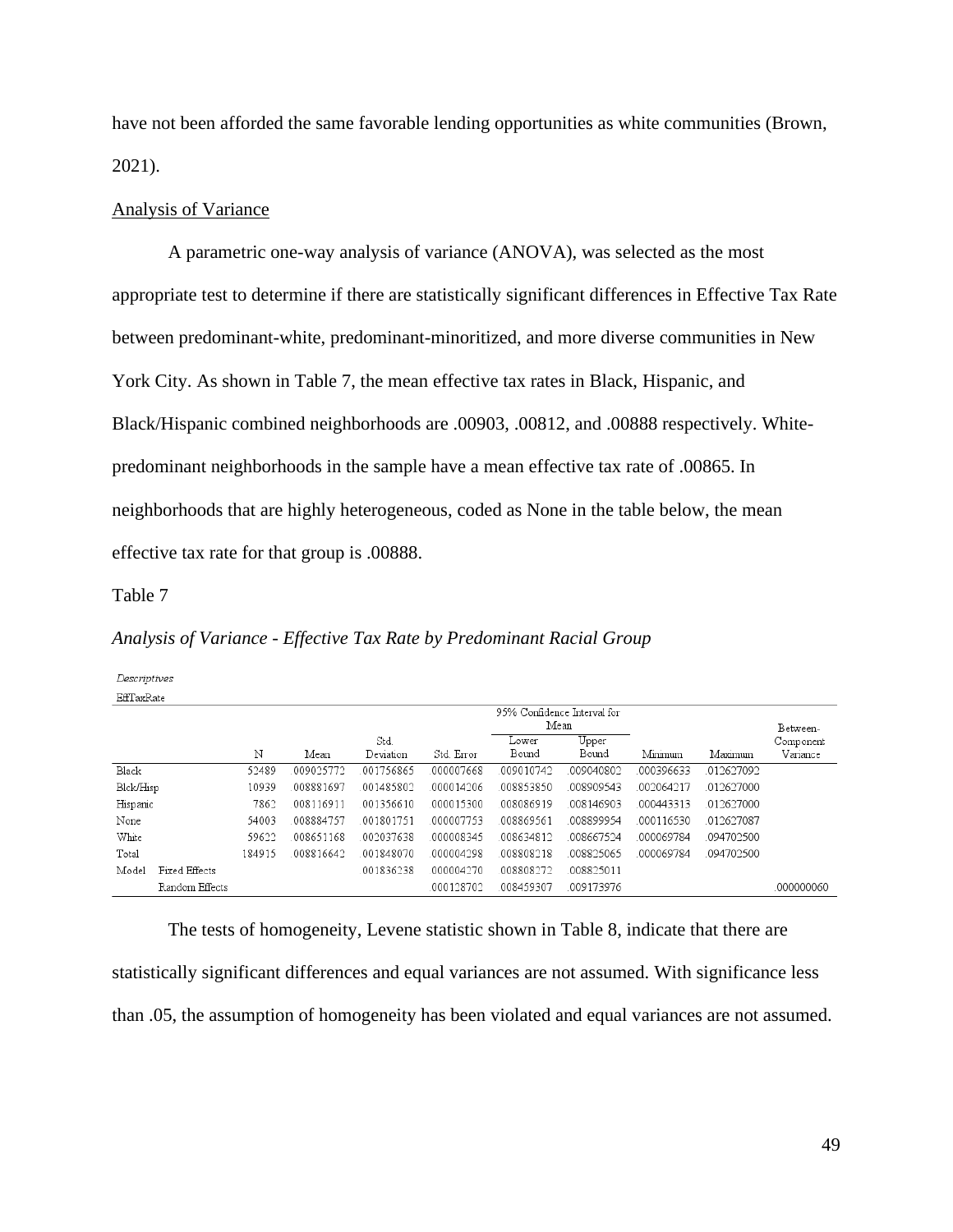## Table 8

Tests of Homogeneity of Variances

|            |                                         | Levene<br>Statistic | dfl | df2        | Sig. |
|------------|-----------------------------------------|---------------------|-----|------------|------|
| EffTaxRate | Based on Mean                           | 705.160             | 4   | 184910     | .000 |
|            | Based on Median                         | 698.141             | 4   | 184910     | .000 |
|            | Based on Median and<br>with adjusted df | 698.141             | 4   | 180031.005 | .000 |
|            | Based on trimmed<br>mean                | 701.539             |     | 184910     | .000 |

As was the case for the Levene statistic,  $p < 0.005$  is significant. There is evidence that not all mean effective tax rates are the same between groups. Details of the multiple comparisons Bonferroni test expounds on these differences in Table 9 below.

Table 9

*ANOVA* 

EffTaxRate

|                | Sum of  |        | Mean   |         |      |
|----------------|---------|--------|--------|---------|------|
|                | Squares | df     | Square | F       | Sig. |
| Between Groups | .008    |        | 002    | 598.681 | 000  |
| Within Groups  | .623    | 184910 | 000    |         |      |
| Total          | 632     | 184914 |        |         |      |

The Bonferroni multiple comparisons test, an advantage of one-way ANOVA, provides that differences at the mean are significant (p<.05) between all but one combination of neighborhoods. The comparison between Black and Hispanic combined with None appears to not be significant at  $p < .05$ . This is not surprising as the None group is defined as neighborhoods without a single demographic representing more than 50% of the population. In the None group there are many neighborhoods that fail the predominance test but still have a fair representation of Black and Hispanic residents.

Black-predominant neighborhoods, however, have a mean effective tax rate that exceeds the other three groups according to the post hoc test. Lower and Upper bounds indicate that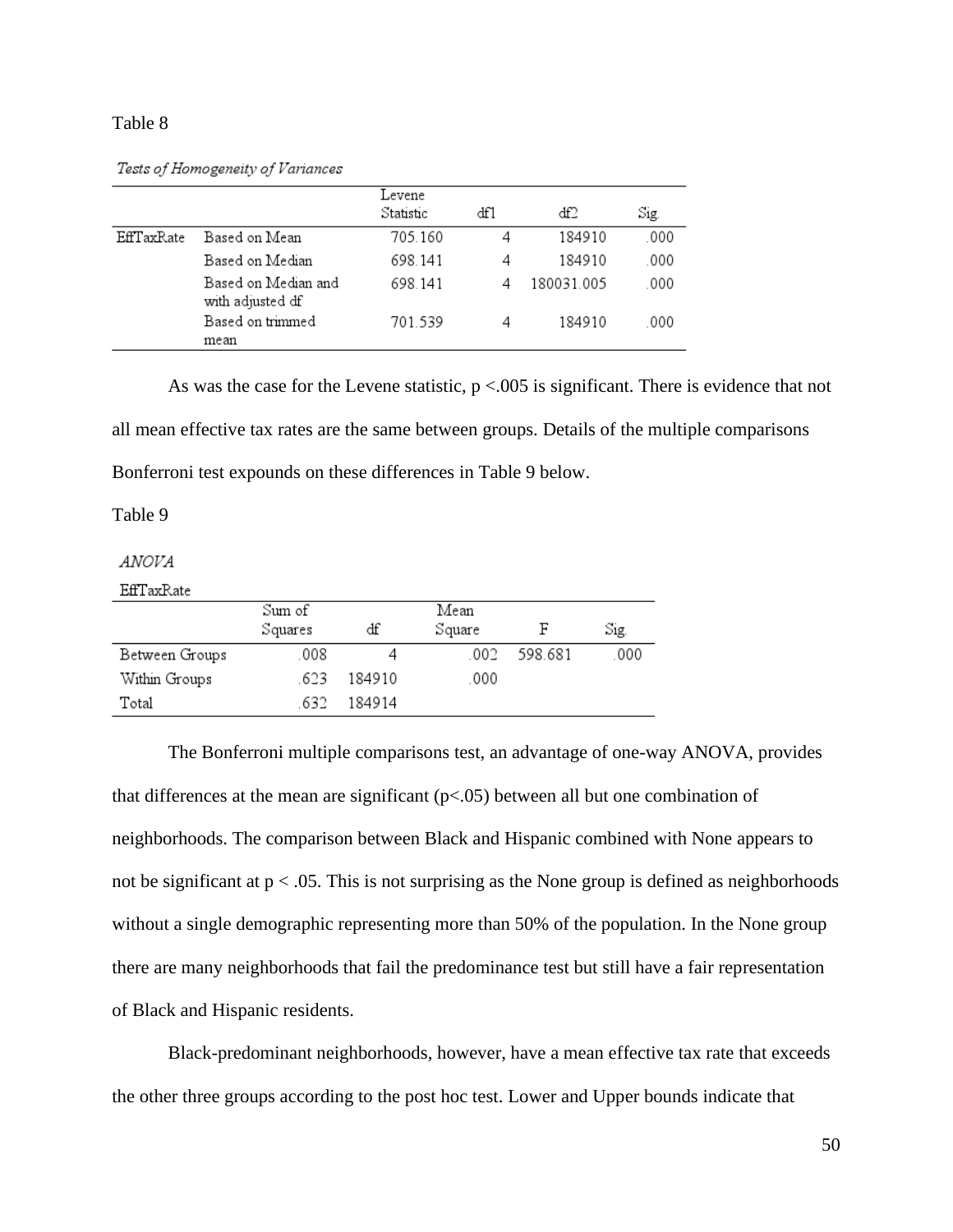Black neighborhoods pay, on average, at a higher effective tax rate than do other groups in different demographics. Black/Hispanic combined neighborhoods pay taxes, on average, at a lower rate than Black neighborhoods, and higher rates than Hispanic alone and White neighborhoods. As stated earlier there is no significant difference in mean effective tax rates between Black/Hispanic combined and neighborhoods in group None.

Hispanic neighborhoods, interestingly, have a mean effective tax rate that fall below those of all other groups. This may have something to do with the percent of homes that are owner occupied. As mentioned earlier, Hispanics in New York City are primarily renters and have a homeownership rate that is just 17% (NYU Furman Center, 2018). When identifying the residential predominance factors using U.S. Census data, there were many more Hispanic neighborhoods that fell out of sample as a result of the owner occupancy condition. For those that remained in-sample, the rates of owner occupancy were far lower than Black and Whitepredominant neighborhoods.

Finally, White-predominant neighborhoods have a mean effective tax rate that falls below Black, Black/Hispanic combined, and neighborhoods. This result confirms the hypothesis that areas with more valuable real estate, neighborhoods that are predominantly white, have effective tax rates that are lower on average than areas of lower-value homes.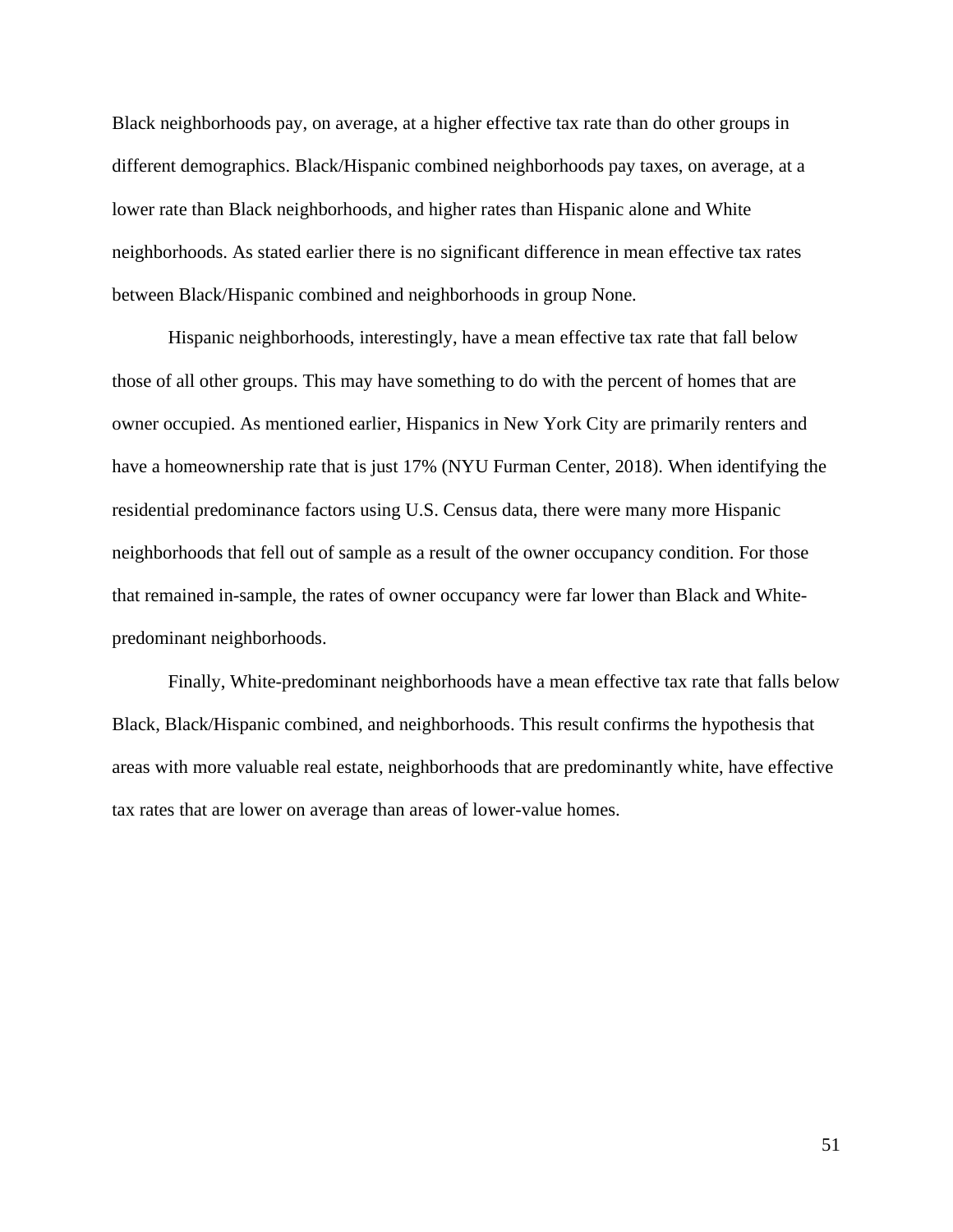# Table 10

Multiple Comparisons

Dependent Variable: EffTaxRate

Bonferroni

|               |               | Mean         |            |       | 95% Confidence Interval |             |
|---------------|---------------|--------------|------------|-------|-------------------------|-------------|
|               |               | Difference   |            |       | Lower                   | Upper       |
| (I) 50pctrace | (J) 50pctrace | $(I-J)$      | Std. Error | Sig.  | Bound                   | Bound       |
| <b>Black</b>  | Blck/Hisp     | .00014408    | 000019300  | .000  | 000089900               | 000198251   |
|               | Hispanic      | .00090886*   | 000022206  | .000  | 000846528               | 000971195   |
|               | None          | $.00014101*$ | .000011255 | .000  | 000109421               | 000172608   |
|               | White         | 00037460*    | 000010990  | .000  | 000343753               | 000405455   |
| Blck/Hisp     | Black         | $-.0001441'$ | 000019300  | .000  | $-00019825$             | $-00008990$ |
|               | Hispanic      | 00076479*    | 000027150  | .000  | 000688575               | 000840997   |
|               | None          | $-00000306$  | 000019253  | 1.000 | $-00005710$             | 000050983   |
|               | White         | 00023053     | 000019099  | .000  | 000176915               | 000284142   |
| Hispanic      | <b>Black</b>  | -.0009089    | 000022206  | .000  | $-00097120$             | $-00084653$ |
|               | Blck/Hisp     | $-.0007648*$ | 000027150  | .000  | $-00084100$             | $-00068857$ |
|               | None          | $-.0007678$  | .000022165 | .000  | $-00083007$             | $-00070563$ |
|               | White         | $-.0005343*$ | 000022032  | .000  | $-00059610$             | $-00047241$ |
| None          | <b>Black</b>  | $-.0001410$  | 000011255  | .000  | $-00017261$             | $-00010942$ |
|               | Blck/Hisp     | 000003061    | 000019253  | 1.000 | $-00005098$             | 000057105   |
|               | Hispanic      | 00076785     | 000022165  | .000  | 000705627               | 000830067   |
|               | White         | 00023359*    | 000010908  | .000  | 000202970               | 000264210   |
| White         | <b>Black</b>  | $-.0003746$  | 000010990  | .000  | $-00040546$             | $-00034375$ |
|               | Blck/Hisp     | $-.0002305"$ | 000019099  | .000  | $-00028414$             | $-00017692$ |
|               | Hispanic      | 00053426     | 000022032  | .000  | 000472411               | 000596103   |
|               | None          | $-.0002336*$ | 000010908  | .000  | $-00026421$             | $-00020297$ |

\*. The mean difference is significant at the 0.05 level.

## Analysis of Variance - Exemptions Removed

Assessment limitations are, in many ways, akin to property tax exemptions in that they lower taxable assessed value prior to applying a tax rate. However, unlike property tax exemptions that seek to provide a tax benefit to a target group such as veterans, clergy members, and senior citizens on fixed incomes, assessment limitations are reducing taxable assessed value to groups that do not have to provide eligibility for the tax break. The legislative intent of S7000A, as explained by a NYC Independent Budget Office (2006) report, was to stabilize property taxes for middle class residents. The long-term impact of the assessment limitations has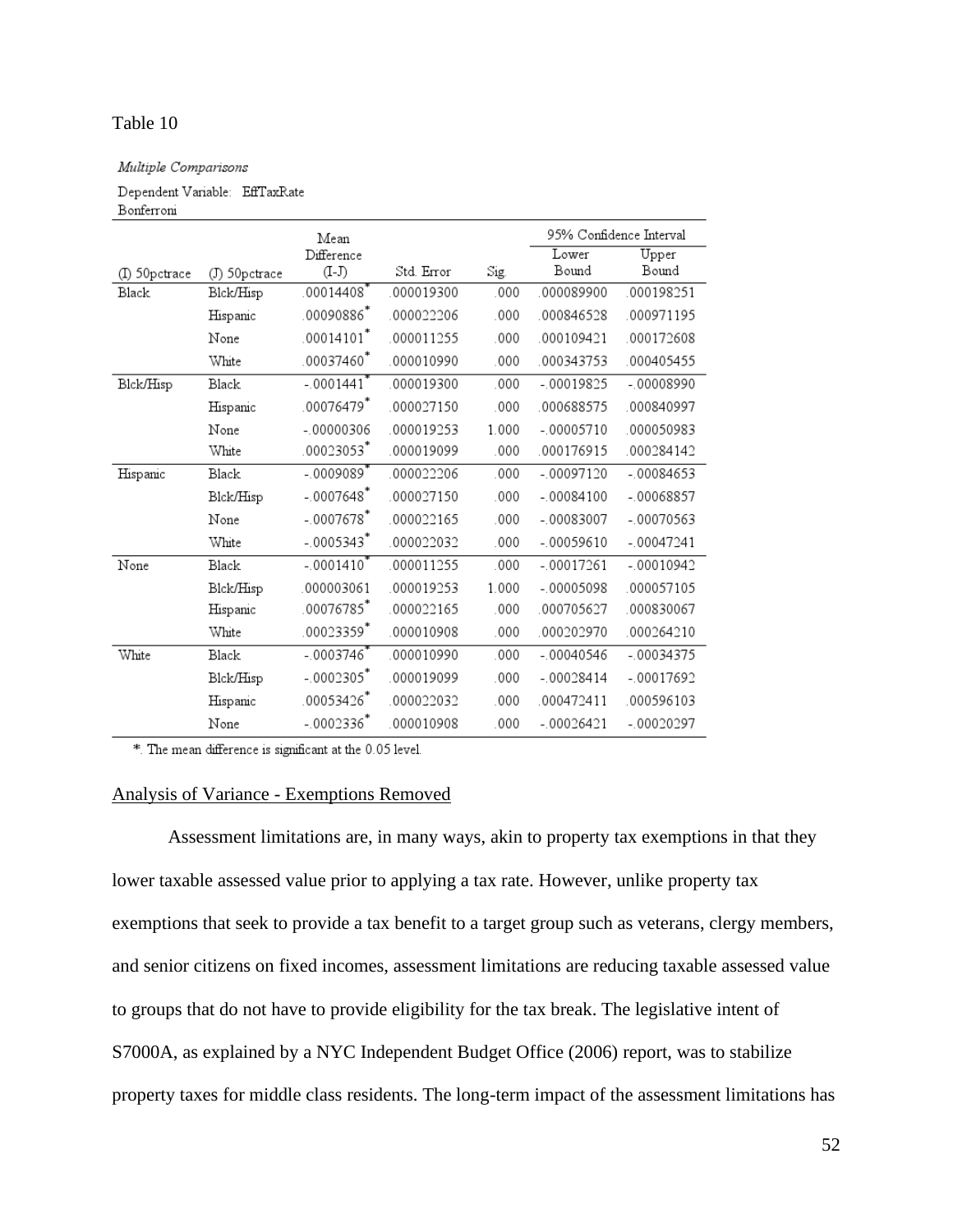been to confer an even greater benefit on homeowners of multimillion-dollar properties that have appreciated rapidly since the 1980s.

Although the one-way analysis of variance above was performed using an effective tax rate inclusive of both assessment limitations and other exemptions such as school tax relief (STAR), clergy, senior citizens, and veterans, a secondary analysis adds the exemption value back to the taxable assessed value. Adding back the exemption assessed value eliminates exemptions as a contributor to the statistically significant difference between the effective tax rates between communities. As shown in the secondary ANOVA and post hoc tests, Tables 11, 12, and 13 below, the mean effective tax rates shift up but retain their differences between the demographic groups.

As shown in Table 11, Black-predominant neighborhoods have a mean effective tax rate of .0095 while White-predominant neighborhoods are, on average, at .0091. For every \$1M in Market Value, Black homeowners are paying, on average, \$400 more a year than homeowners in predominantly White neighborhoods.

## Table 11

Descriptives **ETRNoEx** 

|           |                |        |       |           |            | 95% Confidence Interval for |       |         |         |           |
|-----------|----------------|--------|-------|-----------|------------|-----------------------------|-------|---------|---------|-----------|
|           |                |        |       |           |            | Mean                        |       |         |         | Between-  |
|           |                |        |       | Std.      |            | Lower                       | Upper |         |         | Component |
|           |                | Ν      | Mean  | Deviation | Std. Error | Bound                       | Bound | Minimum | Maximum | Variance  |
| Black     |                | 52489  | .0095 | .00142    | .00001     | .0095                       | .0096 | .00     | .01     |           |
| Blck/Hisp |                | 10939  | .0094 | .00103    | .00001     | .0094                       | .0094 | .00     | .01     |           |
| Hispanic  |                | 7862   | .0085 | .00100    | .00001     | .0085                       | .0085 | .00     | .01     |           |
| None      |                | 54003  | .0094 | .00145    | .00001     | .0093                       | .0094 | .00     | .01     |           |
| White     |                | 59622  | .0091 | .00174    | .00001     | .0091                       | .0092 | .00     | .09     |           |
| Total     |                | 184915 | .0093 | .00152    | .00000     | .0093                       | .0093 | .00     | .09     |           |
| Model     | Fixed Effects  |        |       | .00150    | .00000     | .0093                       | .0093 |         |         |           |
|           | Random Effects |        |       |           | .00014     | .0089                       | .0097 |         |         | .00000    |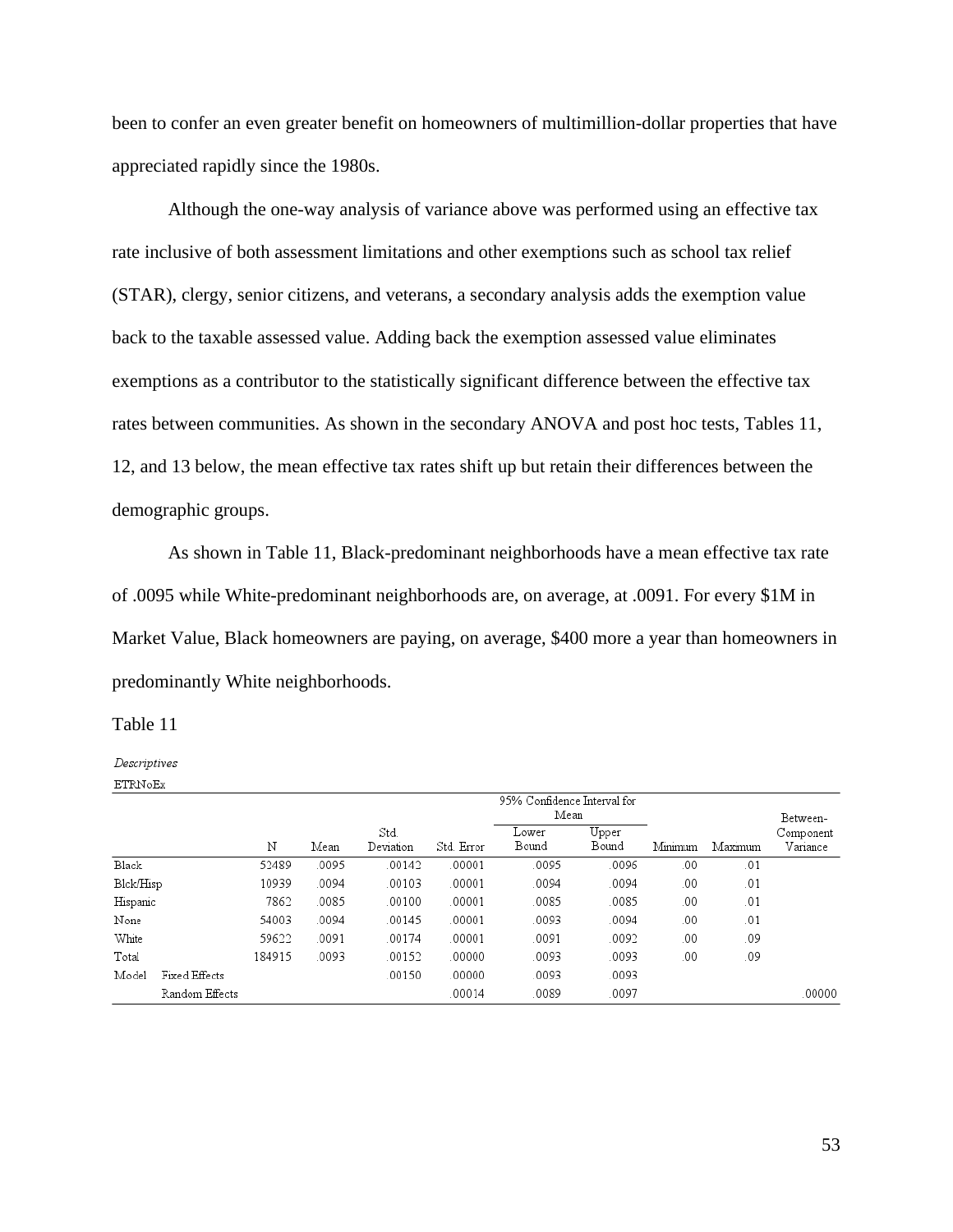The tests of homogeneity, Levene statistic shown in Table 12, indicate that there are statistically significant differences and equal variances are not assumed. With significance less than .05, the assumption of homogeneity has been violated and equal variances are not assumed. Table 12

| Tests of Homogeneity of Variances |  |
|-----------------------------------|--|
|                                   |  |

|                |                                         | Levene<br>Statistic | df1 | df2        | Sig. |
|----------------|-----------------------------------------|---------------------|-----|------------|------|
| <b>ETRNoEx</b> | Based on Mean                           | 1195.284            | 4   | 184910     | .000 |
|                | Based on Median                         | 1198.741            | 4   | 184910     | .000 |
|                | Based on Median and<br>with adjusted df | 1198.741            | 4   | 169029.484 | .000 |
|                | Based on trimmed<br>mean                | 1200.439            | 4   | 184910     | .000 |

The Bonferroni multiple comparisons test, provides that differences at the mean are significant  $(p<.05)$  between all but one combination of neighborhoods. The comparison between Black and Hispanic combined with None appears to not be significant at  $p < .05$ . This is not surprising as the None group is defined as neighborhoods without a single demographic representing more than 50% of the population. In the None group there are many neighborhoods that fail the predominance test but still have a fair representation of Black and Hispanic residents.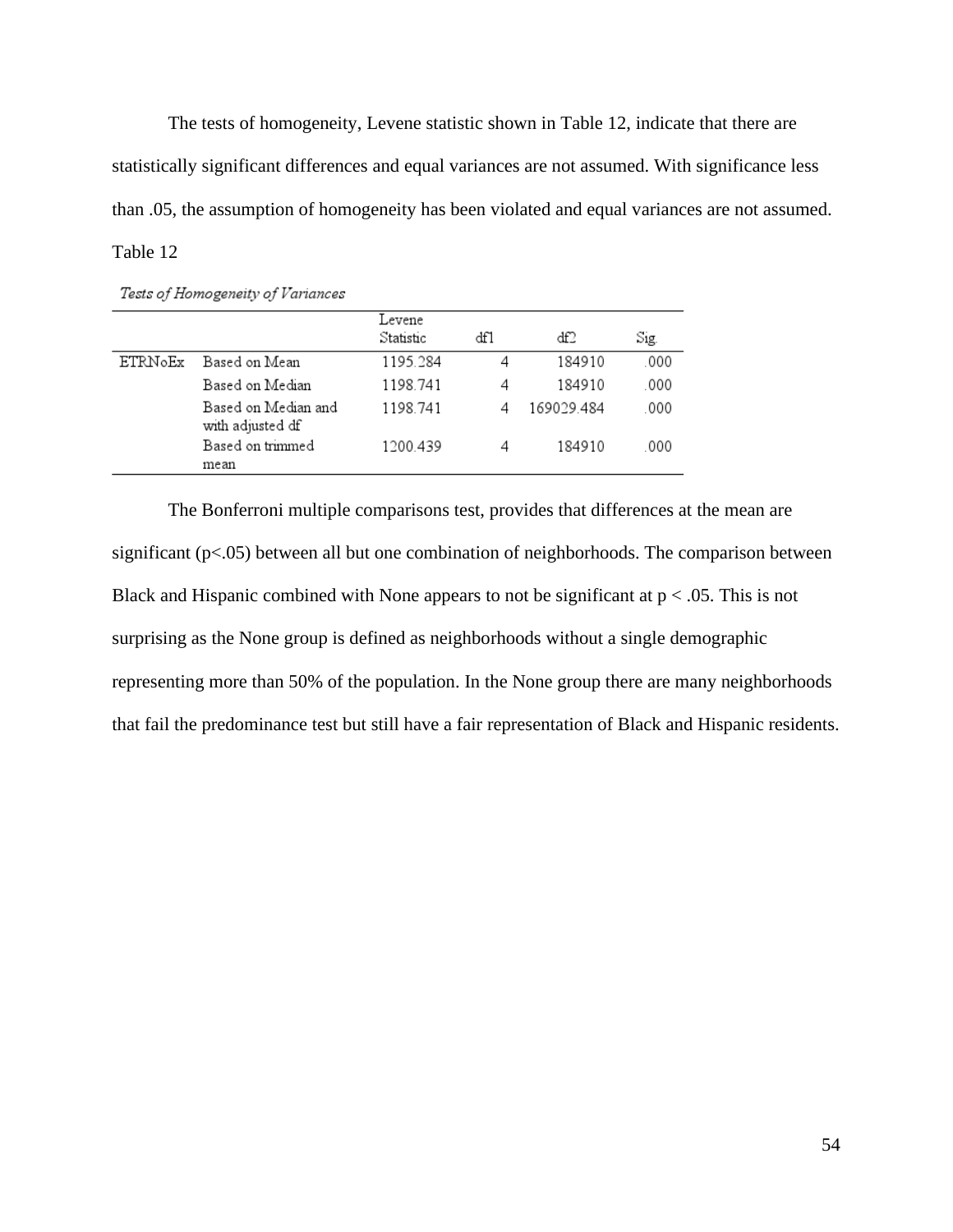| Upper<br>Bound<br>.0002<br>.0011<br>.0002<br>.0004 |
|----------------------------------------------------|
|                                                    |
|                                                    |
|                                                    |
|                                                    |
|                                                    |
|                                                    |
| $-.0001$                                           |
| .0010                                              |
| .0001                                              |
| .0003                                              |
| $-.0010$                                           |
| $-.0008$                                           |
| $-.0008$                                           |
| $-.0006$                                           |
| $-.0002$                                           |
| .0000                                              |
| .0009                                              |
| .0002                                              |
| $-.0004$                                           |
| $-0.0002$                                          |
|                                                    |
| .0007                                              |
|                                                    |

# Dependent Variable: ETRNoEx Bonferroni

Table 13

\* The mean difference is significant at the 0.05 level.

# Ancillary Analysis - Correlation of Market Value to Effective Tax Rate

The table below that illustrates the relationship between Market Values and Effective Tax Rates, presents a Pearson correlation coefficient of  $-0.008$  that it is statistically significant ( $p =$ 0.000). The negative relationship between value and tax rate provides yet another example of the inequities found with New York City's assessments overall.

Table 16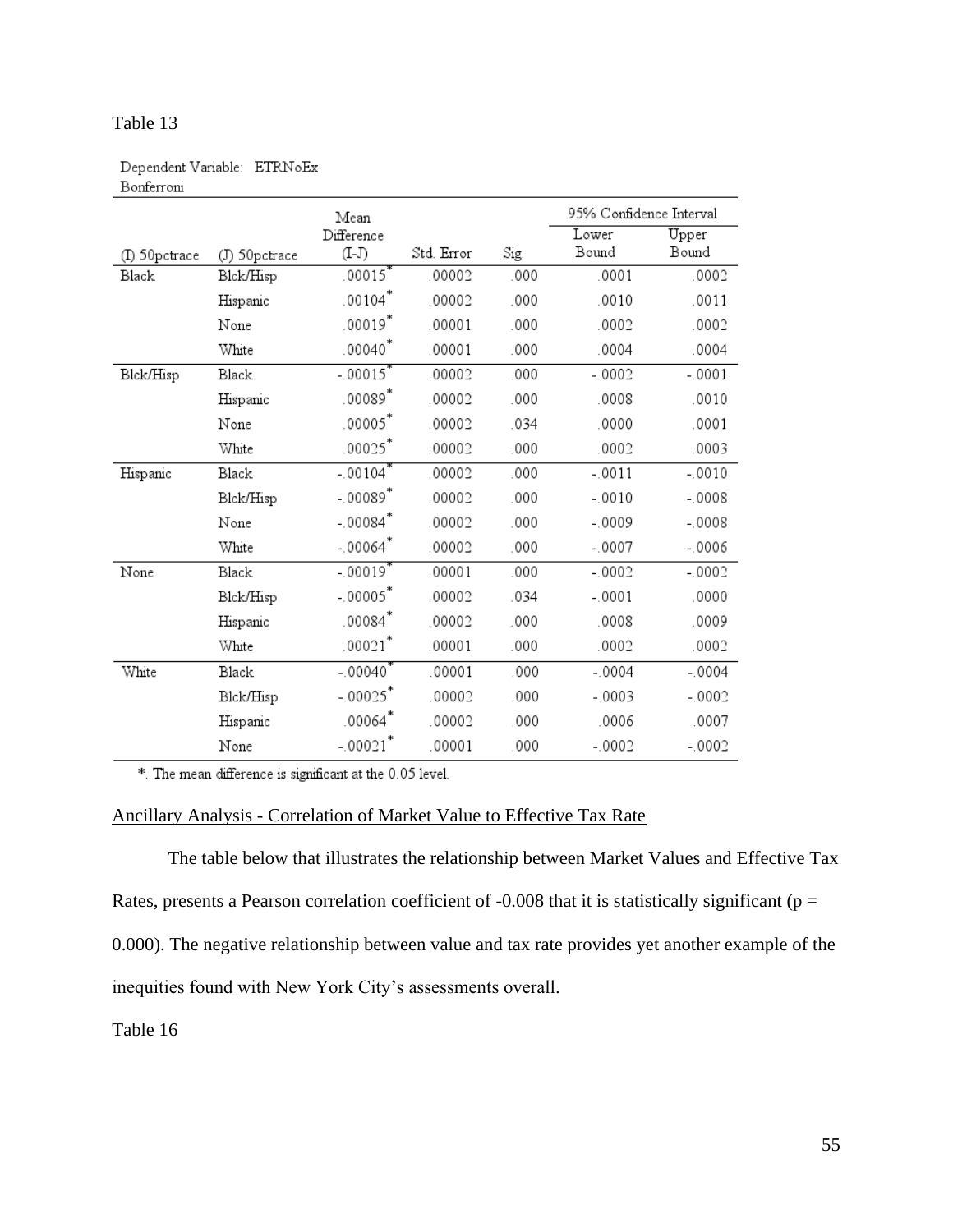| . . |
|-----|
|     |
|     |

|                   |                          | FY22 Market |            |
|-------------------|--------------------------|-------------|------------|
|                   |                          | Value       | EffTaxRate |
| FY22 Market Value | Pearson Correlation      |             | $-.008$    |
|                   | $Sig_{\cdot}$ (2-tailed) |             | .000       |
|                   | Ν                        | 184915      | 184915     |
| EffTaxRate        | Pearson Correlation      | $-.008$     |            |
|                   | Sig. (2-tailed)          | .000        |            |
|                   | N                        | 184915      | 184915     |

\*\* Correlation is significant at the 0.01 level (2-tailed).

Illustrated further in a set of scatterplot diagrams below, it is not only neighborhoods with lower market values that experience this negative relationship. While it is stated in the research hypothesis that lower-valued neighborhoods of predominantly minoritized residents pay taxes based on higher rates, this is also true for lower-value homes within wealthier, whiter communities as well. Sheepshead Bay, a predominantly white neighborhood presented in the use case above, illustrates a clear negative correlation between Market Value and Effective Tax Rate. This type of assessment regressivity defies the ad valorem system that requires higher-valued homes pay higher taxes at a uniform level.





Market Value to ETR - Flatlands

![](_page_62_Figure_6.jpeg)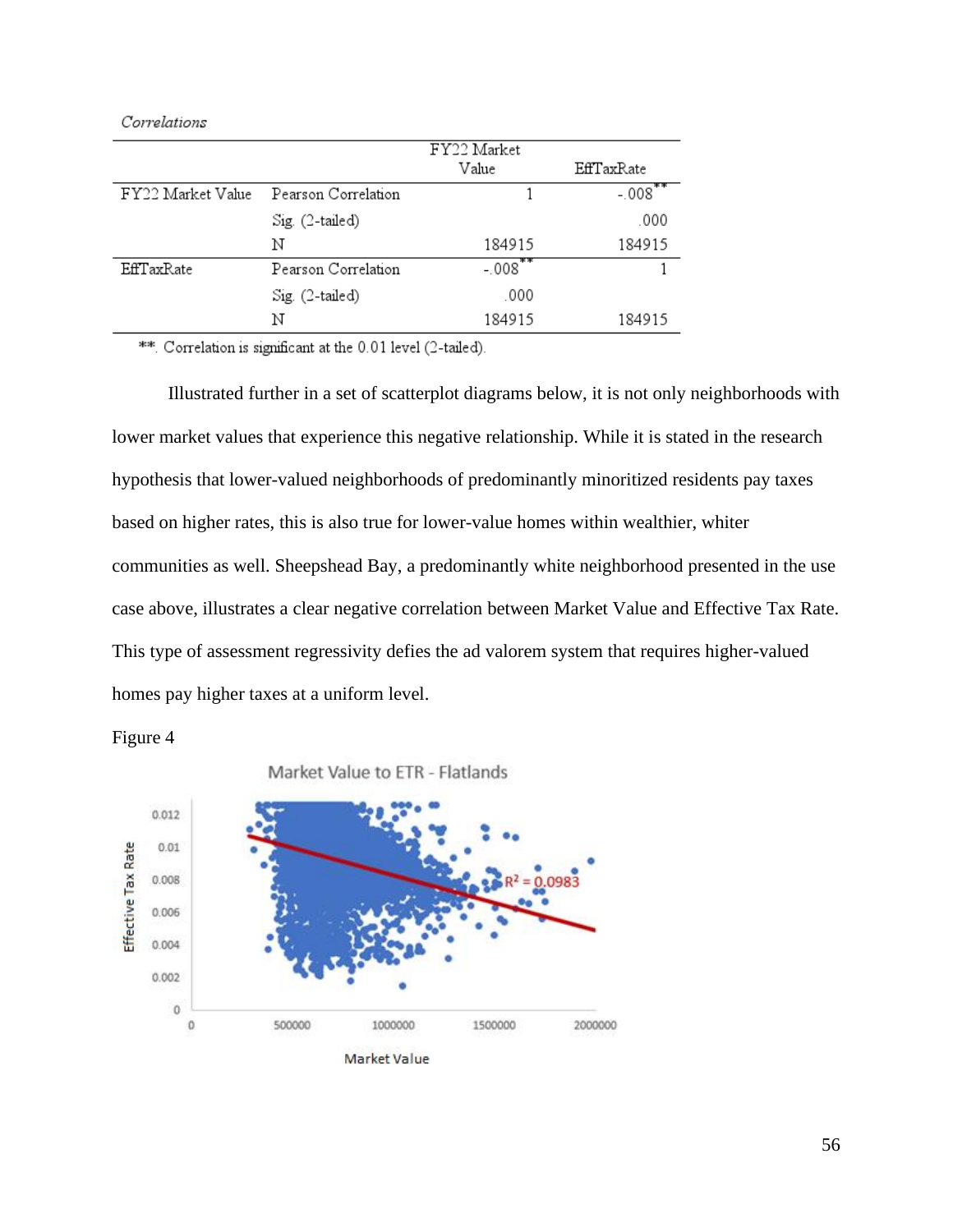![](_page_63_Figure_0.jpeg)

![](_page_63_Figure_1.jpeg)

# Ancillary Analysis – Total Savings by Demographic

As the one-way analysis of variance demonstrates the statistically significant differences between groups with regard to a single dependent variable, the weighted mean Effective Tax Rates for each racial group also support this evident difference in tax rates between racial groups. As shown in the table below, the weighted mean Effective Tax Rate demonstrates that in aggregate, White-predominant communities are paying taxes based on a rate lower than Black and Black/Hispanic combined neighborhoods.

# Table 14

*Weighted Mean ETR by Predominant Racial Group*

| PredomRace   | N       | FY22 Market Value | Taxes         | <b>WM ETR</b> |
|--------------|---------|-------------------|---------------|---------------|
| <b>Black</b> | 52,489  | 32,163,174,998    | 288,947,914   | 0.008984      |
| Blck/Hisp    | 10,939  | 6,693,505,200     | 59,269,017    | 0.008855      |
| Hispanic     | 7,862   | 5,761,076,000     | 46,687,502    | 0.008104      |
| None         | 54,003  | 49,034,880,584    | 435,906,001   | 0.008890      |
| White        | 59,622  | 54,968,463,993    | 477,264,492   | 0.008683      |
| Total        | 184,915 | 148,621,100,775   | 1,308,074,926 | 0.008801      |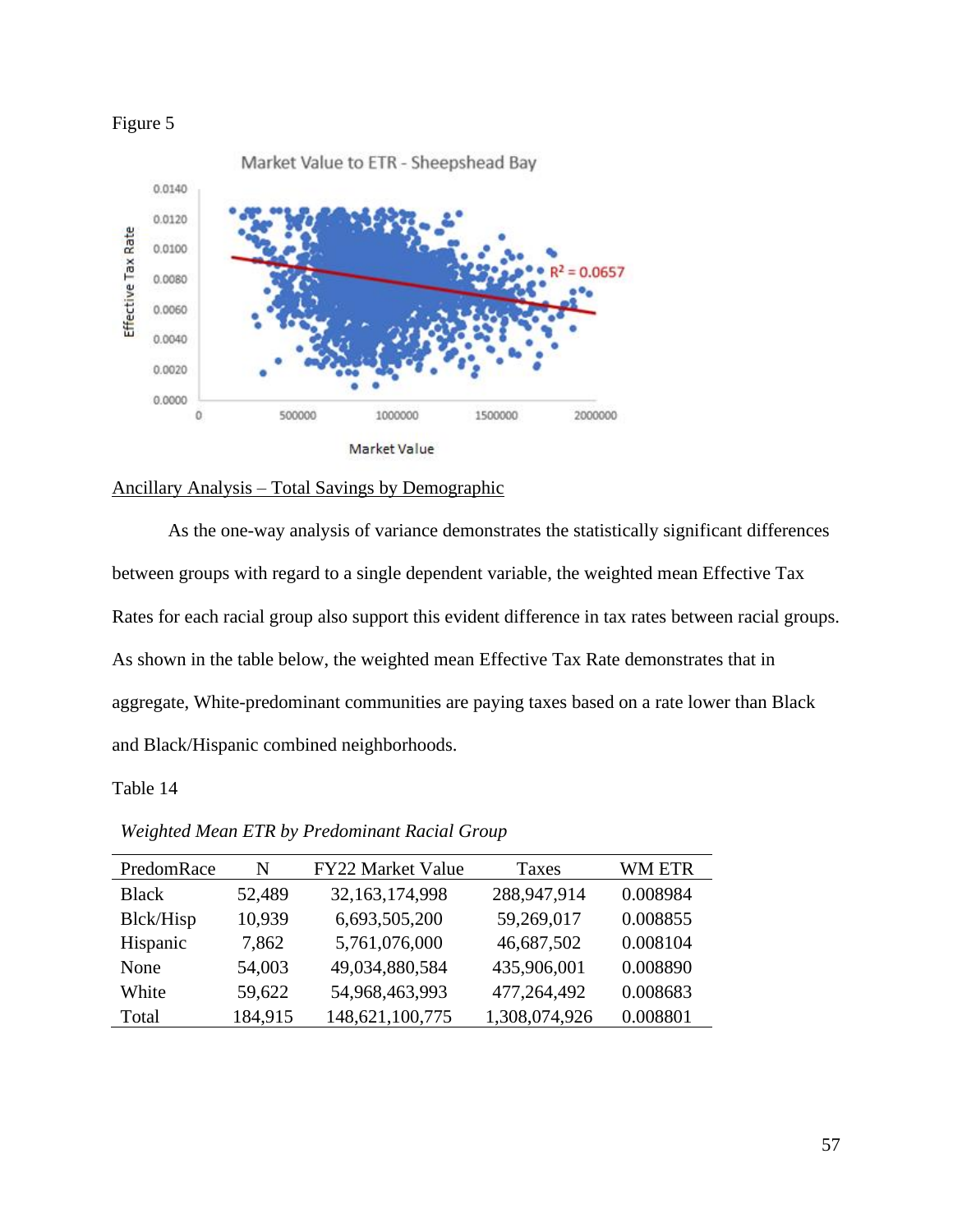Moreover, as shown in Table 15, White-predominant communities have benefited most from assessment limitations as demonstrated by aggregate tax dollars saved. The Taxes No Caps column in the table reflects what aggregated tax bills would be if assessment limitations were removed and other personal exemptions remain. Although the calculation of Taxes No Caps comes with the caveat that exemptions for some properties may change with the removal of limitations, the results of this type of analysis align with those from the ANOVA. Tax savings, on average, are greatest for White-predominant neighborhoods and stands in contrast with both the Black and Black/Hispanic combined-predominant groups. When reviewing the results, homeowners in White-predominant neighborhoods save, on average, 66% more in taxes as a result of assessment limitations. As mentioned earlier in Chapter II, limitations favor high-value homes in markets that have appreciated more rapidly over the years since limitations were imposed on New York City's assessment system.

## Table 15

| PredRace     | N       | FY22 MV           | <b>FY22 Taxes</b> | Taxes No Caps   | Tax Saved     | Ave Saved |
|--------------|---------|-------------------|-------------------|-----------------|---------------|-----------|
| <b>Black</b> | 52,489  | 32, 163, 174, 998 | \$288,947,914     | \$390,075,249   | \$101,127,336 | \$1,927   |
| Blck/Hsp     | 10,939  | 6,693,505,200     | \$59,269,017      | \$81,107,667    | \$21,838,650  | \$1,996   |
| Hsp          | 7,862   | 5,761,076,000     | \$46,687,502      | \$70,526,835    | \$23,839,334  | \$3,032   |
| None         | 54,003  | 49,034,880,584    | \$435,906,001     | \$597,431,212   | \$161,525,211 | \$2,991   |
| White        | 59,622  | 54,968,463,993    | \$477,264,492     | \$668,345,635   | \$191,081,142 | \$3,205   |
| Total        | 184,915 | 148,621,100,775   | \$1,308,074,926   | \$1,807,486,599 | \$499,411,673 | \$2,701   |

#### *Tax Scenarios by Predominant Racial Group*

## Ancillary Analysis - Use Case

Although most common in the policy literature related to qualitative analysis, triangulating results by identifying specific examples of inequity and contextualizing the problem is important to the research. While from a statistical standpoint the significance tests have been met, indicating inequities between white communities and those of color, sampling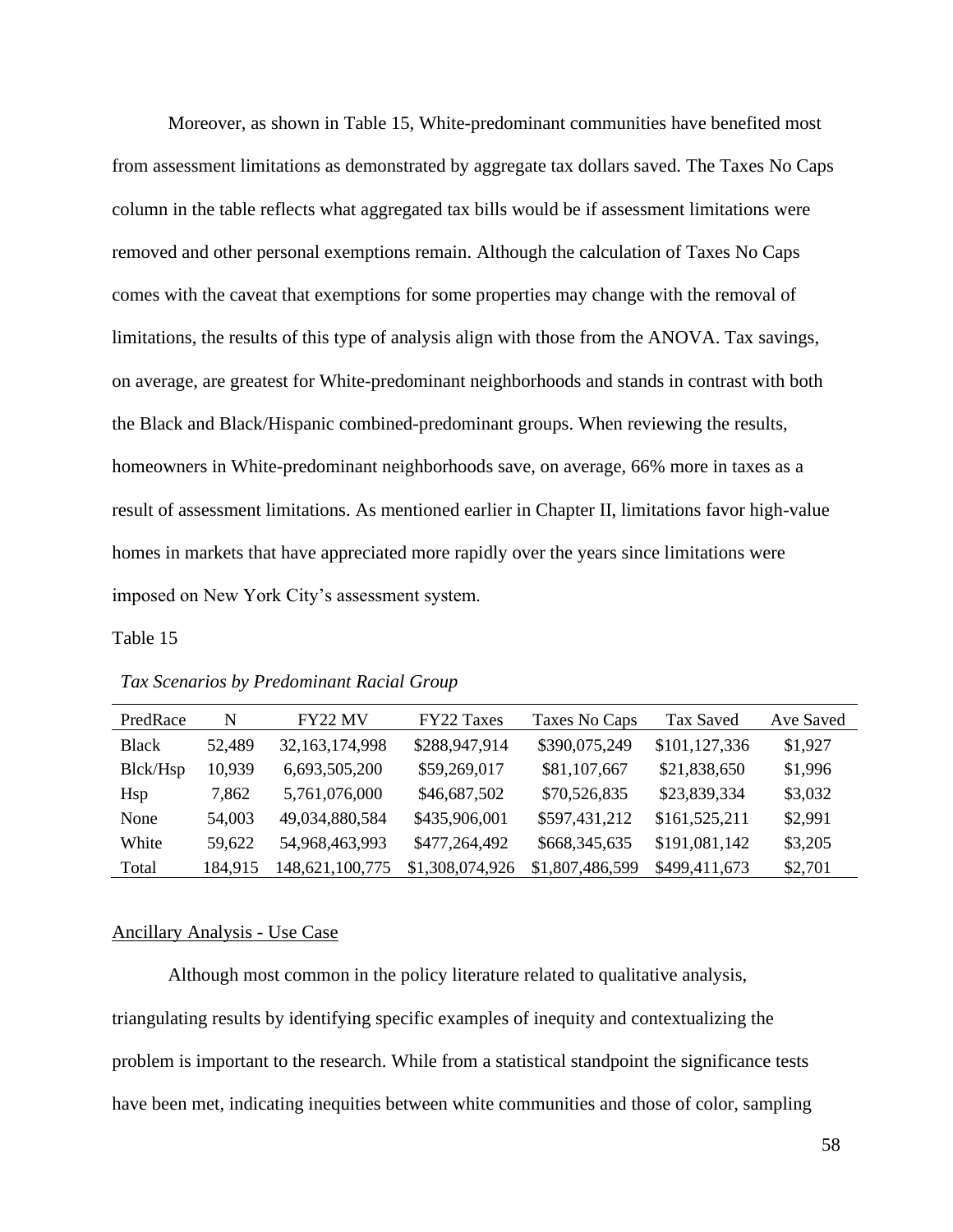specific parcel-level data provides a parcel-level view of this housing inequity phenomenon (Bazeley, 2013).

So as to avoid sampling bias, a statistical distribution of Market Values provides the range of values in these various communities. For example, the median Market Value for Blackpredominant neighborhoods in the sample is 579,000. Once again, the sample includes selection criteria that require neighborhoods to be greater than 50% of one demographic, with an owner occupancy for that neighborhood of 50% or greater. In the use case analysis, a single-family home at that median Market value is presented in the figure 2.

The Market Value of Brooklyn Block 7768 Lot 33, a 1,500 square foot single family property, falls at the sample median of \$579,000 for Black-predominant neighborhoods. In this case the NTA is Flatlands where more than 70% of residents identify as Black. The Taxable Assessed Value for FY22 was 27,433. The resulting tax bill after applying a tax rate of 21.045% is \$5,773. The homeowner is paying a tax bill at an effective tax rate of .00997. Street-level imagery provided by the New York City Department of City Planning, dated 3/15/2021, shows the use and condition of this subject parcel.

## Figure 2

*Street-Level Image of 1049 East 42nd Street in Brooklyn, NY*

![](_page_65_Picture_5.jpeg)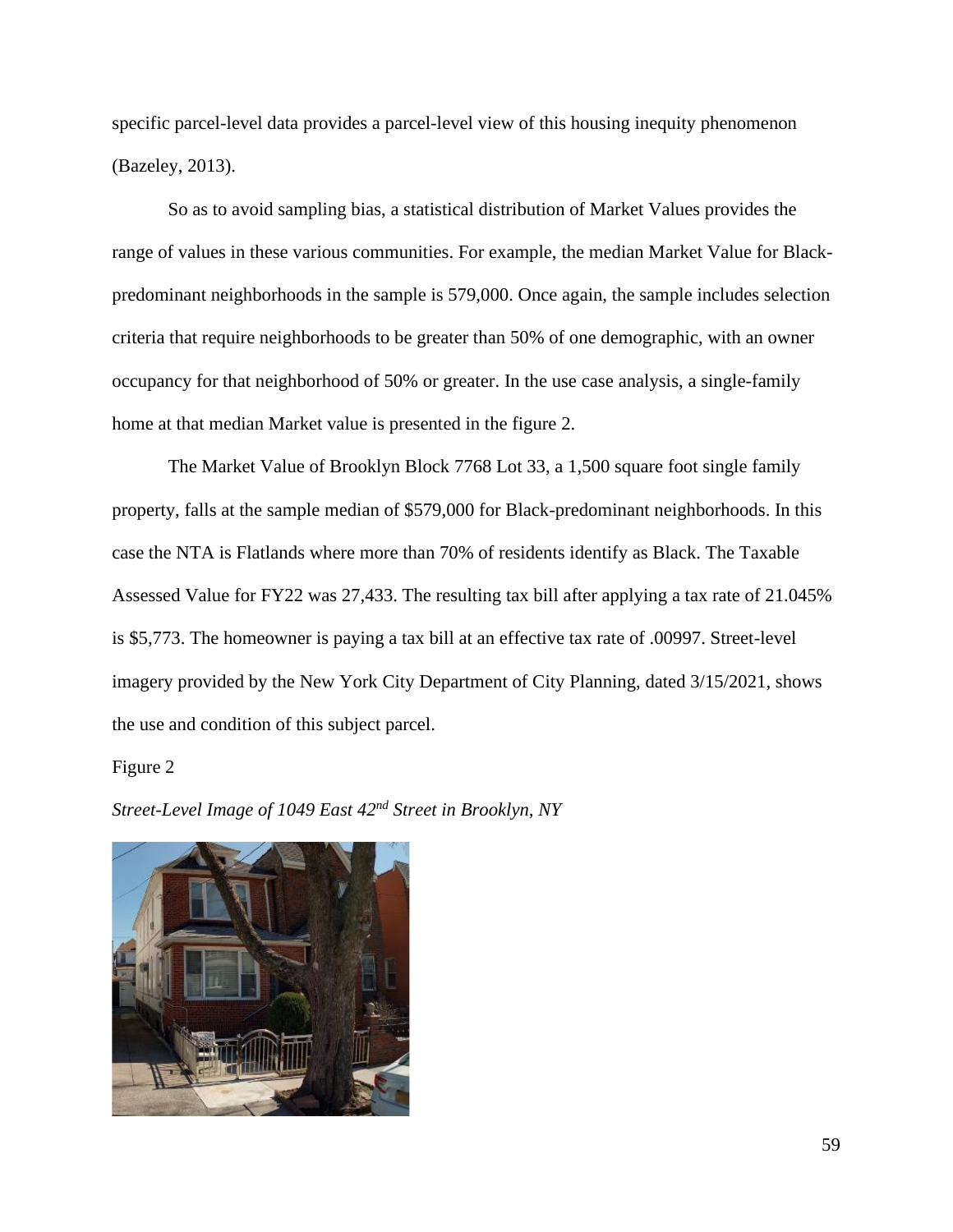*Note:* NYC Department of City Planning ZOLA

The Market Value of Brooklyn Block 7441 Lot 322, a 1,300 square foot single family property, falls at the sample median of just under \$860,000 for White-predominant neighborhoods. In this case the NTA is Sheepshead Bay where 68% of residents identify as White. The Taxable Assessed Value for FY22 was 30,415. The resulting tax bill after applying a tax rate of 21.045% is \$6,400. The homeowner is paying a tax bill at an effective tax rate of .00744. Street-level imagery provided by the New York City Department of City Planning, dated 4/6/2021, shows the use and condition of this subject parcel.

Figure 3

*Street-Level Image of 2544 East 22nd Street in Brooklyn, NY*

![](_page_66_Picture_4.jpeg)

*Note*: NYC Department of City Planning ZOLA

In these cases, the homeowner in Sheepshead Bay is paying more in taxes than the owner in Flatlands. However, as a percent of total Market Value, the owner in Sheepshead bay is paying at a lower rate, just .00744 as opposed to .00997. If the homeowner was paying at that higher rate, their taxes would be \$8,574, not \$6,400. While the ANOVA results indicate what the statistically significant differences in effective tax rates are at the mean, as use cases emerge and homeowners compare their bills relative to their values, an even greater disparity emerges.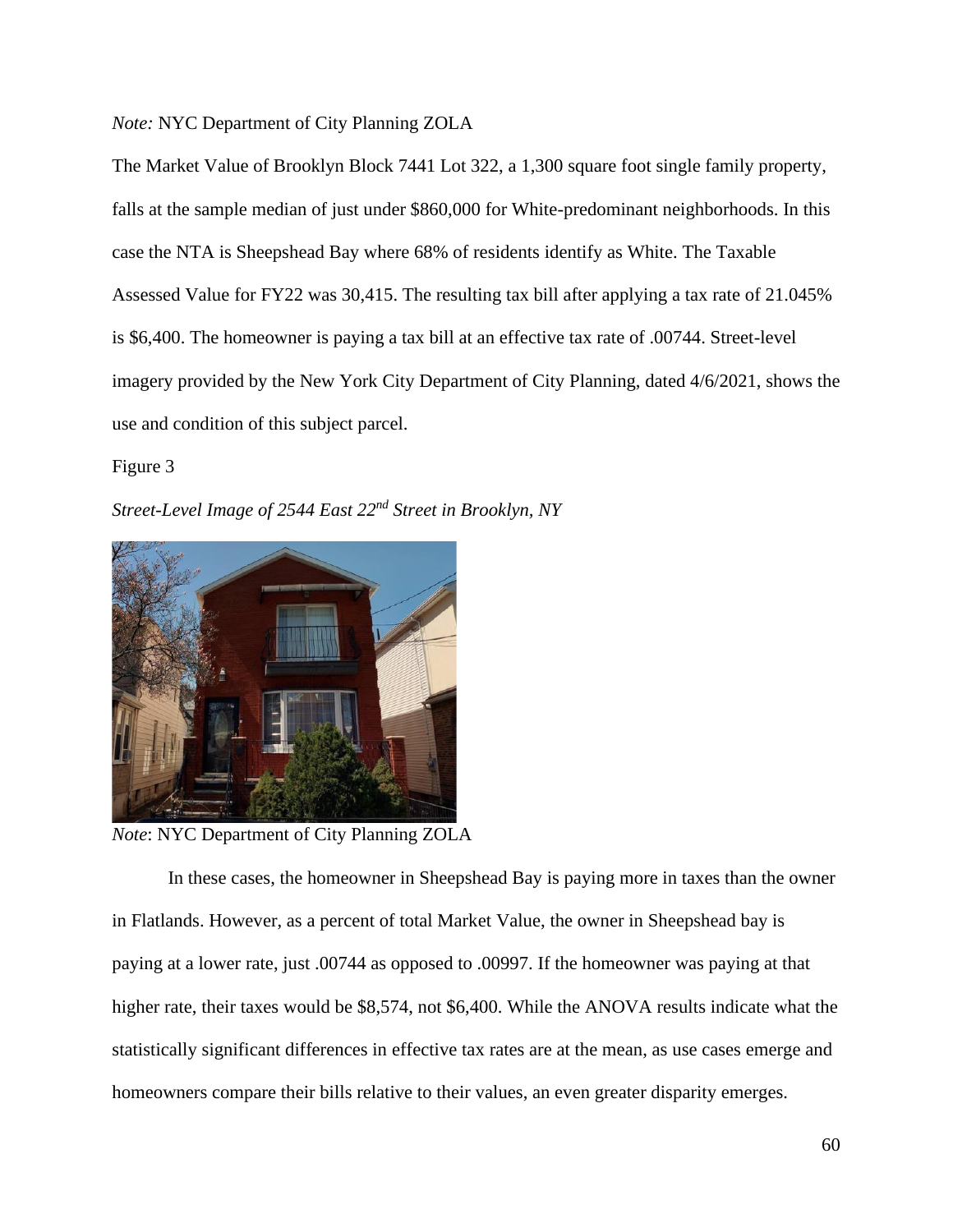Take for example homes at the high-end of both Black-predominant and Whitepredominant neighborhoods. In Flatlands where greater than 70% of residents identify as Black, homes values are \$798,000 at the 90<sup>th</sup> percentile. Brooklyn Block 7667 Lot 29 is at this 90<sup>th</sup> percentile of value with a tax bill of \$7,236. The effective tax rate is .00906. By contrast, when examining homes at the 90<sup>th</sup> percentile in White-predominant neighborhoods such as Sheepshead Bay, values are \$1,407,000. Brooklyn Block 8795 Lot 126 is at this 90<sup>th</sup> percentile of value with a tax bill of \$8,497. As was the case in the earlier examples, the tax bill is higher for the home in Sheepshead Bay, however the effective tax rate of .00604 is far lower than the rate being paid by the Flatlands resident at .00906.

Although each use case is just an example of trends observed by researchers, practitioners, and homeowners, this type of unequal assessment is where the public trust in local government taxation begins to deteriorate. The uniform standard required of most assessing authorities is largely absent in taxing jurisdictions with assessment limitations. When assessment ratios become random and not consistently correlated to value, policymakers may wish to question the legitimacy of the statutory framework of the assessment system.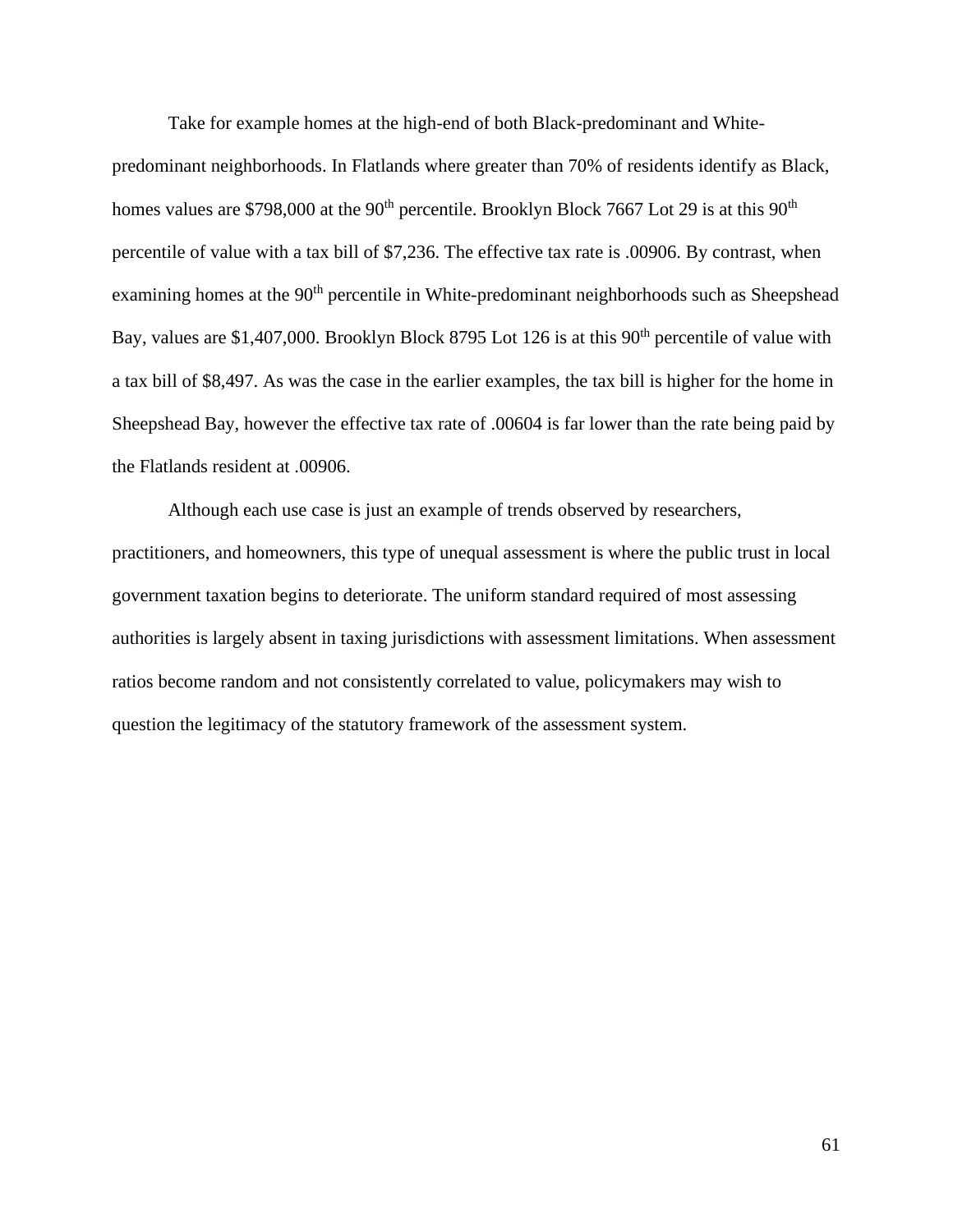## **CHAPTER V: CONCLUSIONS AND RECOMMENDATIONS**

In ad valorem taxation, the ability to pay taxes is not an explicit value. As stated earlier in Chapter II, a tax based on property value presupposes that one's property is an indication of wealth and the ability to pay for local government services. This relationship between the value of real estate and a taxpayer's ability to pay more has become unsustainable in many communities. The tax revolts of the 1970s demonstrated the extent to which residents were concerned about ever-increasing property taxes and the need for legislative action to cap or limit these increases. However well-intentioned, the limits on assessment increases has, as shown in Chapter IV, created a system where more valuable homes are taxed at lower rates than lowervalue homes. Moreover, this regressivity is found not only between neighborhoods but also within neighborhoods such that lower-value homes in wealthier areas are also paying greater effective tax rates. The literature published by tax policy scholars, researchers, and assessment practitioners indicate that the inequities described in this paper are inevitable and unavoidable. Once assessment limitations are implemented, the politics of property taxes prevent their removal despite the growing body of research and focus on tax equity.

#### Key Findings

This research, just one line of inquiry that adds to the ongoing discussion of regressivity in assessment, provides strong evidence that minoritized communities living in areas with homes that appreciate more slowly will not experience the greatest benefits of assessment caps (Dare et al., 2013; Hayashi, 2014). The legislative intent of S7000A, like many other bills of its kind, was to protect middle class homeowners. What has occurred, quite to the contrary, is a long-term effect that shields wealthier homeowners from paying their fair share at the expense of lowerincome communities of color. This is yet another reinforcing and systemic system of bias that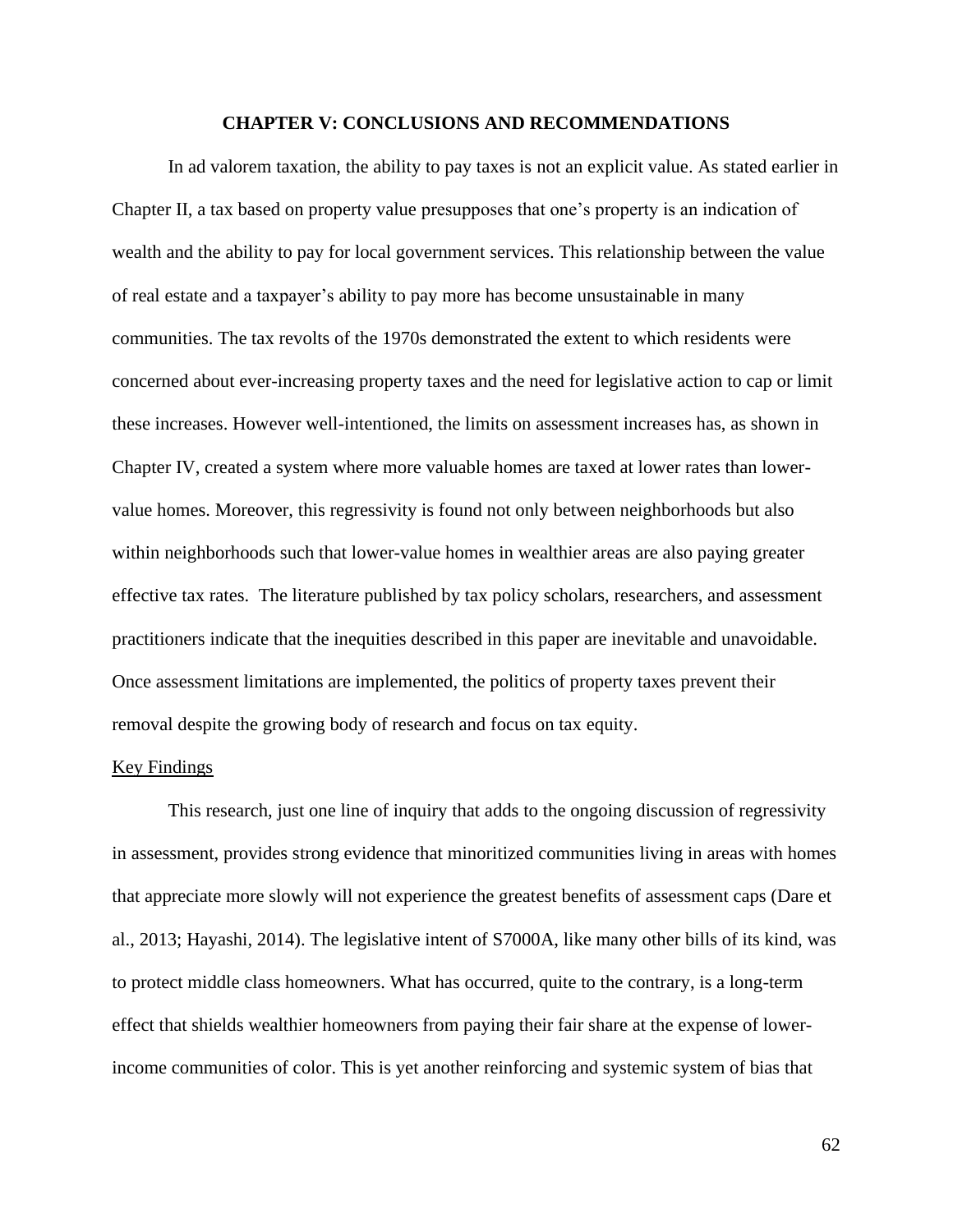limits the opportunities of minoritized groups. While there is no evidence in the literature that bias was intended at the time of the law's passing, the unintended consequences of assessment limitations are profound. Moreover, there is a disparate impact on all homeowners of modest properties, and from existing literature we understand that communities of color are subsidizing wealthier neighborhoods by way of higher effective property tax rates (Hayashi, 2021; Hill et al., 2021). The fundamental tenets of a progressive tax system, whereby homeowners with highvalue real estate pay greater property taxes, are clearly violated as the opposite is now true (Brown, 2021; Hill et al., 2021).

#### Limitations

Although the analysis presented in Chapter IV expanded on earlier research that examines tax equity at a Community District level (Hayashi, 2014; Hayashi, 2021), Neighborhood Tabulation Areas remain broad and have limitations of their own. While perhaps more granular than New York City Council or Community District, some NTAs have a diversity of housing stock and demographic makeup that could conflate the findings. Additional research at the census block level may provide a greater insight into sub-neighborhood groups not studied in this work.

Another limitation relates to rates of homeownership and the issue of tax pass-through that may contribute to reducing the generalizability or reliability of the findings. In Chapter III an intentional decision was made to exclude NTAs with low rates of owner occupancy. The methodological premise was that a study of property taxes ought to include neighborhoods where predominant race is also accompanied by those groups owning the homes in their neighborhoods. However, there is evidence (Hayashi, 2021) that property owners and landlords may increase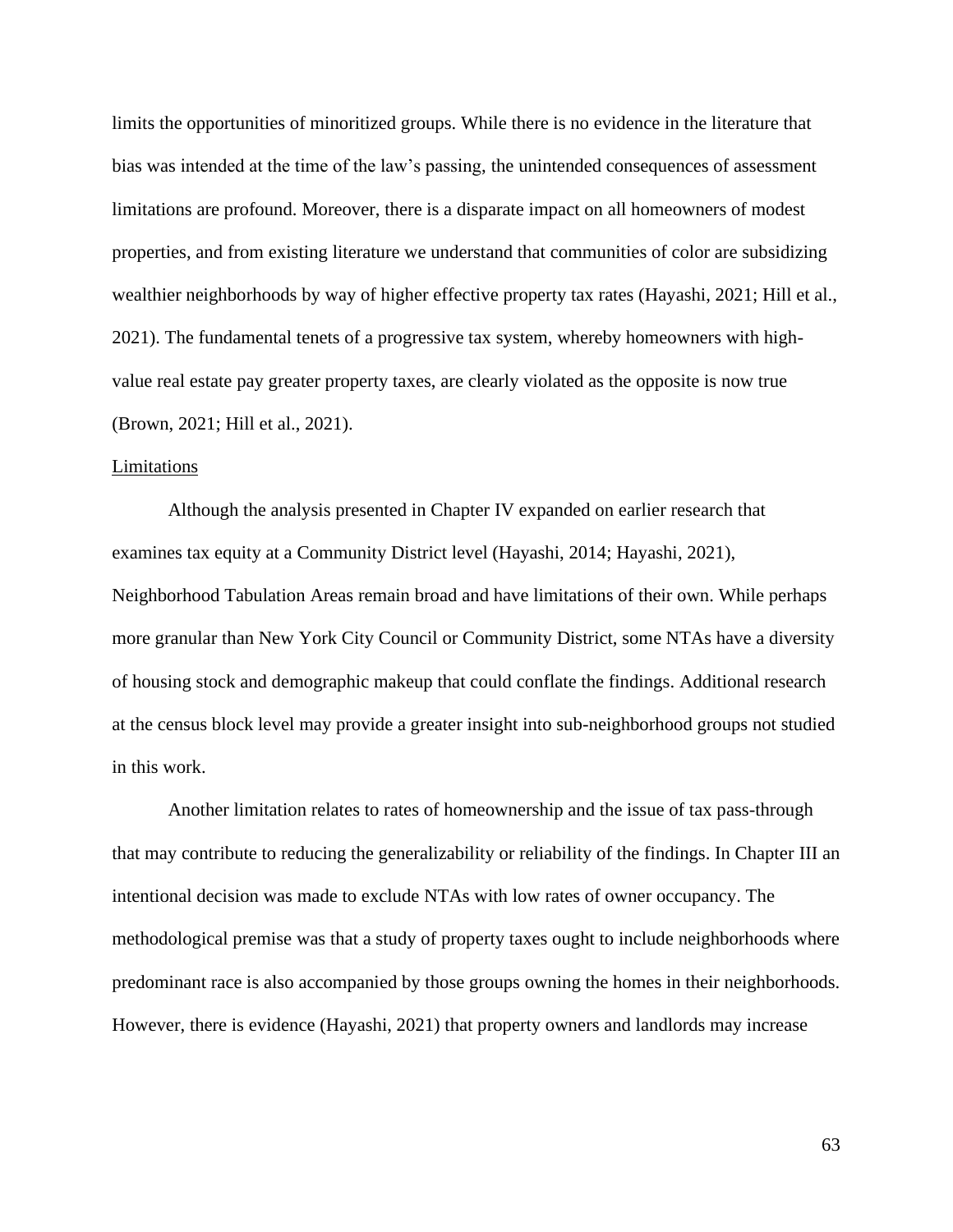rents in areas with higher taxes and that this pass-through effect provides that renters are paying property taxes indirectly.

Finally, property tax schemes are not developed in a vacuum. New York City was not the first assessing authority to adopt assessment limitations and is just one of a larger collection of cities and counties that have also taken the same path. As such, the failures of other assessment limitations schemes require additional attention. Although the scope of this research focuses on New York City, the extent to which other municipalities have mitigated the worst elements of regressive assessment limitation programs ought to be explored further. Haveman and Sexton (2008) offers a warning that it is very difficult to reverse limitations once adopted, however, future research should include a study that specifically projects the impact on homeowners if assessments were to return to full value.

#### Recommendations

Restoring equity and the confidence taxpayers have in the tax assessment system begins with the abolition of assessment limitations. Haveman and Sexton (2008) among other property tax policy researchers have suggested that an increase in assessed value is not the primary driver of property tax increases. Rather, an increase in local government spending has driven property taxes and that the levy itself requires limitations. Instead of sustaining an assessment limitation system that confers benefits to those who may not be in need of tax relief, jurisdictions may choose to adopt a limit on the levy thereby reducing he likelihood that taxes become too great a burden on all taxpayers (Haveman & Sexton, 2008).

Another recommendation to restore equity and protect vulnerable taxpayers comes from the literature out of the International Association of Assessing Officers (2013), the New York State Department of Taxation and Finance (2021), as well as the New York City Advisory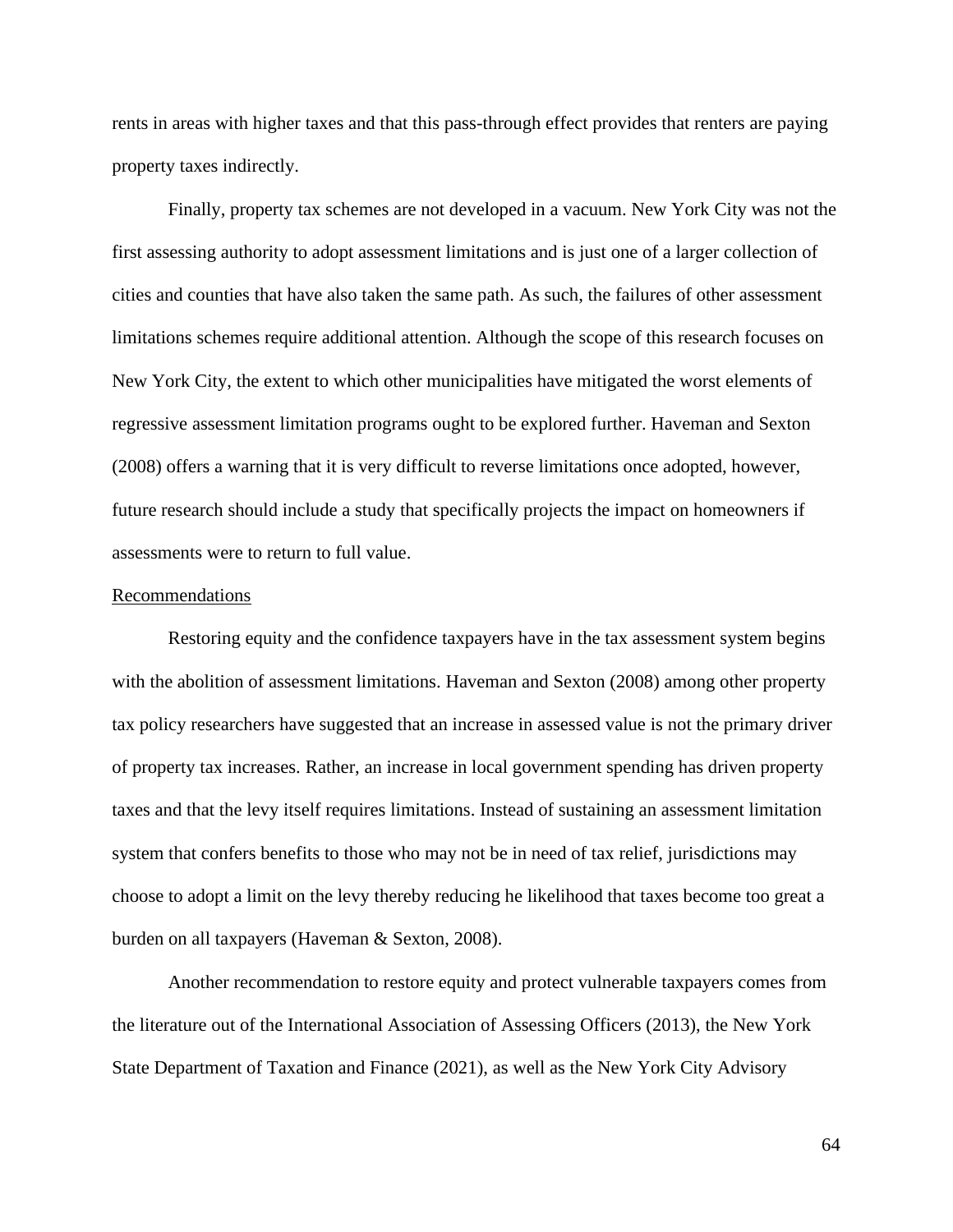Commission on Property Tax Reform (2020). Restoring equity and the relationship between property value and taxes may require bringing Tax Class 1 homes up to full market value. Instead of one home paying taxes at 2% of fair market value and another paying at 5% of market, New York State legislators could pass property tax reforms that require all assessing authorities to value and tax their homeowners at 100% of market value. In New York City, taxpayers receive a Notice of Property Value (NOPV) with several valuation figures. Market Value, Effective Market Value, Assessed Value, Taxable Assessed Value, and so on. The average taxpayer, perhaps less familiar with the complexities of the property tax system, is often confused by these numbers and have a difficult time reconciling the information presented to them. In a system where all assessments are at a full 100% of value, there is a single Market Value that is equivalent to the Assessed Value, and the taxable is simply that number less any exemptions.

The re-baselining of assessments to 100% of value does have its flaws, however. Homeowners that are currently paying their mortgage and property taxes based on a rate that they can afford today, may find that next year after going to 100% of value, they can no longer afford their homes. In this way, innocent purchasers who enjoy the benefits of assessment limitations and have budgeted for a tax liability of \$6,000 a year, could very well see their taxes increase to \$24,000 a year depending on the current level of assessment for their home. A tax policy that drives homeowners from their properties creates a crisis of trust in addition to other externalities. Those include the possibility of an increase in foreclosures, abandoned homes, a greater number of lower-income and minoritized owners being forced from their homes. Homelessness and crime are certainly a concern, as is urban blight and what an increase in property taxes would potentially do to the home values of all properties citywide. The 1970s and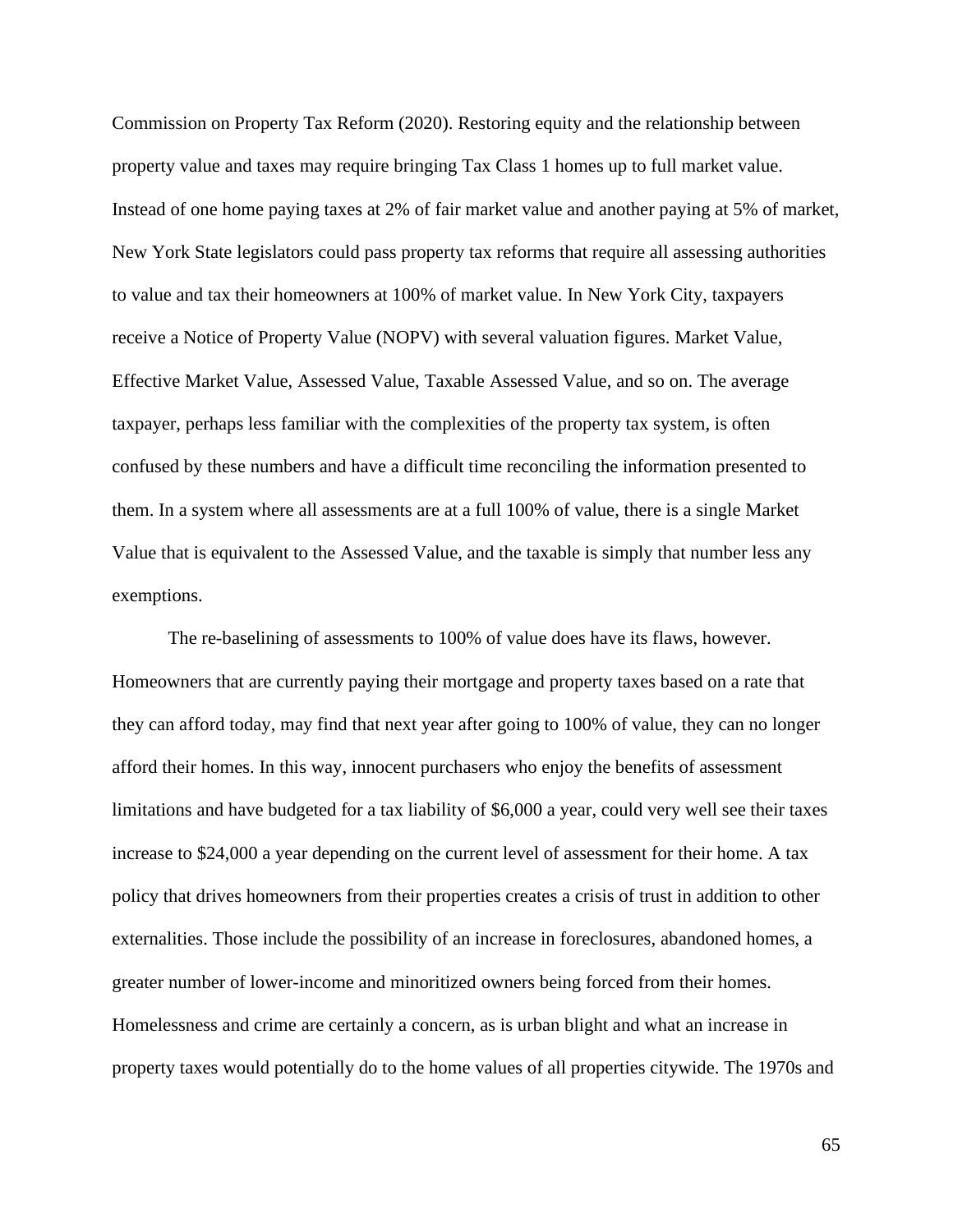1980s were difficult years for the city and few would choose to return to those days. These concerns, all valid and explored in the literature review in Chapter II, are the reasons why adopting assessment limitations should not be the tax relief solution of choice. Once enacted, limitations are extremely difficult to reverse.

If assessment limitations cannot be eliminated due to these political concerns and the fear of harming innocent purchasers and long-term lower-income residents, a circuit breaker (Haveman & Sexton, 2008; Hayashi, 2014) option is also an available policy tool. Circuit breakers provide tax relief to homeowners who own valuable real estate yet remain income constrained. The current assessment system in New York City allows for wealthier homeowners of means to enjoy a benefit that was never intended for them. Threshold circuit breakers (Haveman & Sexton, 2008) provide a refund to homeowners when the property tax exceeds a certain percentage of household income. Progressive taxation requires that those of greater wealth and income pay greater taxes. Under a threshold circuit breaker system, taxpayers with significant assets and lower income can remain in their homes as their property taxes also consider their liquidity and ability to pay.

Much in the same way that a circuit breaker ties the property tax to income, New York City could transform the assessment limitation scheme into a tax exemption. Circuit breakers provide relief for fixed income and lower-income homeowners by offering a cutoff or refund if property taxes exceed a set percent of household income. The exemption process, by contrast, reduces the taxable assessed value of a home before the property tax bill is calculated. If the exemption was implemented to reduce the assessed value of a home based on merit, merit being defined as need-based relief on a sliding scale of income for example, then wealthier homeowners would not qualify for a reduction in taxes.

66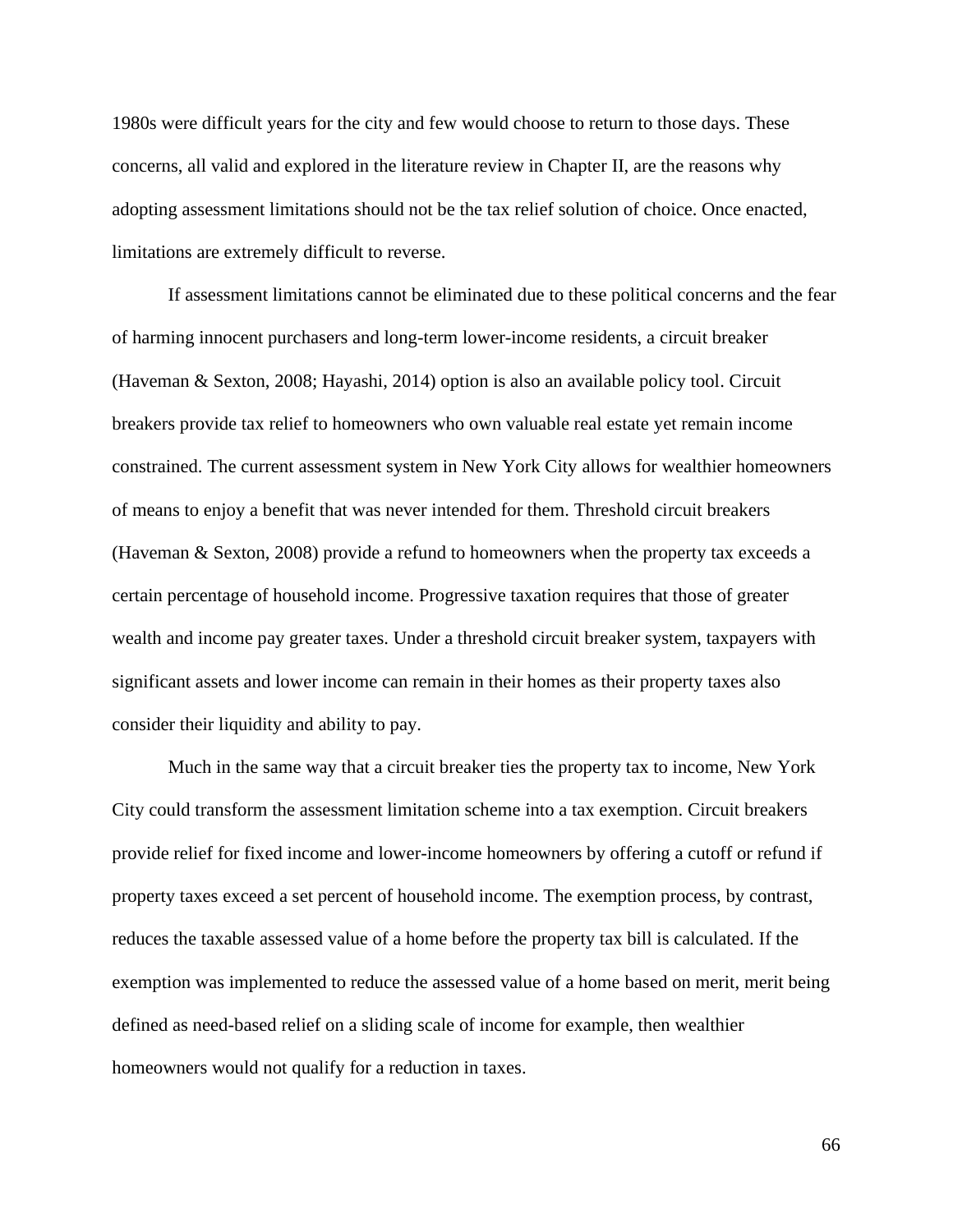Several researchers have posited that a suppressed property tax related to limitations has had an inflationary effect, driving home value increases above what would be considered market norms. Property taxes are a cost of homeownership and prospective buyers are willing to pay more for a home if the taxes are low, capped over time by assessment limitations. Recalling that New York City does not have a "welcome stranger" component to its capping scheme like that of California's Proposition 13, incoming homeowners that purchase their properties today will continue to enjoy assessment limitations. Should property tax increases normalize to 100% full market value in a single year, buyers will be forced to seek homes at lower price points. What impact would this have on New Yorkers carrying mortgages where home values drop suddenly?

Another likely impact a sudden shift to 100% full value would create, is the increase in property liens. Current policy in New York City, when homeowners and businesses do not pay their property taxes or other fees and charges, is to impose a lien on property that is sold to a third-party. The tax lien sale has already been a controversial policy for years and most recently, New York State Attorney General Letitia James published a memo against its disparate impact on minoritized and low-income communities (2021). While some innocent purchasers may have the means to pay a rapidly increasing tax bill, many lower to middle income New Yorkers may experience the worst of this change in tax policy.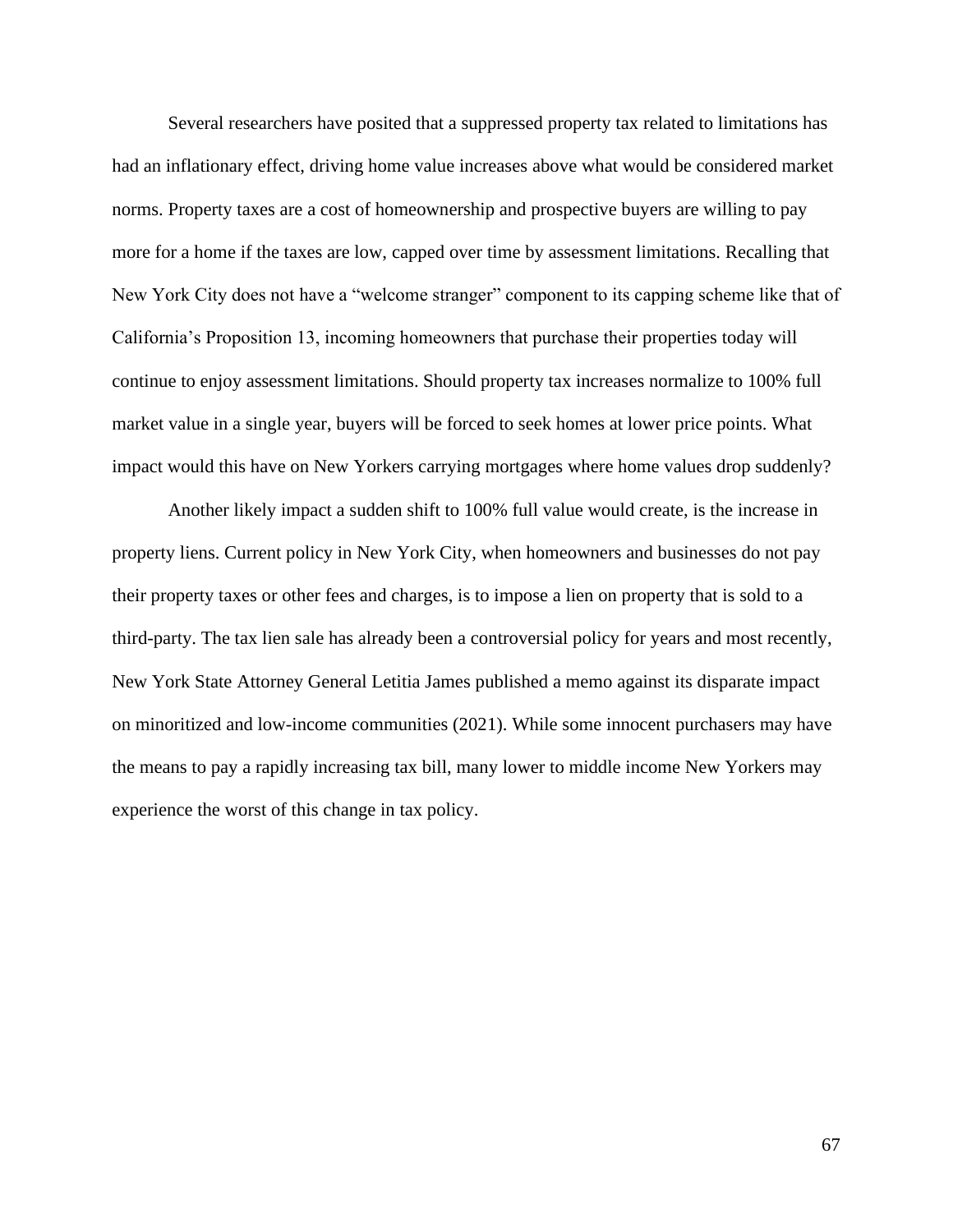## **References**

- Abu-Bader, S. H. (2016). *Advanced and multivariate statistical methods for social science research with a complete Spss guide*. Oxford University Press.
- Alkadry, M. G., & Tower, L. E. (2014). Women and public service: Barriers, challenges, and opportunities. Armonk, NY: M.E. Sharpe.
- Alexander-Eitzman, B., Pollio, D. E., & North, C. S. (2013). The Neighborhood Context of Homelessness. *American Journal of Public Health, 103*(4), 679–685. https://doi.org/10.2105/AJPH.2012.301007
- *Attorney General James Fights to Keep New Yorkers in Homes*. (2021, October 25). New York State Attorney General. Retrieved December 5, 2021, from https://ag.ny.gov/pressrelease/2021/attorney-general-james-fights-keep-new-yorkers-homes
- Baar, K. (1981). Property Tax Assessment Discrimination Against Low-Income Neighborhoods. *The Urban Lawyer, 13,* 333-406.
- Bazeley, P. (2013). *Qualitative Data Analysis: Practical Strategies* (1st ed.). SAGE Publications Ltd.
- Berry, C. R. (2021). Reassessing the Property Tax. *SSRN Electronic Journal*. Published. https://doi.org/10.2139/ssrn.3800536
- Black, D. E. (1977). Causes of Local Property Tax Discrimination. *Southern Economic Journal*, *43*(3), 1313. https://doi.org/10.2307/1057788
- Bowman, J., Kenyon, D., Langley, A., & Paquin, B. (2009). *Property Tax Circuit Breakers: Fair and Cost-Effective Relief for Taxpayers*. Lincoln Institute of Land Policy. https://www.lincolninst.edu/publications/policy-focus-reports/property-tax-circuitbreakers
- Bradley, S. (2017). Inattention to Deferred Increases in Tax Bases: How Michigan Home Buyers Are Paying for Assessment Limits. *Review of Economics and Statistics*, *99*(1), 53–66. https://doi.org/10.1162/rest\_a\_00597
- Brown, D. A. (2021). *The Whiteness of Wealth: How the Tax System Impoverishes Black Americans--and How We Can Fix It*. New York, NY: Crown.
- Carlson, R. H. (2004, September 1). A Brief History of Property Tax. Retrieved May 30, 2021, from https://www.iaao.org/uploads/a\_brief\_history\_of\_property\_tax.pdf
- Cheng, Pao. Lun. (1970). The common level of assessment in property taxation. *National Tax Journal*, *23*(1), 50–65. https://doi.org/10.1086/ntj41791700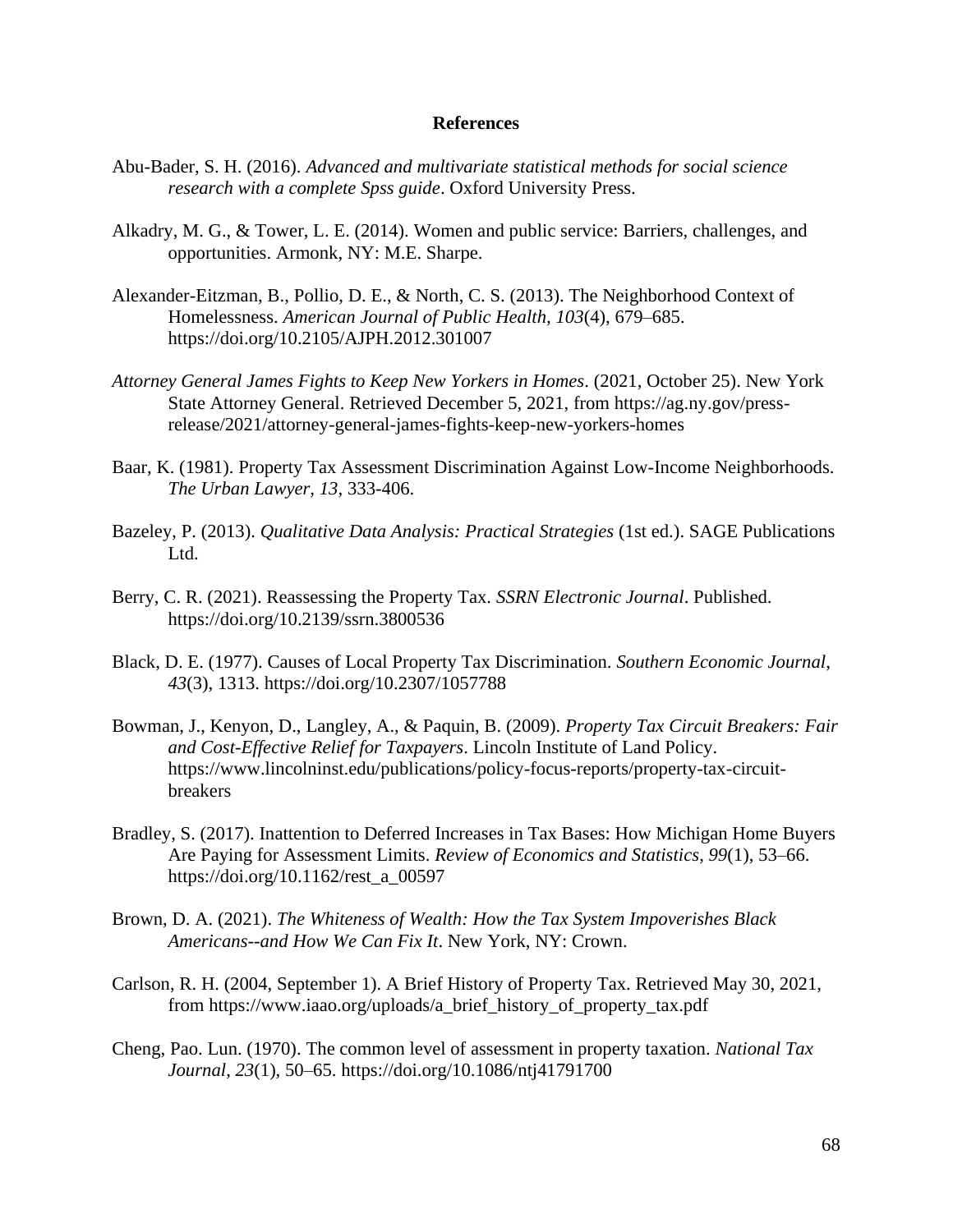- Clapp, J. (1990). A new test for equitable real estate tax assessment. *The Journal of Real Estate Finance and Economics, 3*(3). https://doi.org/10.1007/bf00216188
- Connolly, K. D., & Bell, M. E. (2014). Consequences of Assessment Limits. *Public Finance & Management, 14*(2), 133–164.
- Dare, W. H., Goebel, P. R., & Isett, C. H. (2013). Addressing Appraisal Drift in Property Taxation: Alternatives to Traditional Taxation Methods. *Journal of Property Tax Assessment & Administration, 10*(1), 21–43.
- Davis, A. (2018, September). *Property Tax Circuit Breakers in 2018*. https://itep.org/propertytax-circuit-breakers-in-2018/
- Desmond, M. (2012). Eviction and the Reproduction of Urban Poverty. American Journal of Sociology, 118(1), 88–133. https://doi.org/10.1086/666082
- Dilakian, S. (2021, November 10). *City takes aim at controversial property seizure program*. The Real Deal New York. Retrieved December 5, 2021, from https://therealdeal.com/2021/11/09/city-takes-aim-at-controversial-property-seizureprogram/
- Dornfest, A. (2008). In search of an optimal revaluation policy: Benefits and Pitfalls. *International Center for Public Policy.*
- Douglas Elliman. (2021, April). *EllimanReport Q1-2021 Brooklyn, NY Sales*. Retrieved from https://www.elliman.com/resources/siteresources/commonresources/static%20pages/imag es/corporate-resources/q1\_2021/brooklyn-q1\_2021.pdf
- Dye, R. F., McGuire, T. J., & McMillen, D. P. (2005). Are Property Tax Limitations More Binding over Time? *National Tax Journal, 58*(2), 215–225. https://doi.org/10.17310/ntj.2005.2.03
- Dye, R., McMillen, D., and Merriman, D. (2006). *The Economic Effects of the 7% Assessment Cap in Cook County. Report to the Illinois Department of Revenue.* Retrieved from http://www.igpa. uillinois.edu
- Elmedni, B. (2018). The Mirage of Housing Affordability: An Analysis of Affordable Housing Plans in New York City. SAGE Open, 8(4), 215824401880921. doi: 10.1177/2158244018809218
- Engle, R. F. (1975). De Facto Discrimination in Residential Assessments: Boston. *National Tax Journal*, *28*(4), 445–451. https://doi.org/10.1086/ntj41863140
- Fang, A. H., Guess, A. M., & Humphreys, M. (2019). Can the Government Deter Discrimination? Evidence from a Randomized Intervention in New York City. *Journal of Politics, 81*(1), 127–141. https://doi.org/10.1086/700107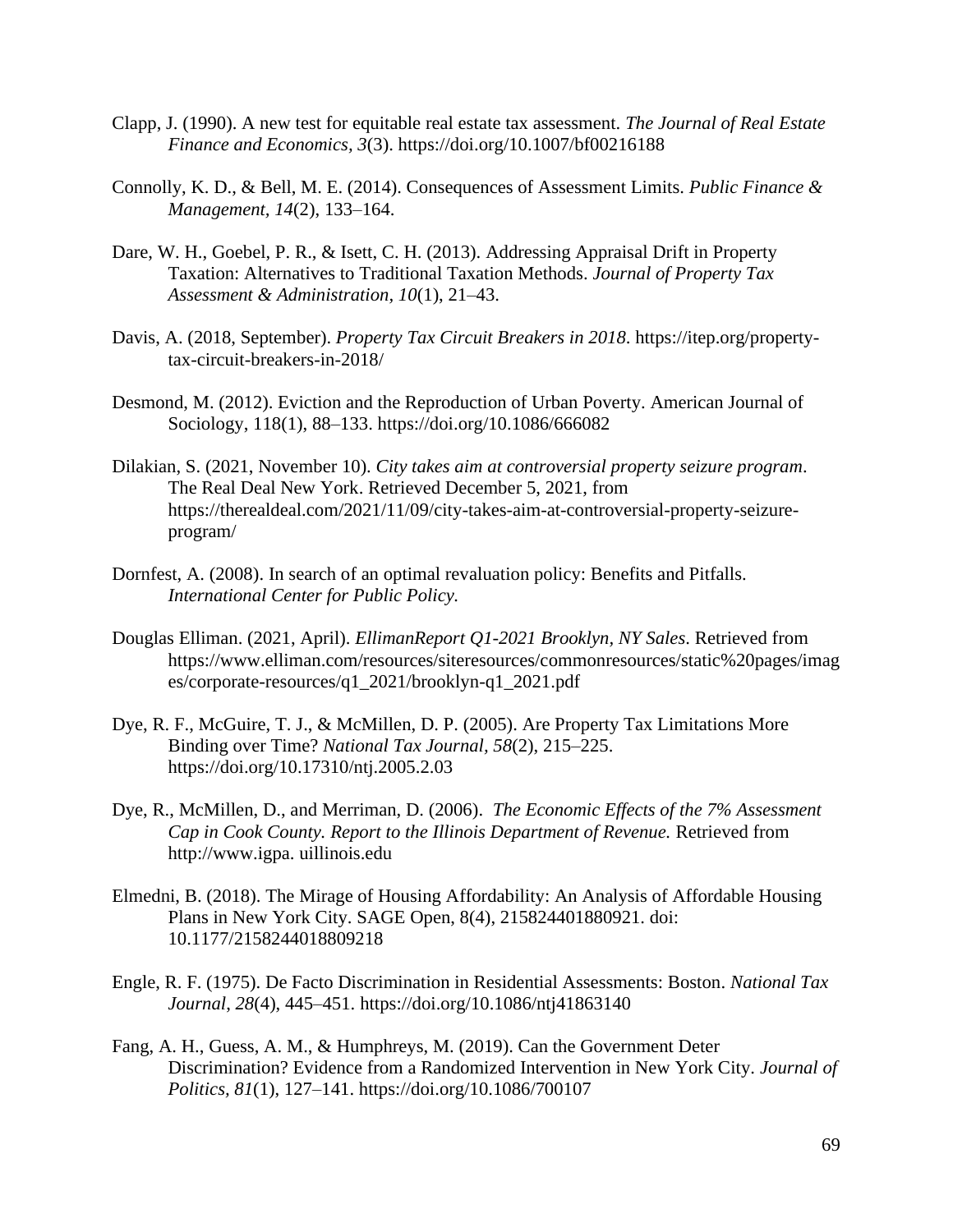- Farley, R., Oliver, M. L., & Shapiro, T. M. (1996). Black Wealth/White Wealth: New Perspectives on Racial Inequality. *Contemporary Sociology*, *25*(4), 472. https://doi.org/10.2307/2077077
- Fisher, G. W. (1996). *The Worst Tax? A History of the Property Tax in America (Studies in Government & Public Policy)* (Illustrated ed.). University Press of Kansas.
- Fisher, G. W. (1997). Some lessons from the history of the property tax. (cover story). *Assessment Journal, 4*(3), 40.
- Fleissig, A. R. (2018). Who benefits most from property assessment taxes? Evidence from Los Angeles County. *Applied Economics Letters*, *25*(20), 1471–1474. https://doi.org/10.1080/13504851.2018.1430312
- Gloudemans, R. (2011). The Coefficient of Price-Related Bias: A Measure of Vertical Equity. *Fair & Equitable* 9(8): 3–8.
- Gooden, S. (2015). *Race and social equity: A nervous area of government*. London: Routledge.
- Goodman, J. (2006). Houses, apartments, and the incidence of property taxes. *Housing Policy Debate*, *17*(1), 1–26. https://doi.org/10.1080/10511482.2006.9521558
- Goodnow, F. J. (2017). Politics and administration. https://doi.org/10.4324/9781351308281
- Green, R. D., Oliver, M. L., & Shapiro, T. M. (1995). Black Wealth, White Wealth: A New Perspective on Racial Inequality. *The Journal of Negro Education*, *64*(4), 477. https://doi.org/10.2307/2967270
- Guidance on International Mass Appraisal and Related Tax Policy. (2014). *Journal of Property Tax Assessment & Administration, 11*(1), 5–33.
- Halasz, J. R. (2011). Fair and affordable? racial and ethnic segregation and inequality in New York City rental housing. *Housing Policy Debate*, *21*(2), 267–293. https://doi.org/10.1080/10511482.2011.568892
- Harris, L. A. (2004). "Assessing" Discrimination: The Influence of Race in Residential Property Tax Assessments. *SSRN Electronic Journal*. Published. https://doi.org/10.2139/ssrn.520242
- Haveman, M., Sexton, T. (2008). Property Tax Assessment Limits: Lessons from Thirty Years of Experience. *Lincoln Institute of Land Policy.*
- Hayashi, A. T. (2014). Property Taxes and Their Limits: Evidence from New York City. *Stanford Law & Policy Review, 25*(1), 33–52.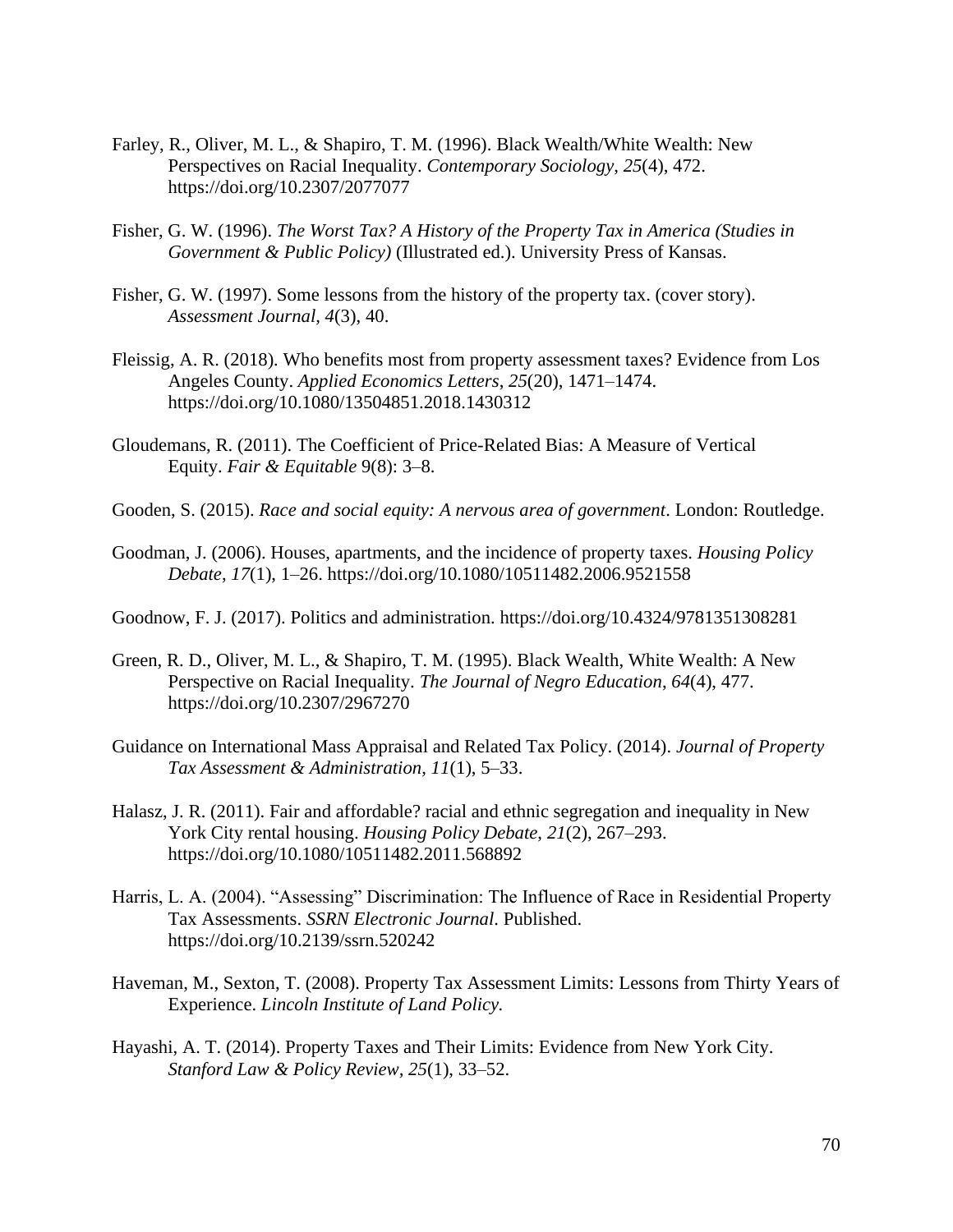- Hayashi, A. T. (2021). Dynamic Property Taxes and Racial Gentrification. *Notre Dame Law Review, 96*(4), 1517–1537.
- Hill, M., Davis, C., & Wiehe, M. (2021, March). *Taxes and Racial Equity: An Overview of State and Local Policy Impacts*. https://itep.org/taxes-and-racial-equity/

Howard, T. (2020). Essays on Municipal Finance.

- Ihlanfeldt, K. (2011). Do Caps on Increases in Assessed Values Create a Lock-In Effect? Evidence from Florida's Amendment One. *National Tax Journal, 64,* 7-25.
- Inagami, S., Borrell, L. N., Wong, M. D., Fang, J., Shapiro, M. F., & Asch, S. M. (2006). Residential Segregation and Latino, Black and White Mortality in New York City. *Journal of Urban Health, 83*(3), 406–420. https://doi.org/10.1007/s11524-006-9035-8
- International Association of Assessing Officers (2010). Assessed Value Cap Overview. *Journal of Property Tax Assessment & Administration*, *Vol. 7 Issue: 1.*
- International Association of Assessing Officers. (2018, July). *Standard on Automated Valuation Models (AVMs)*. https://www.iaao.org/media/standards/AVM\_STANDARD\_2018.pdf
- International Association of Assessing Officers. (2013, April). *Standard on Mass Appraisal of Real Property*. https://www.iaao.org/media/standards/marp\_2013.pdf
- International Association of Assessing Officers. (2013, April). *Standard on Ratio Studies*. https://www.iaao.org/media/standards/Standard\_on\_Ratio\_Studies.pdf
- Jensen, D. L. (2009). The Effects of Heterogeneous Variance on the Detection of Regressivity and Progressivity. *Journal of Property Tax Assessment & Administration, 6*(3), 5–22.
- Kahrl, A. W. (2016). The Power to Destroy: Discriminatory Property Assessments and the Struggle for Tax Justice in Mississippi. *Journal of Southern History*, *82*(3), 579–616. https://doi.org/10.1353/soh.2016.0165
- Kakwani, N. C. (1977). Measurement of Tax Progressivity: An International Comparison. *The Economic Journal*, *87*(345), 71. https://doi.org/10.2307/2231833
- Kettl, D. F. (2015). *The transformation of governance: Public administration for the twenty-First Century*. Johns Hopkins University Press.
- Kim, J. (2019). Black Reparations for Twentieth Century Federal Housing Discrimination: The Construction of White Wealth and the Effects of Denied Black Homeownership. *Boston University Public Interest Law Journal, 29*(1), 135–168.
- Kochhar, R., & Cilluffo, A. (2017, November 1). *How wealth inequality has changed in the U.S. since the Great Recession, by race, ethnicity and income*. Pew Research Center.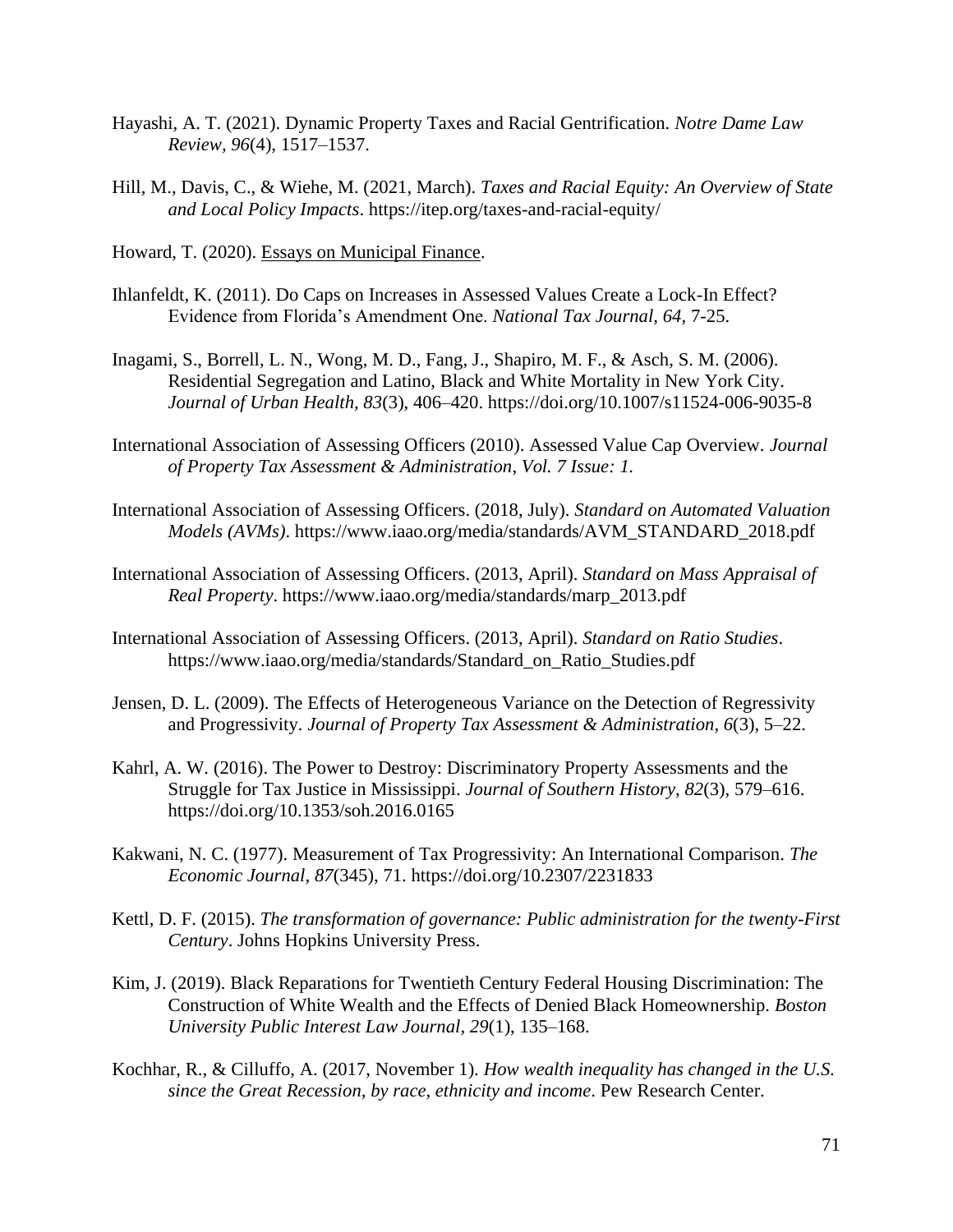https://www.pewresearch.org/fact-tank/2017/11/01/how-wealth-inequality-has-changedin-the-u-s-since-the-great-recession-by-race-ethnicity-and-income/

- Kopczuk, W., & Munroe, D. (2015). Mansion Tax: The Effect of Transfer Taxes on the Residential Real Estate Market. *American Economic Journal: Economic Policy*, *7*(2), 214–257. https://doi.org/10.1257/pol.20130361
- Krieger, N., Van Wye, G., Huynh, M., Waterman, P. D., Maduro, G., Li, W., Gwynn, R. C., Barbot, O., & Bassett, M. T. (2020). Structural Racism, Historical Redlining, and Risk of Preterm Birth in New York City, 2013–2017. *American Journal of Public Health, 110*(7), 1046–1053. https://doi.org/10.2105/AJPH.2020.305656
- Kwate, N. O. A., Goodman, M. S., Jackson, J., & Harris, J. (2013). Spatial and Racial Patterning of Real Estate Broker Listings in New York City. *The Review of Black Political Economy, 40*(4), 401. https://doi.org/10.1007/s12114-012-9148-0
- Lawton, J. D. (2015). Limited Equity Cooperatives : The Non-Economic Value of Homeownership. *Journal of Affordable Housing & Community Development Law*, *23*(3– 4), 393.
- Logan, T. D., & Parman, J. M. (2017). The National Rise in Residential Segregation. *The Journal of Economic History*, *77*(1), 127–170. https://doi.org/10.1017/s0022050717000079
- McCluskey, W., Cornia, G., Walters, L. (2013). A Primer on Property Tax: Administration and Policy. New York: John Wiley & Sons, Inc.
- McMillen, D. P., & Weber, R. N. (2008). Thin Markets and Property Tax Inequities: A Multinomial Logit Approach. *National Tax Journal*, *61*(4.1), 653–671. https://doi.org/10.17310/ntj.2008.4.05
- Moore, J. W. (2008). Property Tax Equity Implications of Assessment Capping and Homestead Exemptions for Owner-Occupied Single-Family Housing. *Journal of Property Tax Assessment & Administration, 5*(3), 37–70.
- Neighborhood Tabulation Areas (Formerly "Neighborhood Projection Areas"). (2021). Retrieved June 25, 2021, from https://www1.nyc.gov/site/planning/data-maps/open-data/dwnnynta.page
- *New York City Advisory Commission on Property Tax Reform*. (2020, January). Retrieved from https://www1.nyc.gov/assets/propertytaxreform/downloads/pdf/NYC-AdvCommission-Prelim.pdf
- New York City Department of City Planning. (n.d.). *NYC Community District Profiles*. Retrieved April 3, 2022, from https://communityprofiles.planning.nyc.gov/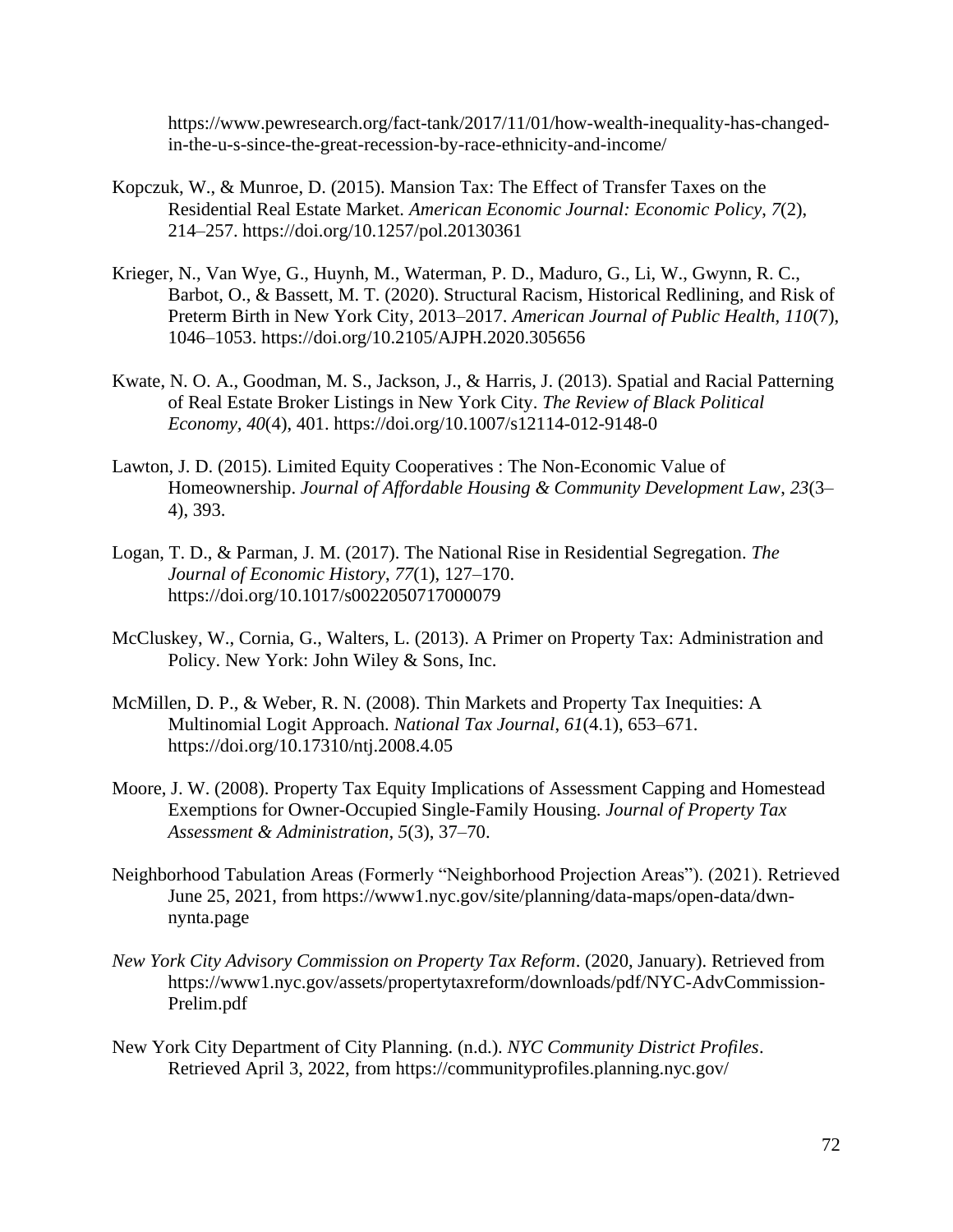- New York City Department of Finance. (n.d.). *Property Assessments*. Retrieved April 3, 2022, from https://www1.nyc.gov/site/finance/taxes/property-assessments.page
- New York City Housing Authority. (n.d.). *Developments - NYCHA*. Retrieved April 3, 2022, from https://www1.nyc.gov/site/nycha/about/developments.page
- New York City Independent Budget Office. (2006, December). *Twenty-Five Years After S7000A: How Property Tax Burdens Have Shifted in New York City*. Retrieved from https://ibo.nyc.ny.us/iboreports/propertytax120506.pdf
- *New York Neighborhood Data Profiles*. (2021). NYU Furman Center. https://furmancenter.org/neighborhoods
- *New York State Department of Taxation and Finance*. Property Tax Publications: Assessment Administration. (n.d.). Retrieved April 3, 2022, from https://www.tax.ny.gov/pubs\_and\_bulls/orpts/publications/assess\_admin.htm
- *NYU Furman Center / Citi Report on Homeownership & Opportunity in New York City* (Rep.).(2016). New York, NY: Furman Center.
- Oates, W. E., & Fischel, W. A. (2016). Are Local Property Taxes Regressive, Progressive, or What? *National Tax Journal*, *69*(2), 415–433. https://doi.org/10.1086/ntj44014529
- Paglin, M., & Fogarty, M. (1972). Equity and the Property Tax: A New Conceptual Focus. *National Tax Journal*, *25*(4), 557–565. https://doi.org/10.1086/ntj41791839
- *Property Tax Highlights*. Property Taxes. (n.d.). Retrieved December 17, 2021, from https://www1.nyc.gov/site/finance/taxes/property.page
- Quintos, C. (2014). Improving Assessment Equity in Mass Appraisal Models. *Journal of Property Tax Assessment & Administration,* 1*1,* 53-64.
- Quintos, C. (2020). A Gini measure for vertical equity in property assessments. *Journal of Property Tax Assessment & Administration, 17*(2). Retrieved from https://researchexchange.iaao.org/jptaa/vol17/iss2/2
- Rosen, S. (1974). Hedonic Prices and Implicit Markets: Product Differentiation in Pure Competition. *Journal of Political Economy*, *82*(1), 34–55. https://doi.org/10.1086/260169
- Ross, M. H. (1971). The Property Tax Assessment Review Process: A Cause for Regressive Property Taxation? *National Tax Journal*, *24*(1), 37–43. https://doi.org/10.1086/ntj41792237
- Samad, R. B., & Akther, M. S. (2012). A Comparative Analysis of Property Tax Assessment Methods. *Journal of Property Tax Assessment & Administration, 9*(3), 35–46.